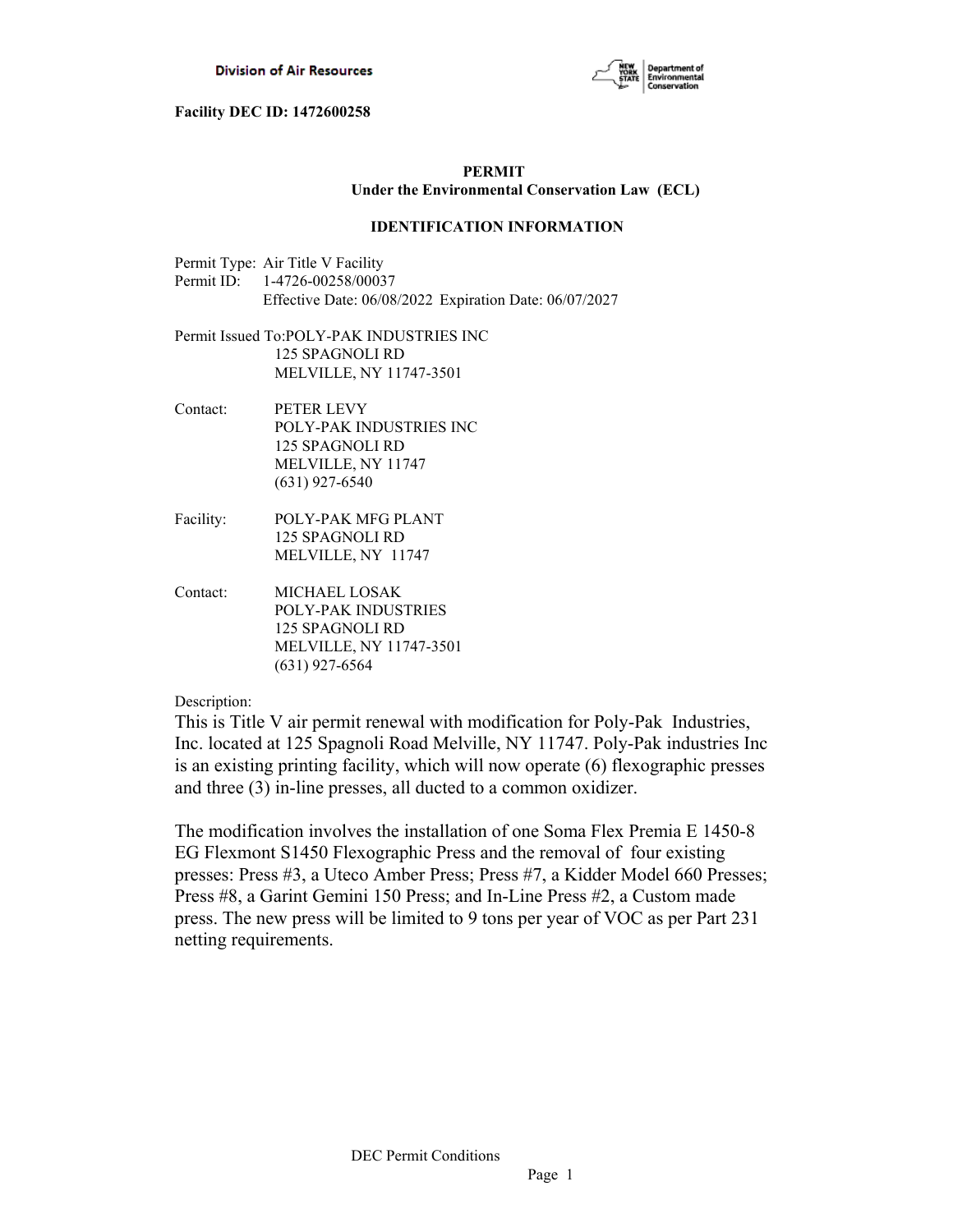



By acceptance of this permit, the permittee agrees that the permit is contingent upon strict compliance with the ECL, all applicable regulations, the General Conditions specified and any Special Conditions included as part of this permit.

| Permit Administrator: | SUSAN ACKERMAN                       |
|-----------------------|--------------------------------------|
|                       | NYSDEC - REGION 1 SUNY @ STONY BROOK |
|                       | 50 CIRCLE RD                         |
|                       | STONY BROOK, NY 11790-3409           |
|                       |                                      |

Authorized Signature:  $\frac{1}{\sqrt{2\pi}}$  Date:  $\frac{1}{\sqrt{2\pi}}$  Date:  $\frac{1}{\sqrt{2\pi}}$  /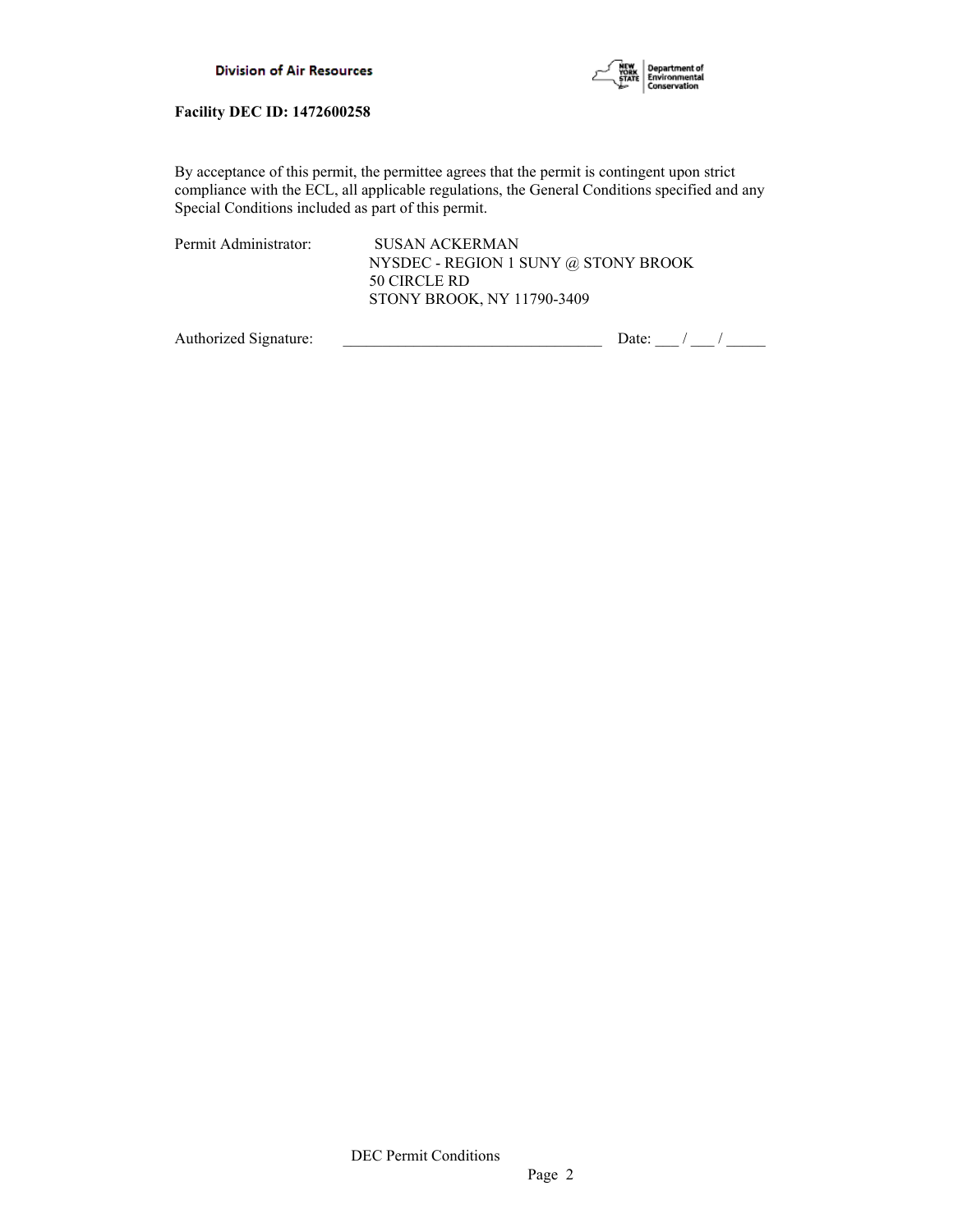

# **Notification of Other State Permittee Obligations**

Item A: Permittee Accepts Legal Responsibility and Agrees to Indemnification

 The permittee expressly agrees to indemnify and hold harmless the Department of Environmental Conservation of the State of New York, its representatives, employees and agents ("DEC") for all claims, suits, actions, and damages, to the extent attributable to the permittee's acts or omissions in connection with the compliance permittee's undertaking of activities in connection with, or operation and maintenance of, the facility or facilities authorized by the permit whether in compliance or not in any compliance with the terms and conditions of the permit. This indemnification does not extend to any claims, suits, actions, or damages to the extent attributable to DEC's own negligent or intentional acts or omissions, or to any claims, suits, or actions naming the DEC and arising under article 78 of the New York Civil Practice Laws and Rules or any citizen suit or civil rights provision under federal or state laws.

Item B: Permittee's Contractors to Comply with Permit

 The permittee is responsible for informing its independent contractors, employees, agents and assigns of their responsibility to comply with this permit, including all special conditions while acting as the permittee's agent with respect to the permitted activities, and such persons shall be subject to the same sanctions for violations of the Environmental Conservation Law as those prescribed for the permittee.

Item C: Permittee Responsible for Obtaining Other Required Permits

 The permittee is responsible for obtaining any other permits, approvals, lands, easements and rights-of-way that may be required to carry out the activities that are authorized by this permit.

Item D: No Right to Trespass or Interfere with Riparian Rights

 This permit does not convey to the permittee any right to trespass upon the lands or interfere with the riparian rights of others in order to perform the permitted work nor does it authorize the impairment of any rights, title, or interest in real or personal property held or vested in a person not a party to the permit.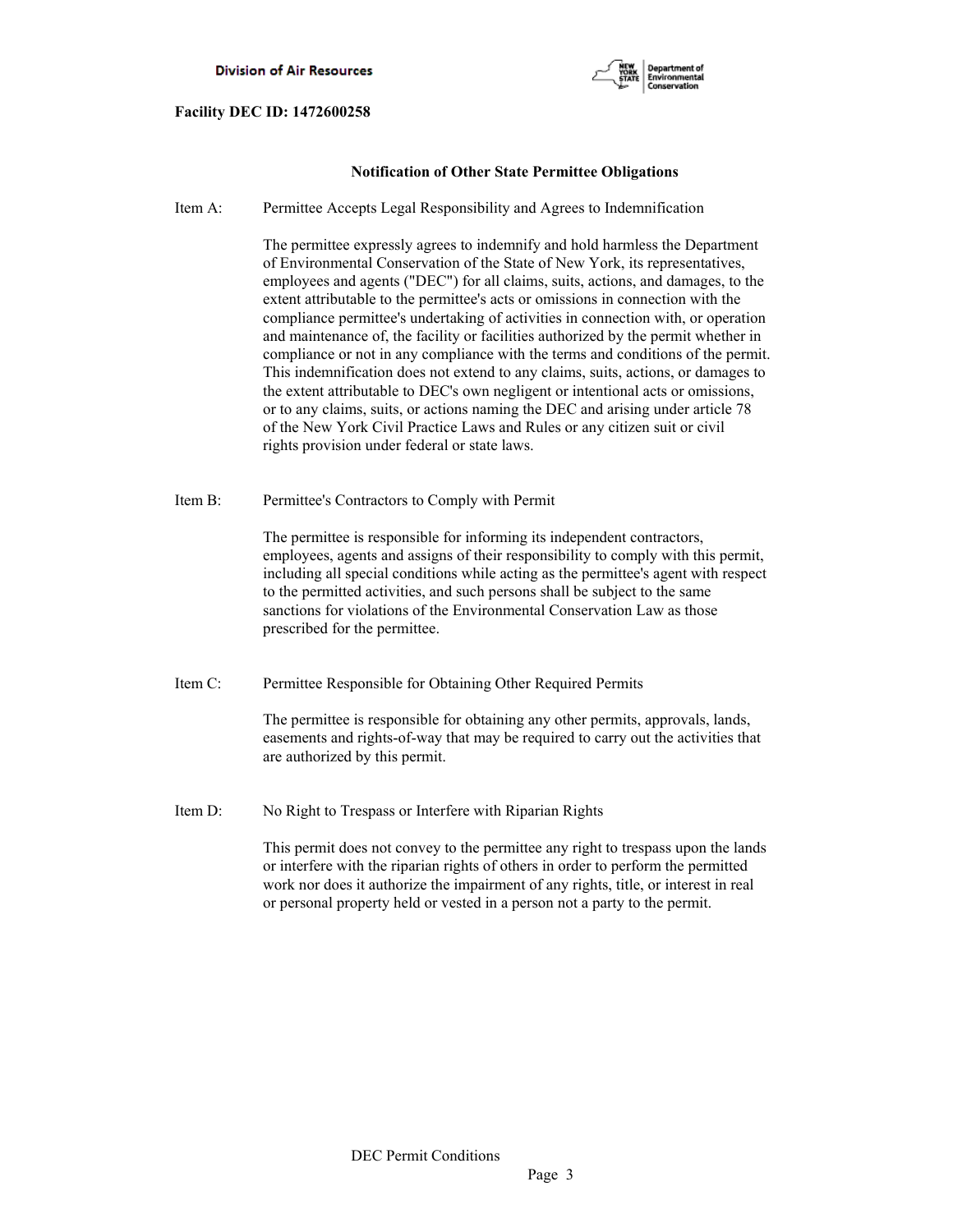

# **PAGE LOCATION OF CONDITIONS**

# **PAGE**

# **DEC GENERAL CONDITIONS General Provisions**

- 5 1 Facility Inspection by the Department
- 5 2 Relationship of this Permit to Other Department Orders and Determinations
- 5 3 Applications for permit renewals, modifications and transfers
- 6 4 Permit modifications, suspensions or revocations by the Department  **Facility Level**
- 6 5 Submission of application for permit modification or renewal REGION 1 HEADQUARTERS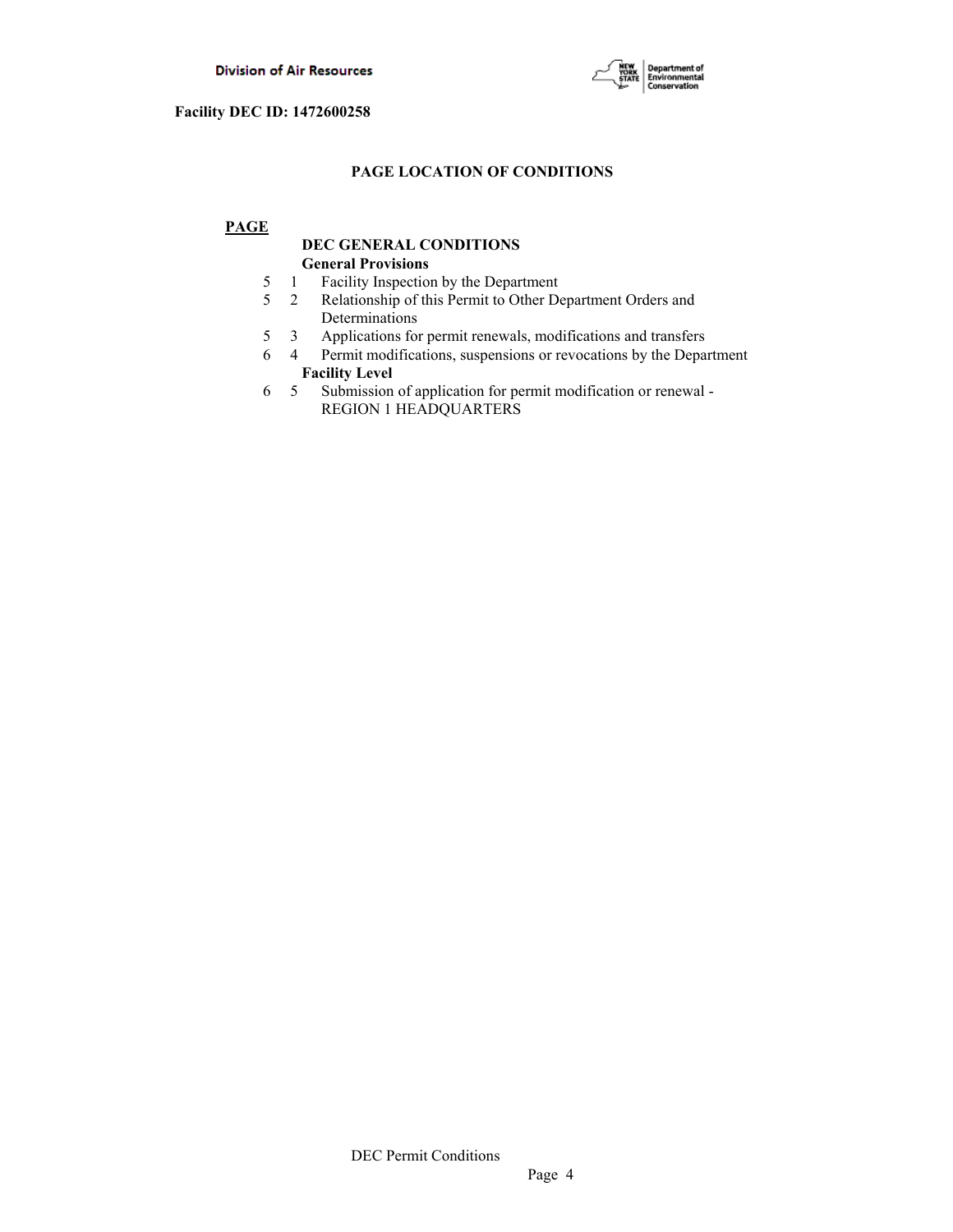

# **DEC GENERAL CONDITIONS \*\*\*\* General Provisions \*\*\*\* For the purpose of your Title V permit, the following section contains state-only enforceable terms and conditions. GENERAL CONDITIONS - Apply to ALL Authorized Permits.**

### **Condition 1: Facility Inspection by the Department Applicable State Requirement: ECL 19-0305**

### **Item 1.1:**

The permitted site or facility, including relevant records, is subject to inspection at reasonable hours and intervals by an authorized representative of the Department of Environmental Conservation (the Department) to determine whether the permittee is complying with this permit and the ECL. Such representative may order the work suspended pursuant to ECL 71-0301 and SAPA 401(3).

### **Item 1.2:**

The permittee shall provide a person to accompany the Department's representative during an inspection to the permit area when requested by the Department.

### **Item 1.3:**

A copy of this permit, including all referenced maps, drawings and special conditions, must be available for inspection by the Department at all times at the project site or facility. Failure to produce a copy of the permit upon request by a Department representative is a violation of this permit.

# **Condition 2: Relationship of this Permit to Other Department Orders and Determinations Applicable State Requirement: ECL 3-0301 (2) (m)**

### **Item 2.1:**

Unless expressly provided for by the Department, issuance of this permit does not modify, supersede or rescind any order or determination previously issued by the Department or any of the terms, conditions or requirements contained in such order or determination.

## **Condition 3: Applications for permit renewals, modifications and transfers Applicable State Requirement: 6 NYCRR 621.11**

### **Item 3.1:**

The permittee must submit a separate written application to the Department for renewal, modification or transfer of this permit. Such application must include any forms or supplemental information the Department requires. Any renewal, modification or transfer granted by the Department must be in writing.

### Item3.2:

The permittee must submit a renewal application at least 180 days before the expiration of permits for Title V and State Facility Permits.

### **Item 3.3**

Permits are transferrable with the approval of the department unless specifically prohibited by the statute, regulation or another permit condition. Applications for permit transfer should be

DEC Permit Conditions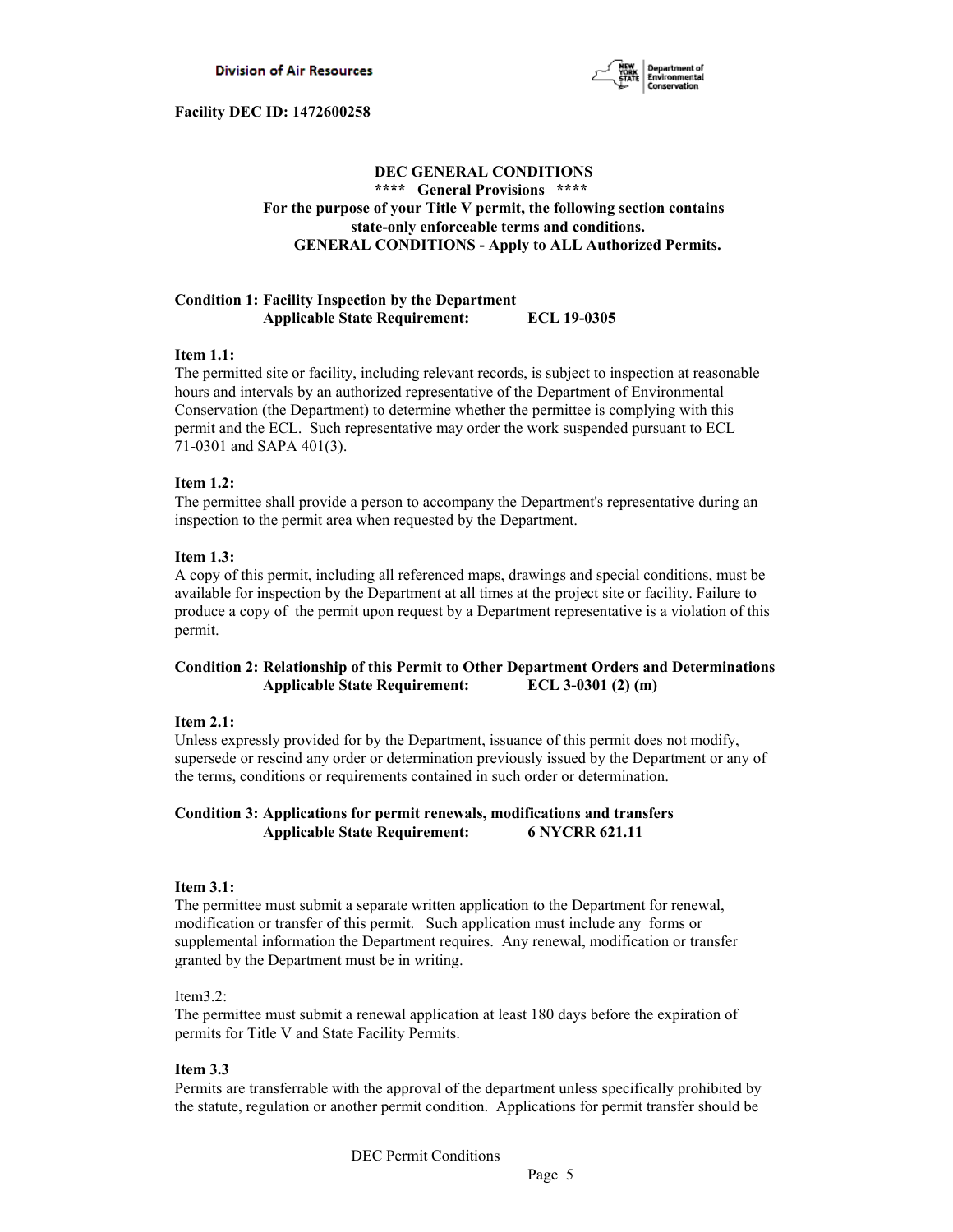



submitted prior to actual transfer of ownership.

# **Condition 4: Permit modifications, suspensions or revocations by the Department Applicable State Requirement: 6 NYCRR 621.13**

## **Item 4.1:**

The Department reserves the right to exercise all available authority to modify, suspend, or revoke this permit in accordance with 6NYCRR Part 621. The grounds for modification, suspension or revocation include:

a) materially false or inaccurate statements in the permit application or supporting papers; b) failure by the permittee to comply with any terms or conditions of the permit; c) exceeding the scope of the project as described in the permit application; d) newly discovered material information or a material change in environmental conditions, relevant technology or applicable law or regulations since the issuance of the existing permit; e) noncompliance with previously issued permit conditions, orders of the commissioner, any provisions of the Environmental Conservation Law or regulations of the Department related to the permitted activity.

# **\*\*\*\* Facility Level \*\*\*\***

# **Condition 5: Submission of application for permit modification or renewal - REGION 1 HEADQUARTERS Applicable State Requirement: 6 NYCRR 621.6 (a)**

**Item 5.1:** 

Applications for permit modification or renewal are to be submitted to: NYSDEC Regional Permit Administrator Region 1 Headquarters Division of Environmental Permits Stony Brook University 50 Circle Road Stony Brook, NY 11790-3409 (631) 444-0365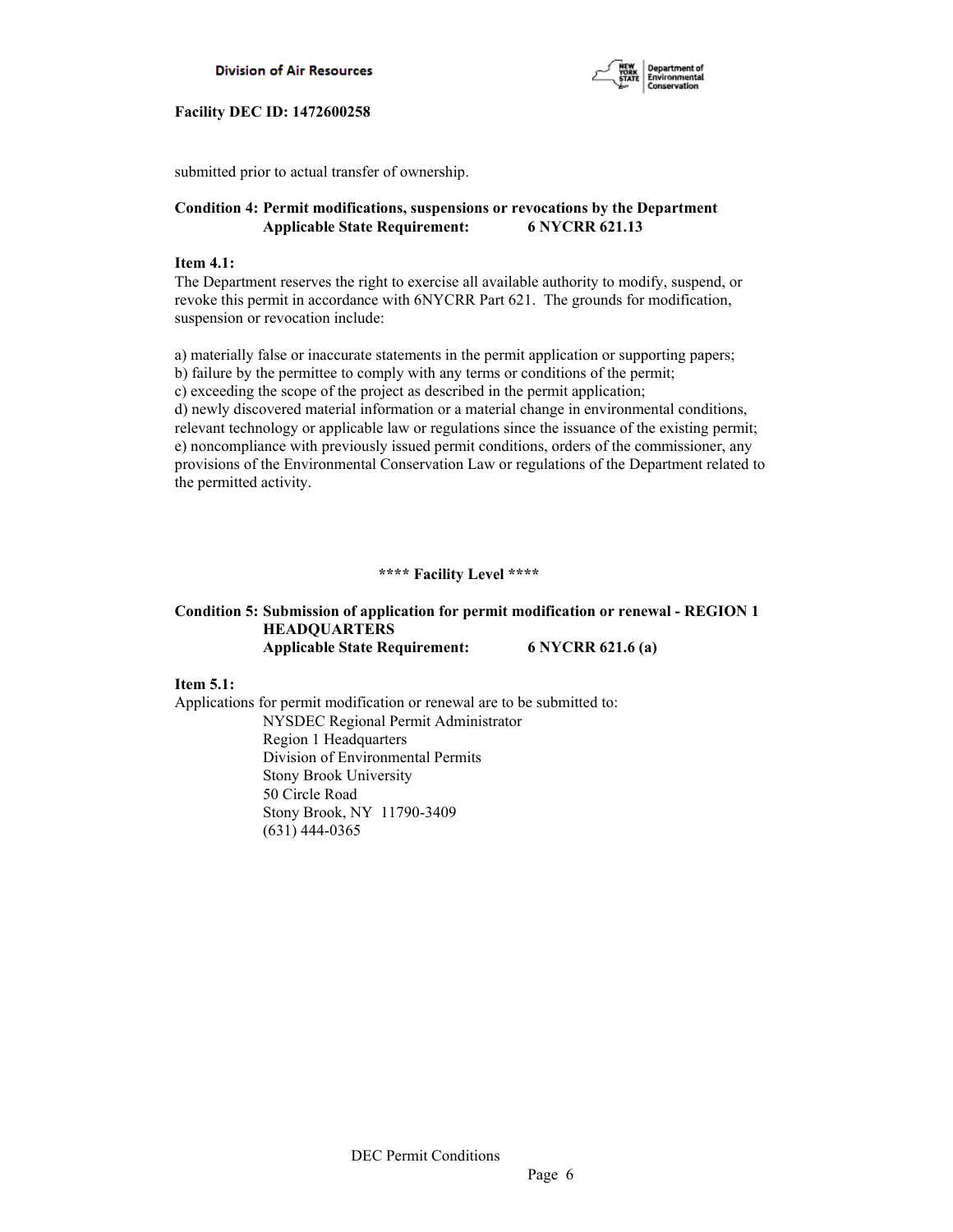

## **Permit Under the Environmental Conservation Law (ECL)**

ARTICLE 19: AIR POLLUTION CONTROL - TITLE V PERMIT

# IDENTIFICATION INFORMATION

Permit Issued To:POLY-PAK INDUSTRIES INC 125 SPAGNOLI RD MELVILLE, NY 11747-3501

Facility: POLY-PAK MFG PLANT 125 SPAGNOLI RD MELVILLE, NY 11747

Authorized Activity By Standard Industrial Classification Code: 2673 - BAGS: PLASTICS, LAMINATED AND COATED 2759 - COMMERCIAL PRINTING, NEC 3081 - UNSUPPORTED PLASTICS FILM AND SHEET 3089 - PLASTICS PRODUCTS, NEC

Permit Effective Date: 06/08/2022 Permit Expiration Date: 06/07/2027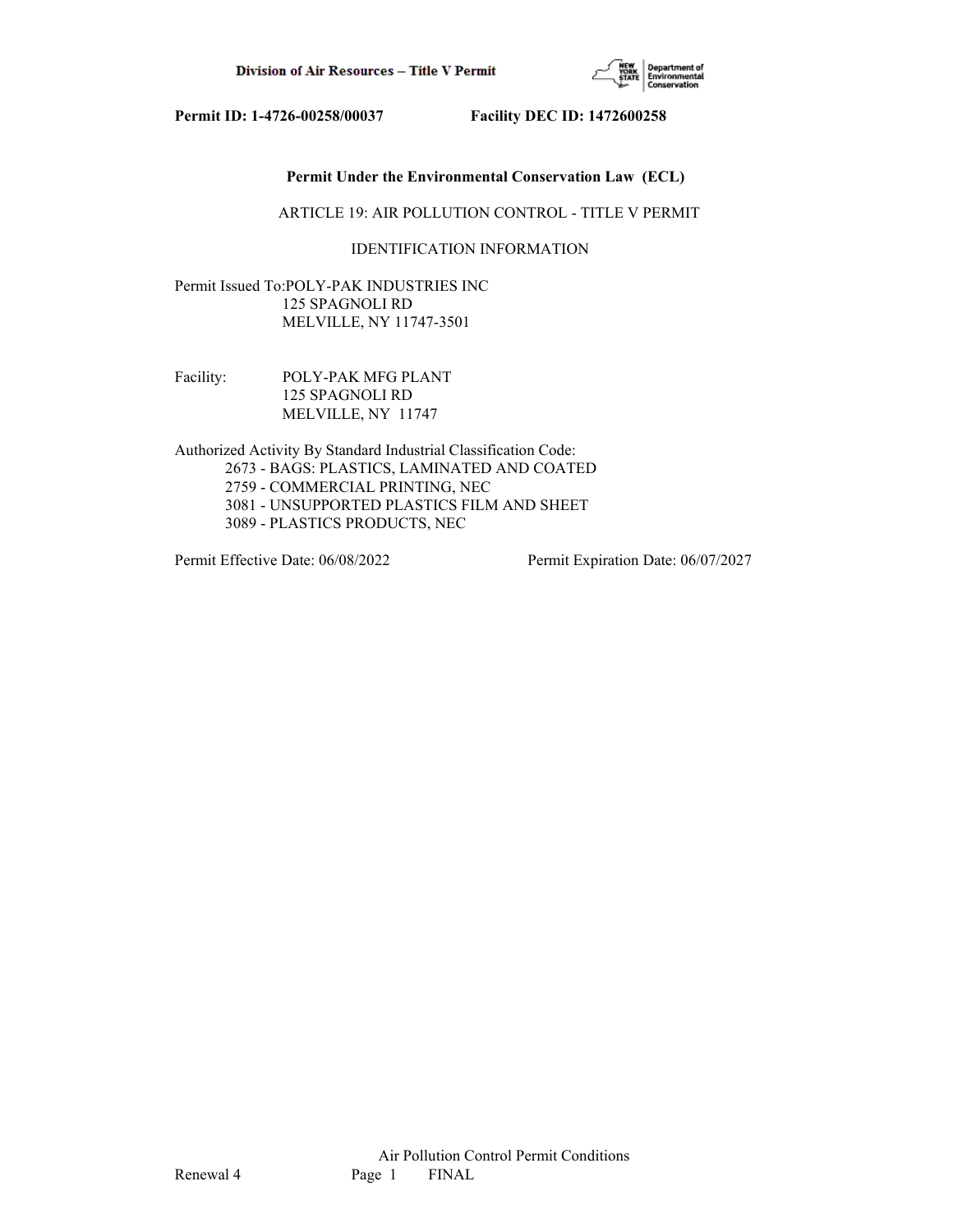

# **PAGE LOCATION OF CONDITIONS**

| <b>PAGE</b> |                                                                          |
|-------------|--------------------------------------------------------------------------|
|             | <b>FEDERALLY ENFORCEABLE CONDITIONS</b>                                  |
|             | <b>Facility Level</b>                                                    |
| 7           | 1 6 NYCRR 200.6: Acceptable Ambient Air Quality                          |
| $8\,$       | 2 6 NYCRR 201-6.4 (a) (7): Fees                                          |
| 8           | 3 6 NYCRR 201-6.4 (c): Recordkeeping and Reporting of                    |
|             | <b>Compliance Monitoring</b>                                             |
| $\,8\,$     | 4 6 NYCRR 201-6.4 (c) (2): Records of Monitoring,                        |
|             | Sampling, and Measurement                                                |
| 9           | 5 6 NYCRR 201-6.4 (c) (3) (ii): Compliance Certification                 |
| 11          | 6 6 NYCRR 201-6.4 (e): Compliance Certification                          |
| 13          | 7 6 NYCRR 202-2.1: Compliance Certification                              |
| 13          | 8 6 NYCRR 202-2.5: Recordkeeping requirements                            |
| 13          | 9 6 NYCRR 215.2: Open Fires - Prohibitions                               |
| 15          | 10 6 NYCRR 200.7: Maintenance of Equipment                               |
| 15          | 11 6 NYCRR 201-1.7: Recycling and Salvage                                |
| 15          | 12 6 NYCRR 201-1.8: Prohibition of Reintroduction of                     |
|             | Collected Contaminants to the air                                        |
| 15          | 13 6 NYCRR 201-3.2 (a): Exempt Sources - Proof of Eligibility            |
| 16          | 14 6 NYCRR 201-3.3 (a): Trivial Sources - Proof of Eligibility           |
| 16          | 15 6 NYCRR 201-6.4 (a) (4): Requirement to Provide Information           |
| 16          | 16 6 NYCRR 201-6.4 (a) (8): Right to Inspect                             |
| 17          | 17 6 NYCRR 202-1.1: Required Emissions Tests                             |
| 17          | 18 40 CFR Part 68: Accidental release provisions.                        |
| 17          | 19 40CFR 82, Subpart F: Recycling and Emissions Reduction                |
| 18          | 20 6 NYCRR Subpart 201-6: Emission Unit Definition                       |
| 18          | 21 6 NYCRR 201-6.4 (d) (4): Progress Reports Due Semiannually            |
| 18          | 22 6 NYCRR 201-6.4 (f): Operational Flexibility                          |
| 19          | 23 6 NYCRR 202-2.4 (a) (3): Statement dates for emissions statements.    |
| 19          | 24 6 NYCRR 211.2: Visible Emissions Limited                              |
| 19          | 25 6 NYCRR 231-6.2: Compliance Certification                             |
| 21          | 26 6 NYCRR 231-6.2: Compliance Certification                             |
| 22          | 27 6 NYCRR 231-11.1: Compliance Certification                            |
| 22          | 28 6 NYCRR 234.6: Compliance Certification                               |
| 23          | 29 6 NYCRR 234.7: Compliance Certification                               |
|             | <b>Emission Unit Level</b>                                               |
| 24          | 30 6 NYCRR Subpart 201-6: Emission Point Definition By Emission Unit     |
| 25          | 31 6 NYCRR Subpart 201-6: Process Definition By Emission Unit            |
|             |                                                                          |
|             | EU=0-00014, Proc=P03                                                     |
| 26          | 32 6 NYCRR 229.1 (b) (2) (iv): VOL storage tanks less than 10000 gallons |
|             |                                                                          |
|             | $EU=0-00CFI$                                                             |
| 26          | 33 6 NYCRR 234.3 (a) (1) (ii) ('d'): Compliance Certification            |
| 27          | 34 6 NYCRR 234.4 (b): Compliance Certification                           |
| 28          | 35 6 NYCRR 234.4 (c): Compliance Certification                           |
| 29          | 36 6 NYCRR 234.4 (c): Compliance Certification                           |
| 30          | 37 40CFR 63.829(b), Subpart KK: Compliance Certification                 |
|             |                                                                          |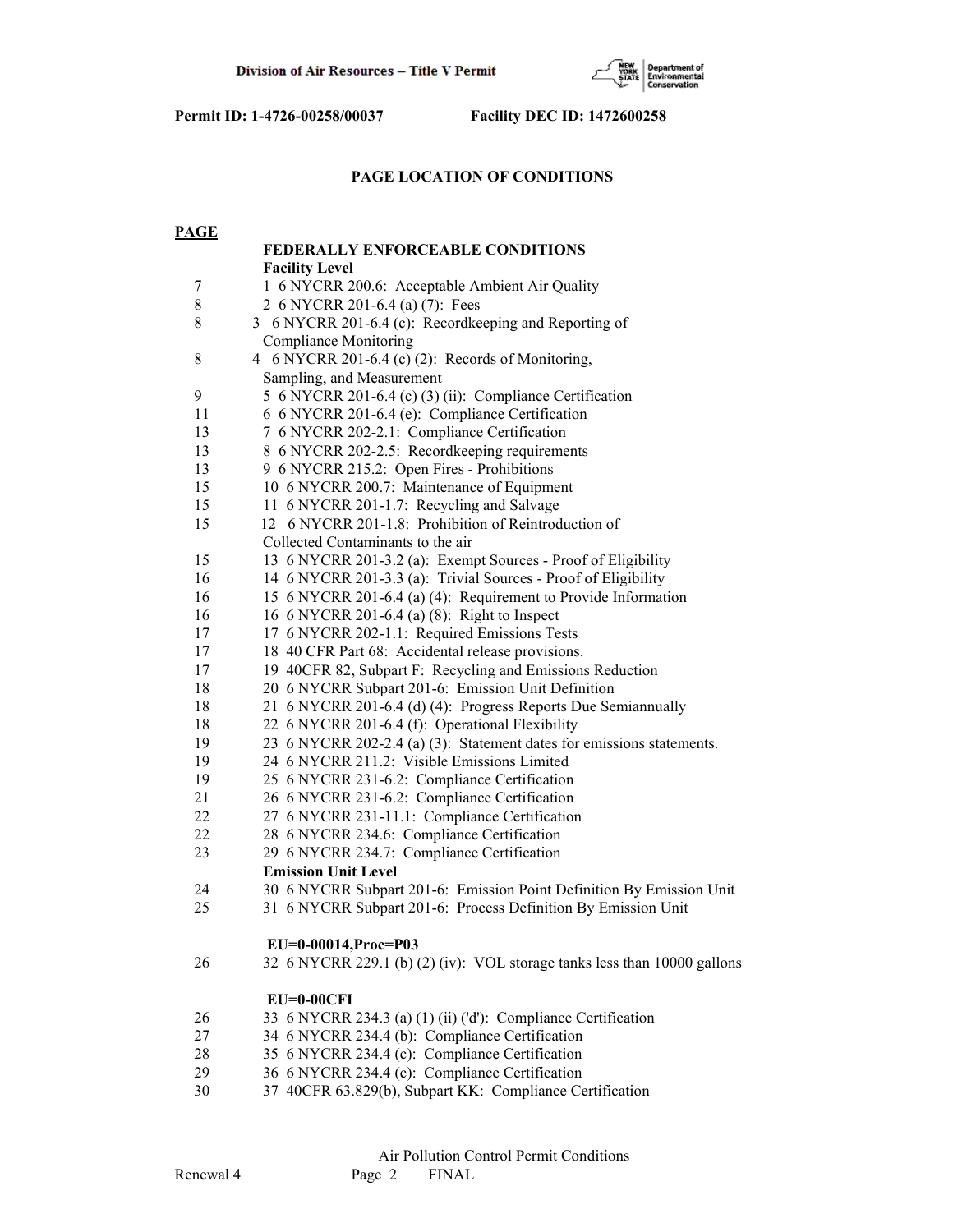

# **EU=0-00CFI,Proc=P01**

- 30 38 6 NYCRR 234.8: Compliance Certification
- 32 39 6 NYCRR 234.8: Compliance Certification

# **STATE ONLY ENFORCEABLE CONDITIONS Facility Level**

- 34 40 ECL 19-0301: Contaminant List
- 34 41 6 NYCRR 201-1.4: Malfunctions and Start-up/Shutdown Activities
- 35 42 6 NYCRR 201-6.5 (a): CLCPA Applicability
- 35 43 6 NYCRR 211.1: Air pollution prohibited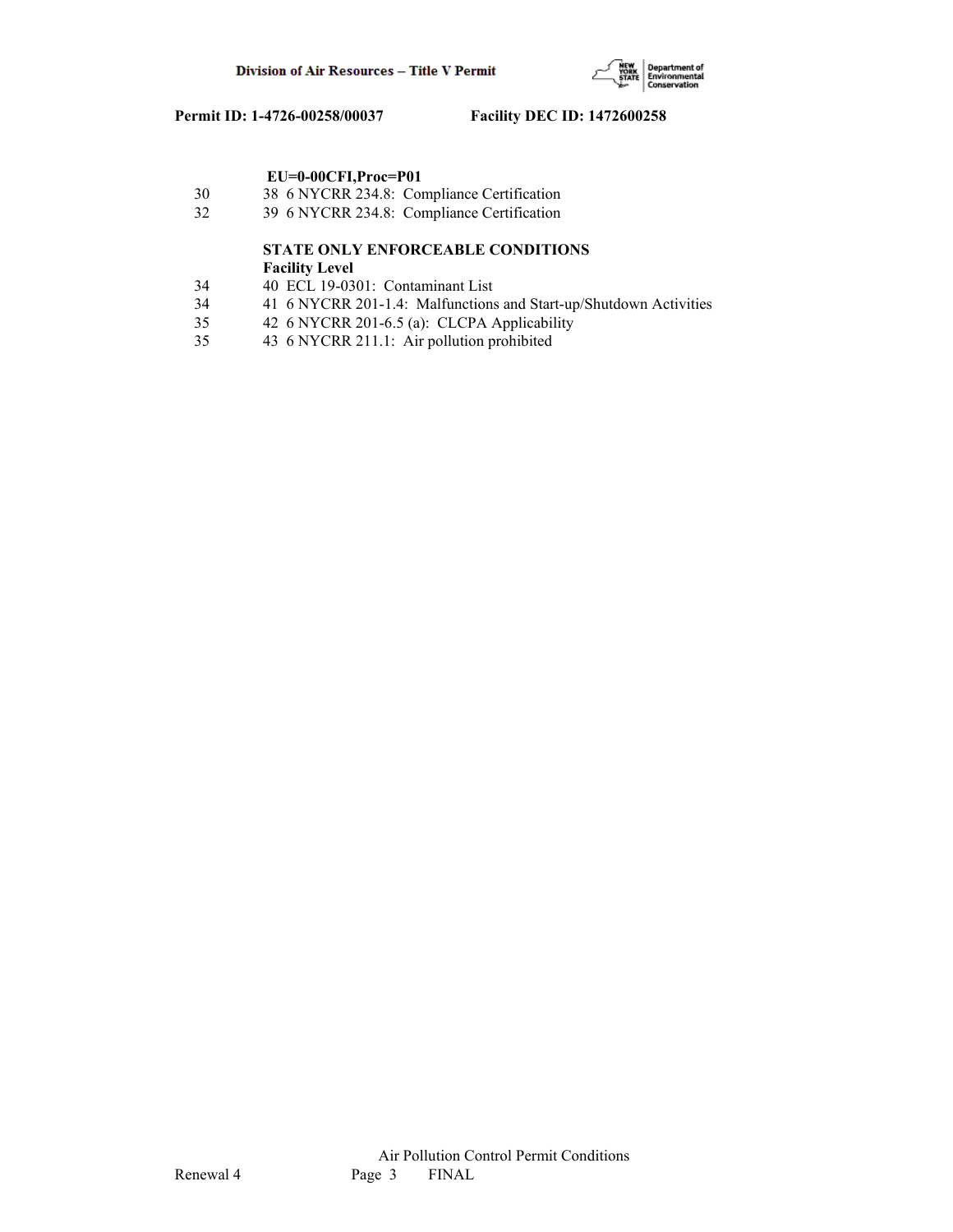

# **FEDERALLY ENFORCEABLE CONDITIONS** Renewal 4/FINAL **\*\*\*\* Facility Level \*\*\*\***

# **NOTIFICATION OF GENERAL PERMITTEE OBLIGATIONS The items listed below are not subject to the annual compliance certification requirements under Title V. Permittees may also have other obligations under regulations of general applicability.**

# **Item A: Public Access to Recordkeeping for Title V Facilities - 6 NYCRR 201-1.10 (b)**

 The Department will make available to the public any permit application, compliance plan, permit, and monitoring and compliance certification report pursuant to Section 503(e) of the Act, except for information entitled to confidential treatment pursuant to 6 NYCRR Part 616 - Public Access to records and Section 114(c) of the Act.

# **Item B: Timely Application for the Renewal of Title V Permits - 6 NYCRR 201-6.2 (a) (4)**

 Owners and/or operators of facilities having an issued Title V permit shall submit a complete application at least 180 days, but not more than eighteen months, prior to the date of permit expiration for permit renewal purposes.

# **Item C: Certification by a Responsible Official - 6 NYCRR 201-6.2 (d) (12)**

 Any application, form, report or compliance certification required to be submitted pursuant to the federally enforceable portions of this permit shall contain a certification of truth, accuracy and completeness by a responsible official. This certification shall state that based on information and belief formed after reasonable inquiry, the statements and information in the document are true, accurate, and complete.

**Item D: Requirement to Comply With All Conditions - 6 NYCRR 201-6.4 (a) (2)**

 The permittee must comply with all conditions of the Title V facility permit. Any permit non-compliance constitutes a violation of the Act and is grounds for enforcement action; for permit termination, revocation and reissuance, or modification; or for denial of a permit renewal application.

**Item E: Permit Revocation, Modification, Reopening, Reissuance or Termination, and Associated Information Submission Requirements - 6 NYCRR 201-6.4 (a) (3)** This permit may be modified, revoked, reopened and reissued, or terminated for cause. The filing of a request by the permittee for a permit modification, revocation and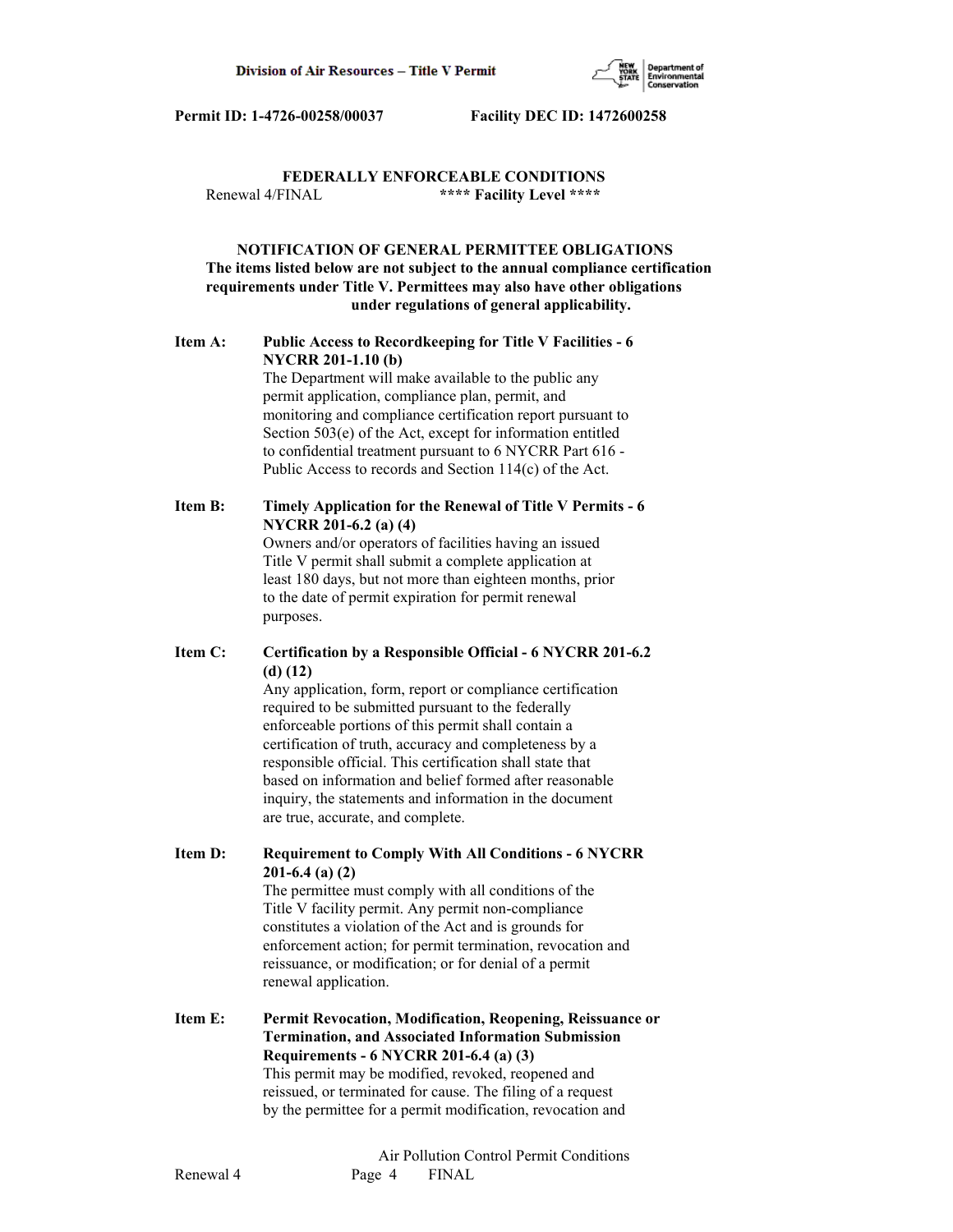

 reissuance, or termination, or of a notification of planned changes or anticipated noncompliance does not stay any permit condition.

**Item F: Cessation or Reduction of Permitted Activity Not a Defense - 6 NYCRR 201-6.4 (a) (5)** It shall not be a defense for a permittee in an enforcement action to claim that a cessation or reduction in the permitted activity would have been necessary in order to maintain compliance with the conditions of this permit.

#### **Item G: Property Rights - 6 NYCRR 201-6.4 (a) (6)**

 This permit does not convey any property rights of any sort or any exclusive privilege.

### **Item H: Severability - 6 NYCRR 201-6.4 (a) (9)**

 If any provisions, parts or conditions of this permit are found to be invalid or are the subject of a challenge, the remainder of this permit shall continue to be valid.

# **Item I: Permit Shield - 6 NYCRR 201-6.4 (g)**

 All permittees granted a Title V facility permit shall be covered under the protection of a permit shield, except as provided under 6 NYCRR Subpart 201-6. Compliance with the conditions of the permit shall be deemed compliance with any applicable requirements as of the date of permit issuance, provided that such applicable requirements are included and are specifically identified in the permit, or the Department, in acting on the permit application or revision, determines in writing that other requirements specifically identified are not applicable to the major stationary source, and the permit includes the determination or a concise summary thereof. Nothing herein shall preclude the Department from revising or revoking the permit pursuant to 6 NYCRR Part 621 or from exercising its summary abatement authority. Nothing in this permit shall alter or affect the following:

 i. The ability of the Department to seek to bring suit on behalf of the State of New York, or the Administrator to seek to bring suit on behalf of the United States, to immediately restrain any person causing or contributing to pollution presenting an imminent and substantial endangerment to public health, welfare or the environment to stop the emission of air pollutants causing or contributing to such pollution;

ii. The liability of a permittee of the Title V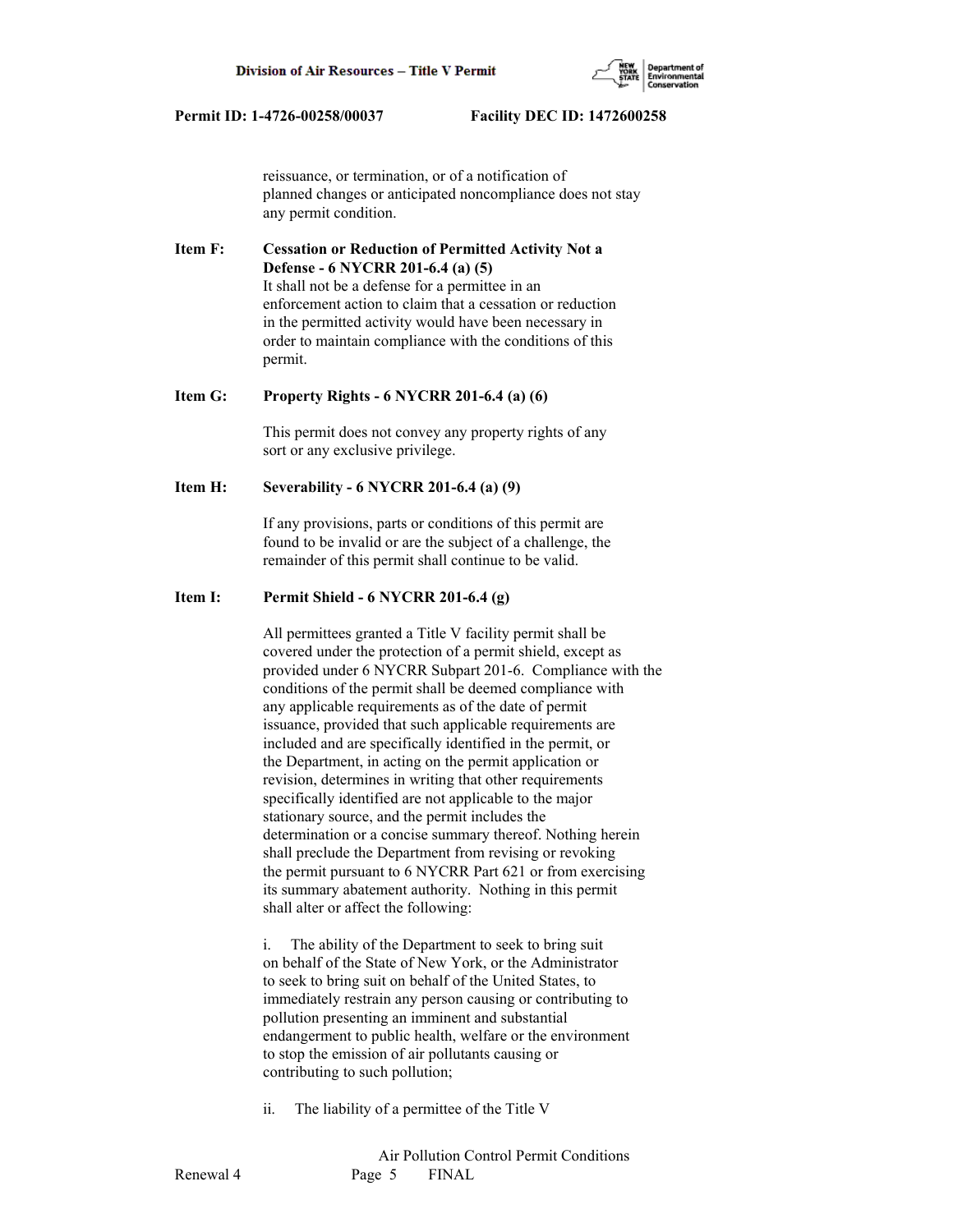

 facility for any violation of applicable requirements prior to or at the time of permit issuance;

 iii. The applicable requirements of Title IV of the Act;

 iv. The ability of the Department or the Administrator to obtain information from the permittee concerning the ability to enter, inspect and monitor the facility.

## **Item J: Reopening for Cause - 6 NYCRR 201-6.4 (i)**

 This Title V permit shall be reopened and revised under any of the following circumstances:

 i. When additional applicable requirements under the act become applicable to a title V facility with a remaining permit term of three or more years, a reopening shall be completed not later than 18 months after promulgation of the applicable requirement. No such reopening is required if the effective date of the requirement is later than the date on which the permit is due to expire, unless the original permit or any of its terms and conditions has been extended by the department pursuant to the provisions of section 201- 6.6 of this Subpart.

 ii. The Department or the Administrator determines that the permit contains a material mistake or that inaccurate statements were made in establishing the emissions standards or other terms or conditions of the permit.

 iii. The Department or the Administrator determines that the Title V permit must be revised or reopened to assure compliance with applicable requirements.

 iv. If the permitted facility is an "affected source" subject to the requirements of Title IV of the Act, and additional requirements (including excess emissions requirements) become applicable. Upon approval by the Administrator, excess emissions offset plans shall be deemed to be incorporated into the permit.

 Proceedings to reopen and issue Title V facility permits shall follow the same procedures as apply to initial permit issuance but shall affect only those parts of the permit for which cause to reopen exists.

 Reopenings shall not be initiated before a notice of such intent is provided to the facility by the Department at least thirty days in advance of the date that the permit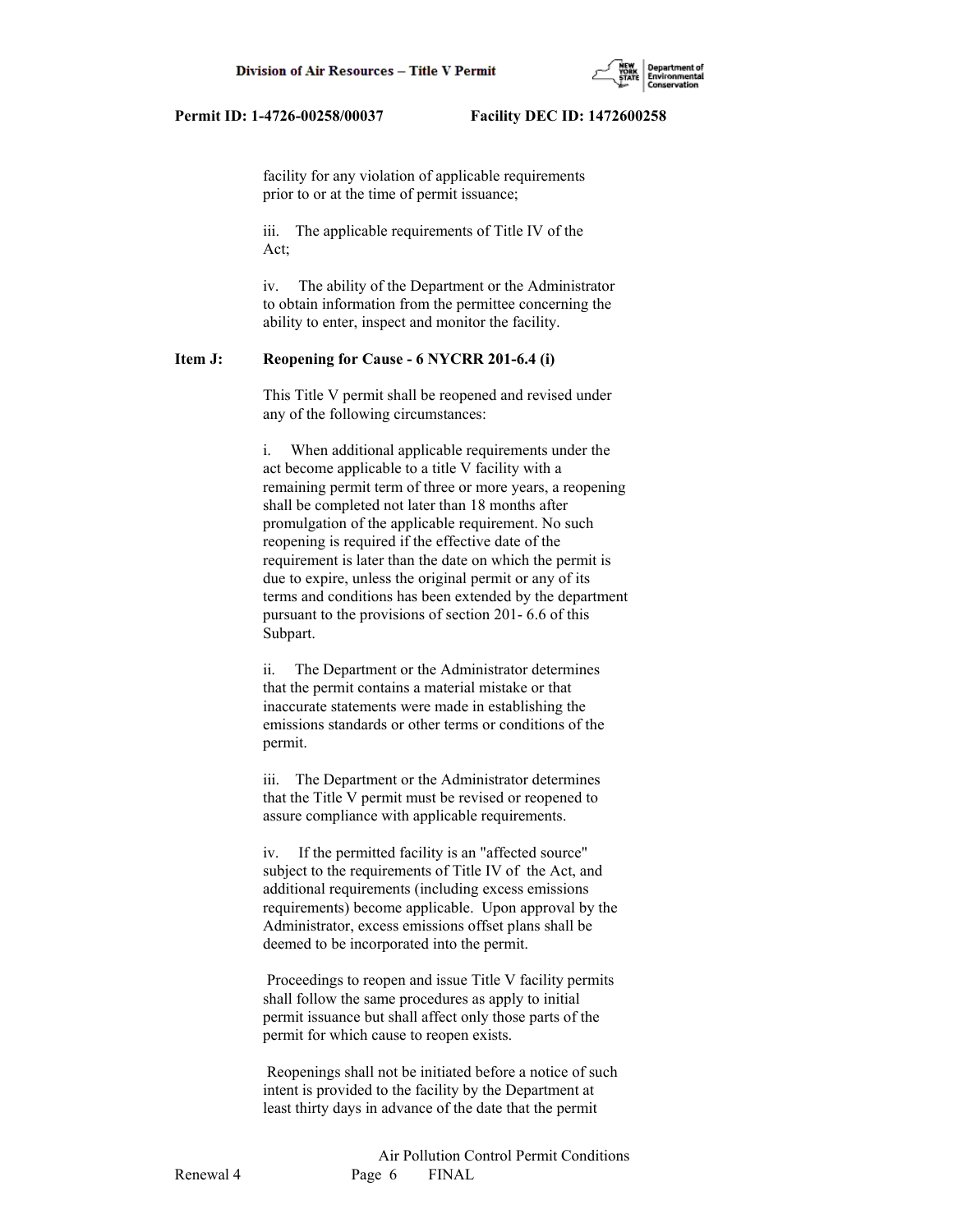

 is to be reopened, except that the Department may provide a shorter time period in the case of an emergency.

**Item K: Permit Exclusion - ECL 19-0305** The issuance of this permit by the Department and the receipt thereof by the Applicant does not and shall not be construed as barring, diminishing, adjudicating or in any way affecting any legal, administrative or equitable rights or claims, actions, suits, causes of action or demands whatsoever that the Department may have against the Applicant for violations based on facts and circumstances alleged to have occurred or existed prior to the effective date of this permit, including, but not limited to, any enforcement action authorized pursuant to the provisions of applicable federal law, the Environmental Conservation Law of the State of New York (ECL) and Chapter III of the Official Compilation of the Codes, Rules and Regulations of the State of New York (NYCRR). The issuance of this permit also shall not in any way affect pending or future enforcement actions under the Clean Air Act brought by the United States or any person.

**Item L: Federally Enforceable Requirements - 40 CFR 70.6 (b)** All terms and conditions in this permit required by the Act or any applicable requirement, including any provisions designed to limit a facility's potential to emit, are enforceable by the Administrator and citizens under the Act. The Department has, in this permit, specifically designated any terms and conditions that are not required under the Act or under any of its applicable requirements as being enforceable under only state regulations.

# **MANDATORY FEDERALLY ENFORCEABLE PERMIT CONDITIONS SUBJECT TO ANNUAL CERTIFICATIONS AT ALL TIMES**

 **The following federally enforceable permit conditions are mandatory for all Title V permits and are subject to annual compliance certification requirements at all times.**

**Condition 1: Acceptable Ambient Air Quality Effective between the dates of 06/08/2022 and 06/07/2027**

### **Applicable Federal Requirement:6 NYCRR 200.6**

## **Item 1.1:**

Notwithstanding the provisions of 6 NYCRR Chapter III, Subchapter A, no person shall allow or permit any air contamination source to emit air contaminants in quantities which alone or in combination with emissions from other air contamination sources would contravene any applicable ambient air quality standard and/or cause air pollution. In such cases where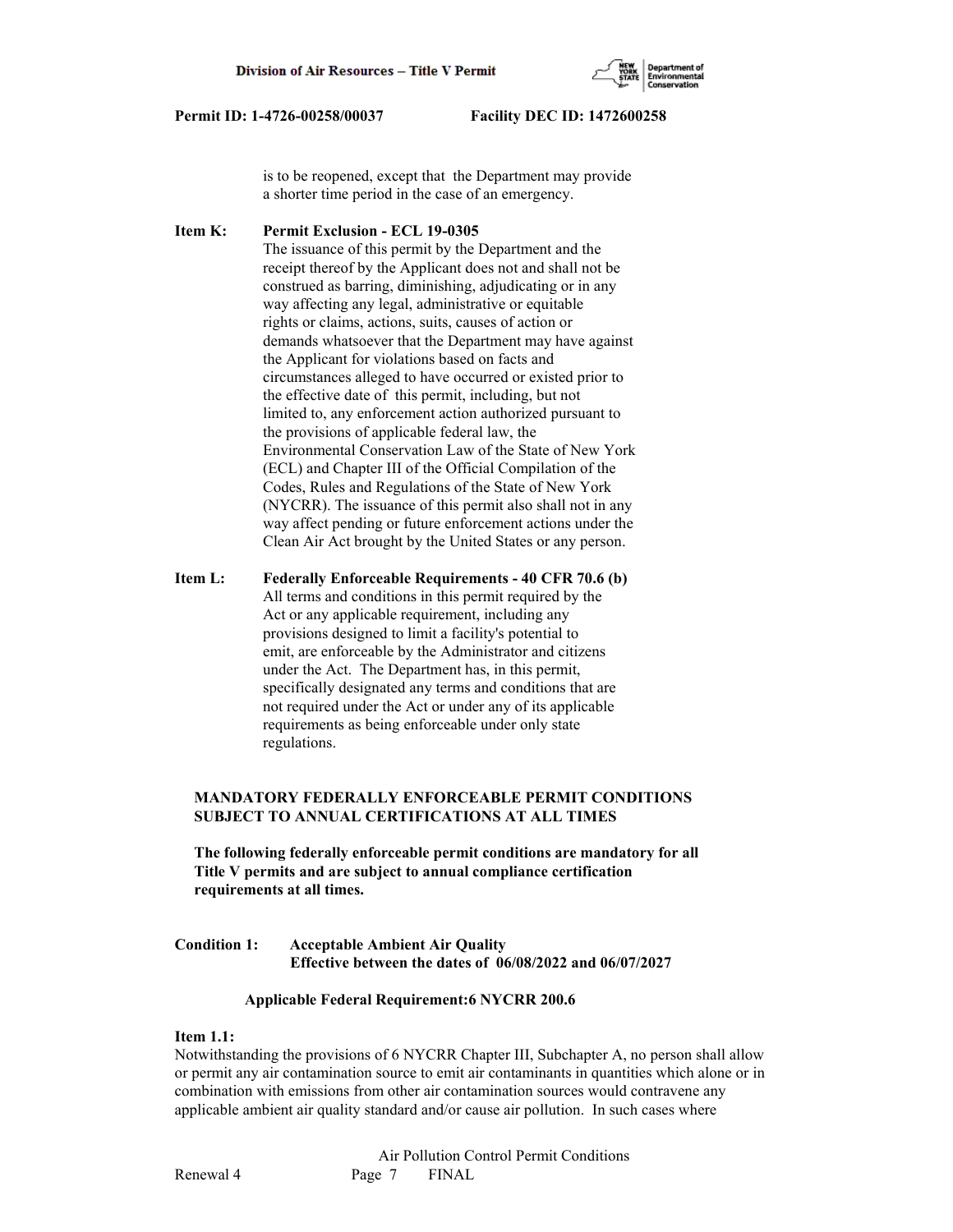

contravention occurs or may occur, the Commissioner shall specify the degree and/or method of emission control required.

## **Condition 2: Fees Effective between the dates of 06/08/2022 and 06/07/2027**

# **Applicable Federal Requirement:6 NYCRR 201-6.4 (a) (7)**

# **Item 2.1:**

The owner and/or operator of a stationary source shall pay fees to the Department consistent with the fee schedule authorized by ECL 72-0303.

# **Condition 3: Recordkeeping and Reporting of Compliance Monitoring Effective between the dates of 06/08/2022 and 06/07/2027**

## **Applicable Federal Requirement:6 NYCRR 201-6.4 (c)**

## **Item 3.1:**

The following information must be included in any required compliance monitoring records and reports:

(i) The date, place, and time of sampling or measurements;

(ii) The date(s) analyses were performed;

(iii)The company or entity that performed the analyses;

(iv) The analytical techniques or methods used including quality assurance and quality control procedures if required;

(v) The results of such analyses including quality assurance data where required; and

(vi) The operating conditions as existing at the time of sampling or measurement.

Any deviation from permit requirements must be clearly identified in all records and reports. Reports must be certified by a responsible official, consistent with Section 201-6.2 of Part 201.

# **Condition 4: Records of Monitoring, Sampling, and Measurement Effective between the dates of 06/08/2022 and 06/07/2027**

# **Applicable Federal Requirement:6 NYCRR 201-6.4 (c) (2)**

## **Item 4.1:**

Compliance monitoring and recordkeeping shall be conducted according to the terms and conditions contained in this permit and shall follow all quality assurance requirements found in applicable regulations. Records of all monitoring data and support information must be retained for a period of at least 5 years from the date of the monitoring, sampling, measurement, report, or application. Support information includes all calibration and maintenance records and all original strip-chart recordings for continuous monitoring instrumentation, and copies of all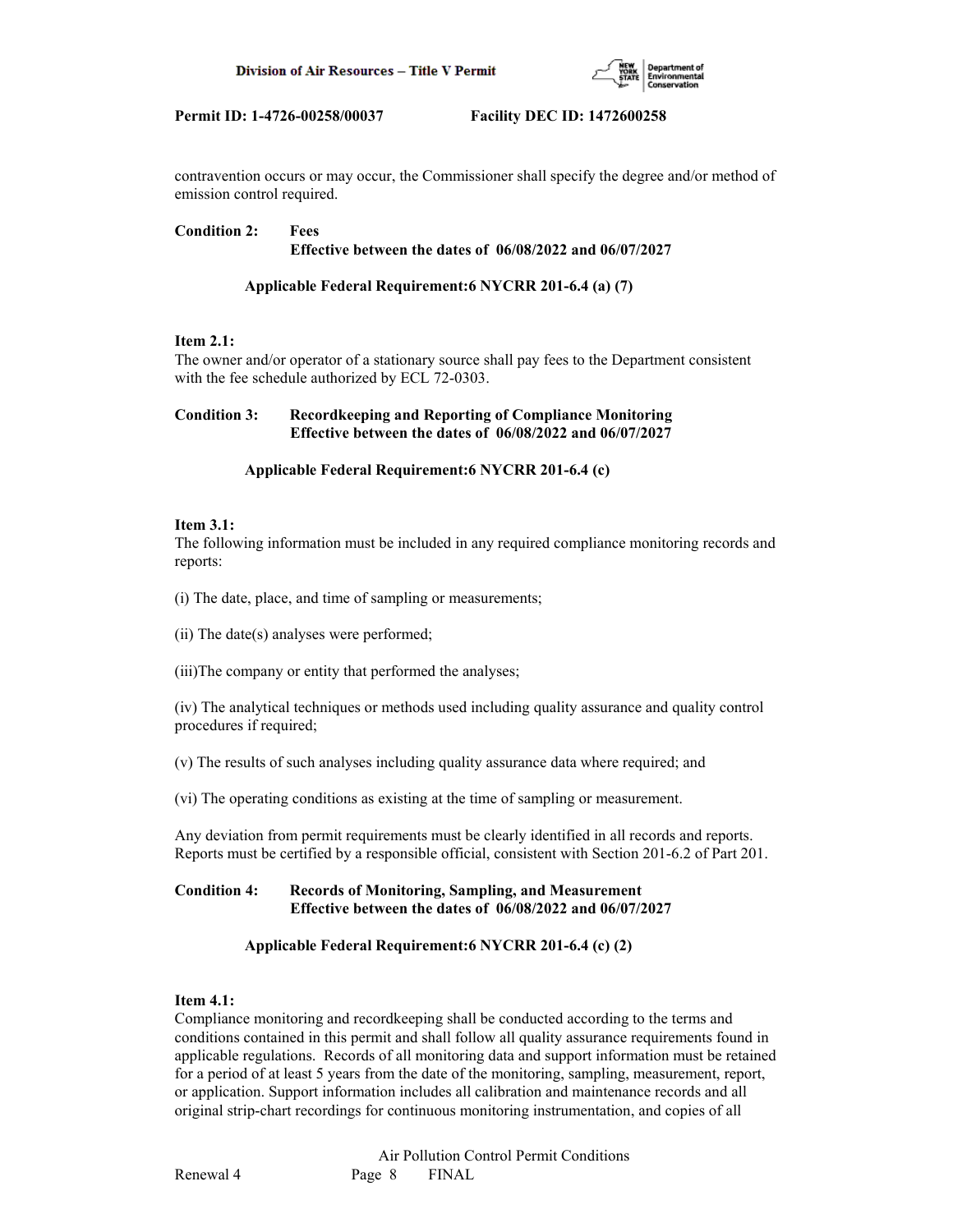

reports required by the permit.

# **Condition 5: Compliance Certification Effective between the dates of 06/08/2022 and 06/07/2027**

#### **Applicable Federal Requirement:6 NYCRR 201-6.4 (c) (3) (ii)**

#### **Item 5.1:**

The Compliance Certification activity will be performed for the Facility.

#### **Item 5.2:**

Compliance Certification shall include the following monitoring:

## Monitoring Type: RECORD KEEPING/MAINTENANCE PROCEDURES Monitoring Description:

 To meet the requirements of this facility permit with respect to reporting, the permittee must:

 Submit reports of any required monitoring at a minimum frequency of every 6 months, based on a calendar year reporting schedule. These reports shall be submitted to the Department within 30 days after the end of a reporting period. All instances of deviations from permit requirements must be clearly identified in such reports. All required reports must be certified by the responsible official for this facility.

 Notify the Department and report permit deviations and incidences of noncompliance stating the probable cause of such deviations, and any corrective actions or preventive measures taken. Where the underlying applicable requirement contains a definition of prompt or otherwise specifies a time frame for reporting deviations, that definition or time frame shall govern. Where the underlying applicable requirement fails to address the time frame for reporting deviations, reports of deviations shall be submitted to the permitting authority based on the following schedule:

 (1) For emissions of a hazardous air pollutant (as identified in an applicable regulation) that continue for more than an hour in excess of permit requirements, the report must be made within 24 hours of the occurrence.

 (2) For emissions of any regulated air pollutant, excluding those listed in paragraph (1) of this section, that continue for more than two hours in excess of permit requirements, the report must be made within 48 hours.

(3) For all other deviations from permit requirements,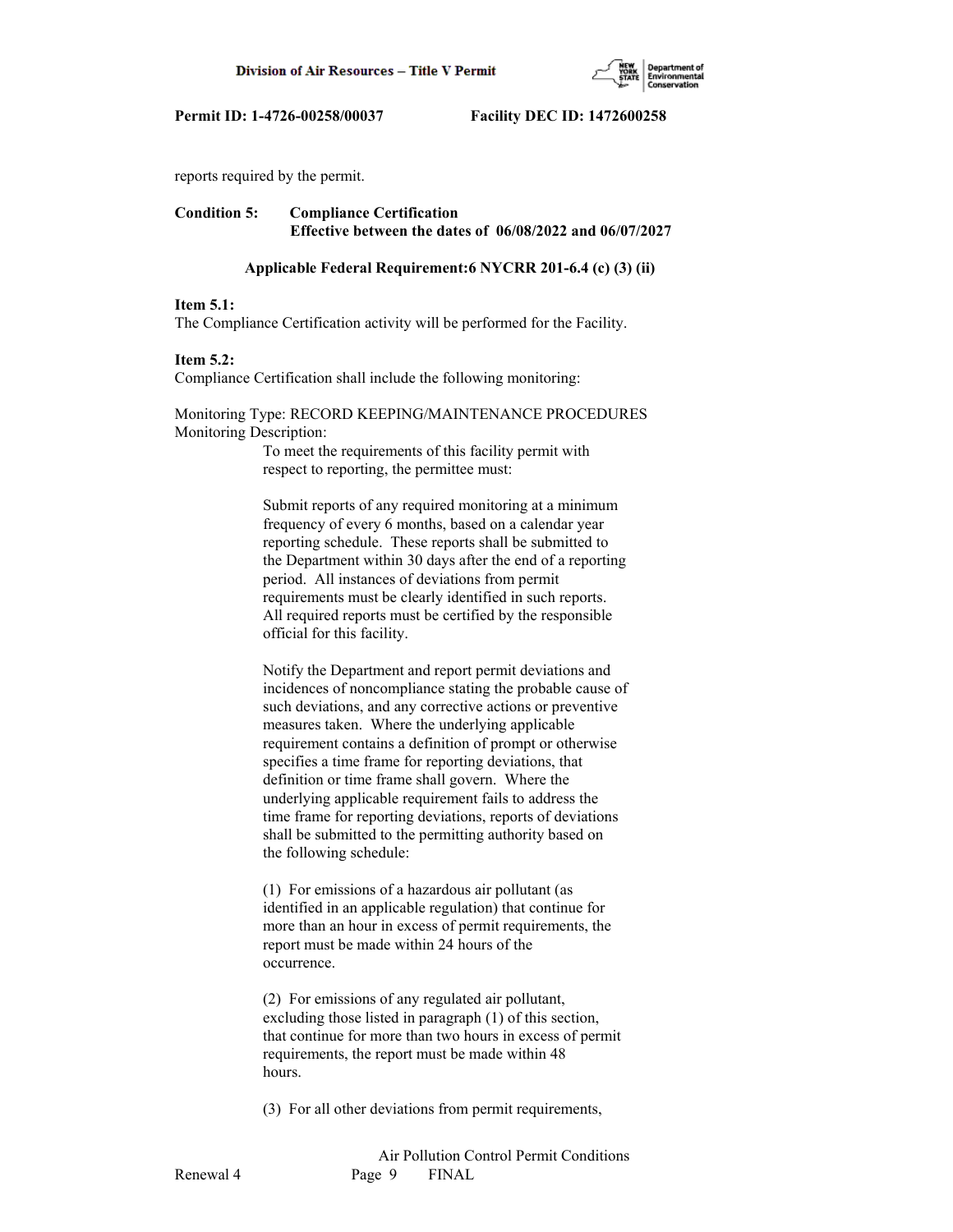

 the report shall be contained in the 6 month monitoring report required above.

 (4) This permit may contain a more stringent reporting requirement than required by paragraphs  $(1)$ ,  $(2)$  or  $(3)$  above. If more stringent reporting requirements have been placed in this permit or exist in applicable requirements that apply to this facility, the more stringent reporting requirement shall apply.

 If above paragraphs (1) or (2) are met, the source must notify the permitting authority by telephone during normal business hours at the Regional Office of jurisdiction for this permit, attention Regional Air Pollution Control Engineer (RAPCE) according to the timetable listed in paragraphs (1) and (2) of this section. For deviations and incidences that must be reported outside of normal business hours, on weekends, or holidays, the DEC Spill Hotline phone number at 1-800-457-7362 shall be used. A written notice, certified by a responsible official consistent with 6 NYCRR Part 201-6.2(d)(12), must be submitted within 10 working days of an occurrence for deviations reported under (1) and (2). All deviations reported under paragraphs (1) and (2) of this section must also be identified in the 6 month monitoring report required above.

 The provisions of 6 NYCRR 201-1.4 shall apply if the permittee seeks to have a violation excused unless otherwise limited by regulation. In order to have a violation of a federal regulation (such as a new source performance standard or national emissions standard for hazardous air pollutants) excused, the specific federal regulation must provide for an affirmative defense during start-up, shutdowns, malfunctions or upsets. Notwithstanding any recordkeeping and reporting requirements in 6 NYCRR 201-1.4, reports of any deviations shall not be on a less frequent basis than the reporting periods described in paragraphs (1) and (4) above.

 In the case of any condition contained in this permit with a reporting requirement of "Upon request by regulatory agency" the permittee shall include in the semiannual report, a statement for each such condition that the monitoring or recordkeeping was performed as required or requested and a listing of all instances of deviations from these requirements.

 In the case of any emission testing performed during the previous six month reporting period, either due to a request by the Department, EPA, or a regulatory requirement, the permittee shall include in the semiannual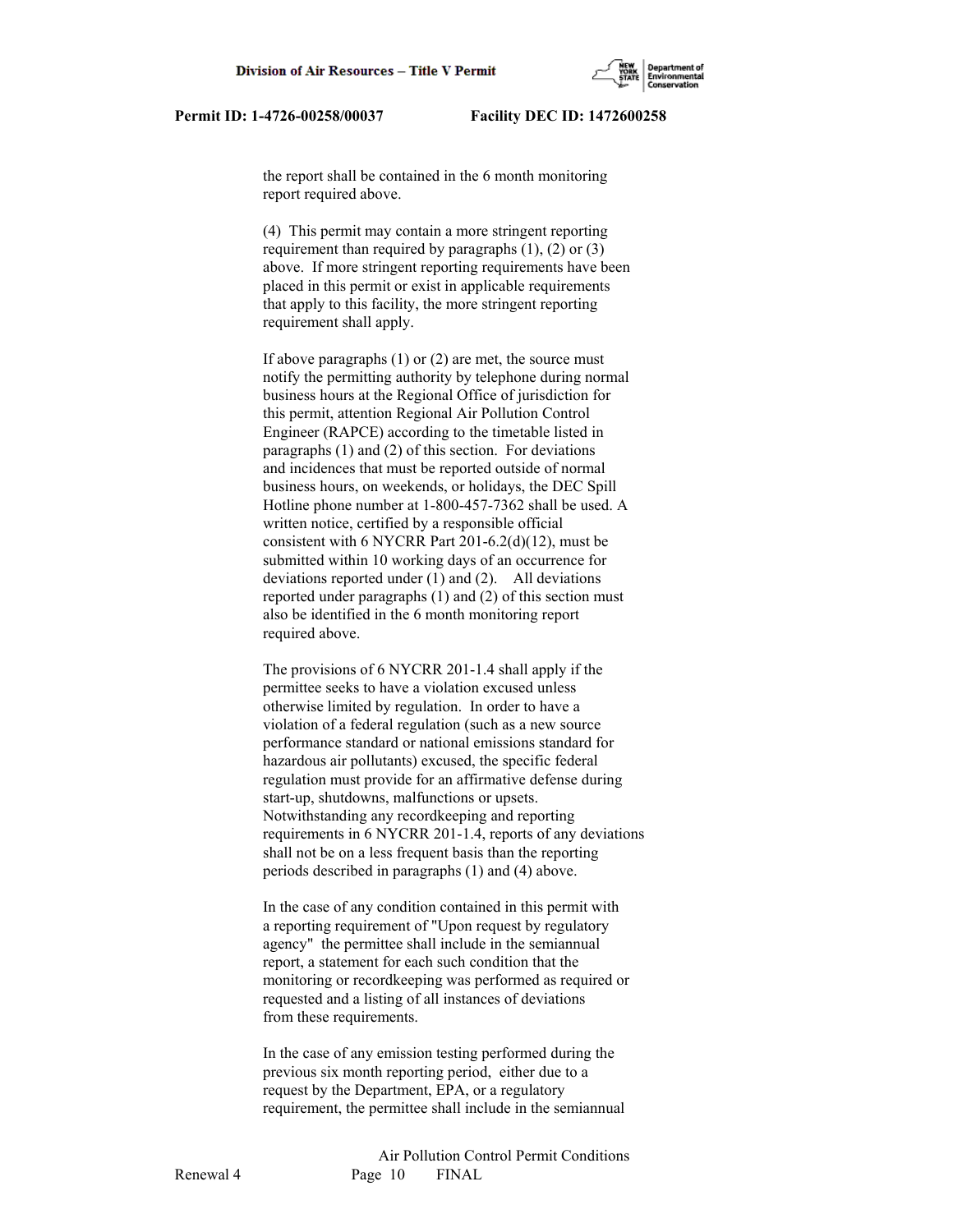

 report a summary of the testing results and shall indicate whether or not the Department or EPA has approved the results.

 All semiannual reports may be submitted electronically or physically. Electronic reports shall be submitted using the Department's Air Compliance and Emissions Electronic-Reporting system (ACE). If the facility owner or operator elects to send physical copies instead, two copies shall be sent to the Department (one copy to the regional air pollution control engineer (RAPCE) in the regional office and one copy to the Bureau of Quality Assurance (BQA) in the DEC central office) and one copy shall be sent to the Administrator (or his or her representative). Mailing addresses for the above referenced persons are contained in the monitoring condition for 6 NYCRR Part 201-6.4(e), contained elsewhere in this permit.

Reporting Requirements: SEMI-ANNUALLY (CALENDAR) Reports due 30 days after the reporting period. The initial report is due 7/30/2022. Subsequent reports are due every 6 calendar month(s).

## **Condition 6: Compliance Certification Effective between the dates of 06/08/2022 and 06/07/2027**

### **Applicable Federal Requirement:6 NYCRR 201-6.4 (e)**

### **Item 6.1:**

The Compliance Certification activity will be performed for the Facility.

## **Item 6.2:**

Compliance Certification shall include the following monitoring:

Monitoring Type: RECORD KEEPING/MAINTENANCE PROCEDURES Monitoring Description:

> Requirements for compliance certifications with terms and conditions contained in this facility permit include the following:

i. Compliance certifications shall contain:

 - the identification of each term or condition of the permit that is the basis of the certification;

- the compliance status;

- whether compliance was continuous or intermittent;

 - the method(s) used for determining the compliance status of the facility, currently and over the reporting period consistent with the monitoring and related recordkeeping and reporting requirements of this permit;

 - such other facts as the Department may require to determine the compliance status of the facility as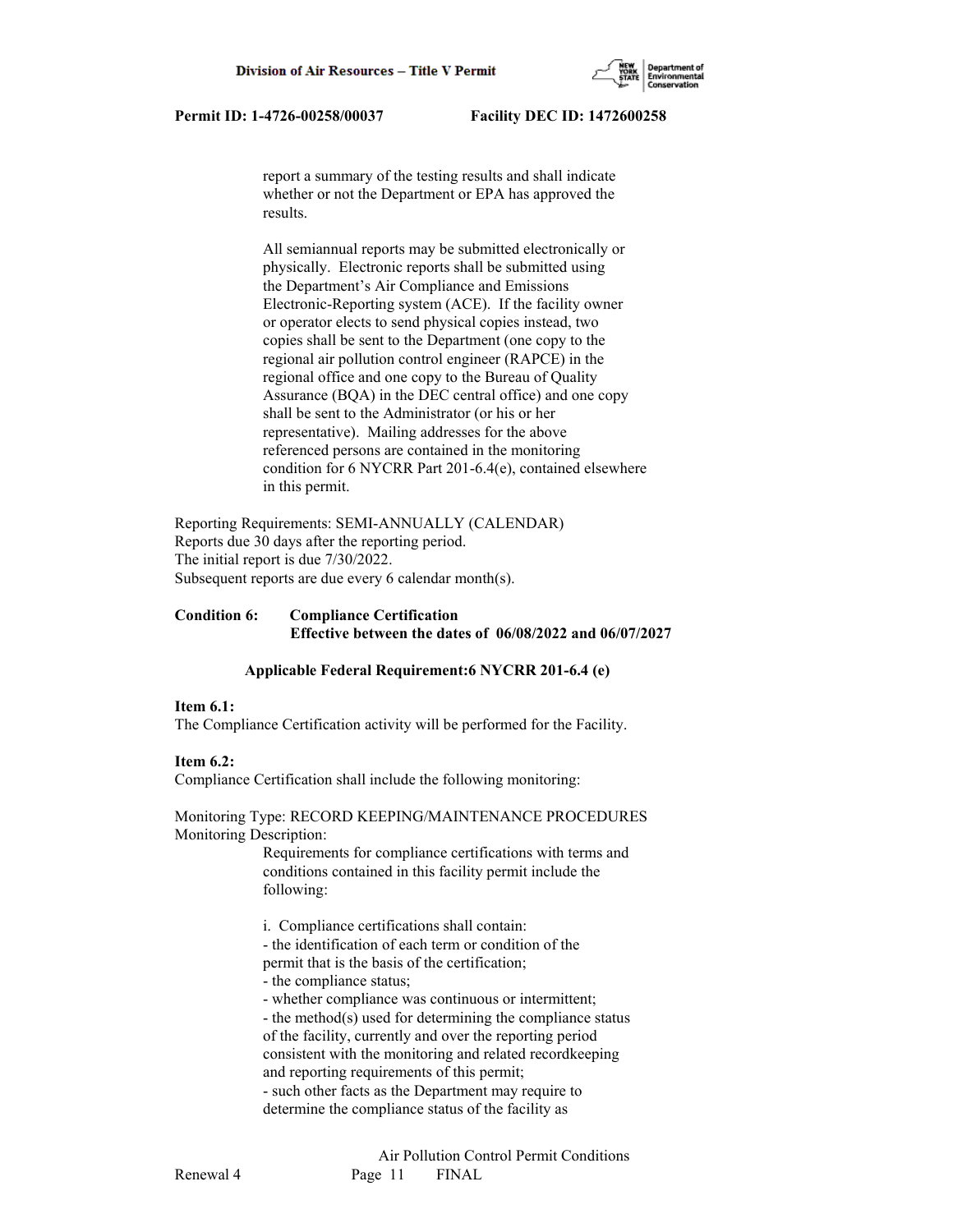specified in any special permit terms or conditions; and

 - such additional requirements as may be specified elsewhere in this permit related to compliance certification.

 ii. The responsible official must include in the annual certification report all terms and conditions contained in this permit which are identified as being subject to certification, including emission limitations, standards, or work practices. That is, the provisions labeled herein as "Compliance Certification" are not the only provisions of this permit for which an annual certification is required.

 iii. Compliance certifications shall be submitted annually. Certification reports are due 30 days after the anniversary date of four consecutive calendar quarters. The first report is due 30 days after the calendar quarter that occurs just prior to the permit anniversary date, unless another quarter has been acceptable by the Department.

 iv. All annual compliance certifications may be submitted electronically or physically. Electronic reports shall be submitted using the Department's Air Compliance and Emissions Electronic-Reporting system (ACE). If the facility owner or operator elects to send physical copies instead, two copies shall be sent to the Department (one copy to the regional air pollution control engineer (RAPCE) in the regional office and one copy to the Bureau of Quality Assurance (BQA) in the DEC central office) and one copy shall be sent to the Administrator (or his or her representative). The mailing addresses for the above referenced persons are:

 Chief – Air Compliance Branch USEPA Region 2 DECA/ACB 290 Broadway, 21st Floor New York, NY 10007

The address for the RAPCE is as follows:

 Regional Air Pollution Control Engineer NYSDEC- Region 1 Headquarters Stony Brook University 50 Circle Road Stony Brook, NY 11790-3409

The address for the BQA is as follows:

#### **NYSDEC**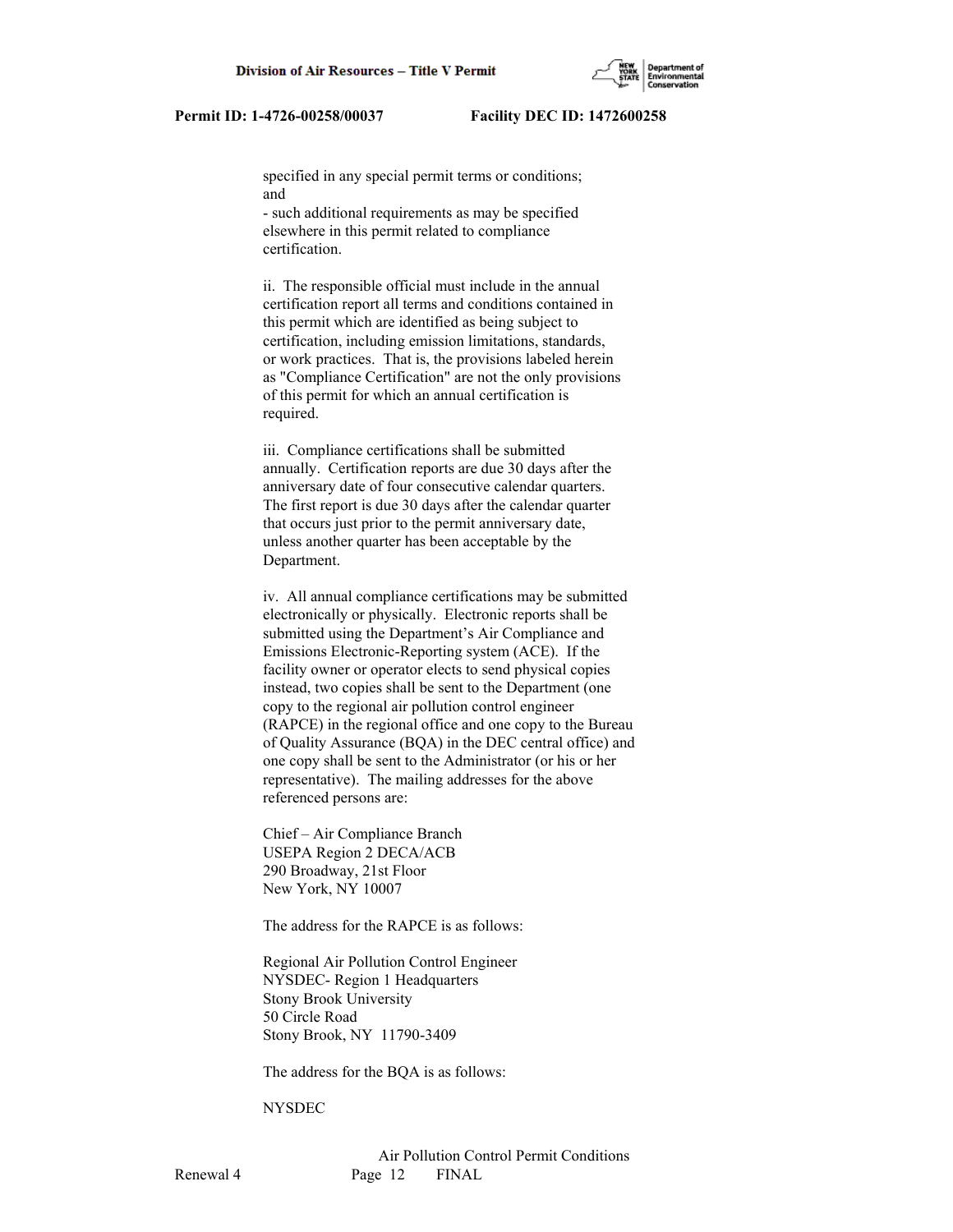

 Bureau of Quality Assurance 625 Broadway Albany, NY 12233-3258

Monitoring Frequency: ANNUALLY Reporting Requirements: ANNUALLY (CALENDAR) Reports due 30 days after the reporting period. The initial report is due 1/30/2023. Subsequent reports are due on the same day each year

# **Condition 7: Compliance Certification Effective between the dates of 06/08/2022 and 06/07/2027**

### **Applicable Federal Requirement:6 NYCRR 202-2.1**

### **Item 7.1:**

The Compliance Certification activity will be performed for the Facility.

## **Item 7.2:**

Compliance Certification shall include the following monitoring:

Monitoring Type: RECORD KEEPING/MAINTENANCE PROCEDURES Monitoring Description:

 Emission statements shall be submitted on or before April 15th each year for emissions of the previous calendar year.

Monitoring Frequency: ANNUALLY Reporting Requirements: ANNUALLY (CALENDAR) Reports due 106 days after the reporting period. The initial report is due 4/15/2023. Subsequent reports are due every 12 calendar month(s).

# **Condition 8: Recordkeeping requirements Effective between the dates of 06/08/2022 and 06/07/2027**

### **Applicable Federal Requirement:6 NYCRR 202-2.5**

### **Item 8.1:**

(a) The following records shall be maintained for at least five years:

(1) a copy of each emission statement submitted to the department; and

(2) records indicating how the information submitted in the emission statement was determined, including any calculations, data, measurements, and estimates used.

(b) These records shall be made available at the facility to the representatives of the department upon request during normal business hours.

**Condition 9: Open Fires - Prohibitions Effective between the dates of 06/08/2022 and 06/07/2027**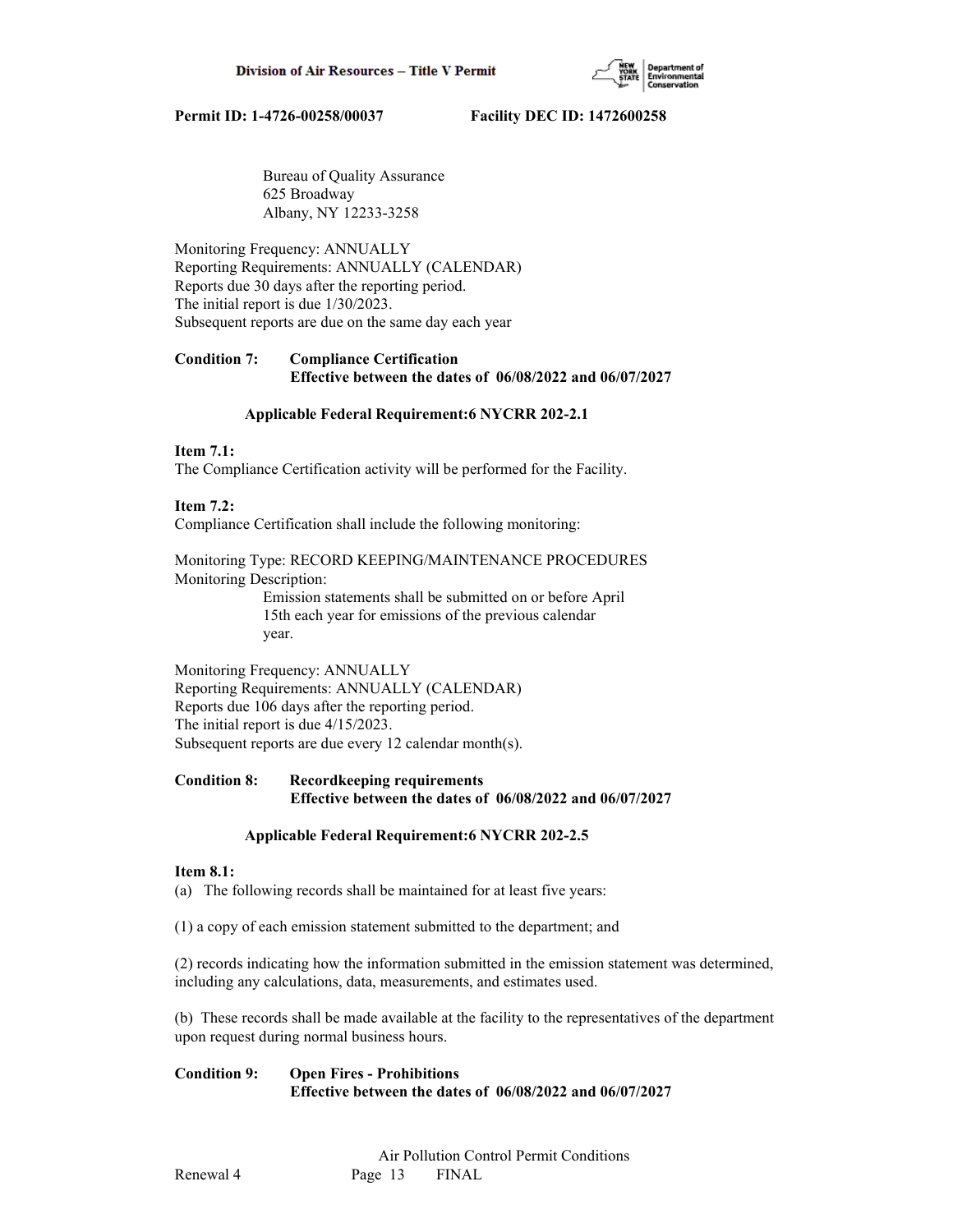

### **Applicable Federal Requirement:6 NYCRR 215.2**

## **Item 9.1:**

Except as allowed by Title 6 NYCRR Section 215.3, no person shall burn, cause, suffer, allow or permit the burning of any materials in an open fire.

#### **Item 9.2**

Per Section 215.3, burning in an open fire, provided it is not contrary to other law or regulation, will be allowed as follows:

(a) On-site burning in any town with a total population less than 20,000 of downed limbs and branches (including branches with attached leaves or needles) less than six inches in diameter and eight feet in length between May 15th and the following March 15th. For the purposes of this subdivision, the total population of a town shall include the population of any village or portion thereof located within the town. However, this subdivision shall not be construed to allow burning within any village.

(b) Barbecue grills, maple sugar arches and similar outdoor cooking devices when actually used for cooking or processing food.

(c) Small fires used for cooking and camp fires provided that only charcoal or untreated wood is used as fuel and the fire is not left unattended until extinguished.

(d) On-site burning of agricultural wastes as part of a valid agricultural operation on contiguous agricultural lands larger than five acres actively devoted to agricultural or horticultural use, provided such waste is actually grown or generated on those lands and such waste is capable of being fully burned within a 24-hour period.

(e) The use of liquid petroleum fueled smudge pots to prevent frost damage to crops.

(f) Ceremonial or celebratory bonfires where not otherwise prohibited by law, provided that only untreated wood or other agricultural products are used as fuel and the fire is not left unattended until extinguished.

(g) Small fires that are used to dispose of a flag or religious item, and small fires or other smoke producing process where not otherwise prohibited by law that are used in connection with a religious ceremony.

(h) Burning on an emergency basis of explosive or other dangerous or contraband materials by police or other public safety organization.

(i) Prescribed burns performed according to Part 194 of this Title.

(j) Fire training, including firefighting, fire rescue, and fire/arson investigation training, performed under applicable rules and guidelines of the New York State Department of State's Office of Fire Prevention and Control. For fire training performed on acquired structures, the structures must be emptied and stripped of any material that is toxic, hazardous or likely to emit toxic smoke (such as asbestos, asphalt shingles and vinyl siding or other vinyl products) prior to burning and must be at least 300 feet from other occupied structures. No more than one structure per lot or within a 300 foot radius (whichever is bigger) may be burned in a training exercise.

(k) Individual open fires as approved by the Director of the Division of Air Resources as may be required in response to an outbreak of a plant or animal disease upon request by the commissioner of the Department of Agriculture and Markets, or for the destruction of invasive plant and insect species.

(l) Individual open fires that are otherwise authorized under the environmental conservation law, or by rule or regulation of the Department.

#### **MANDATORY FEDERALLY ENFORCEABLE PERMIT CONDITIONS**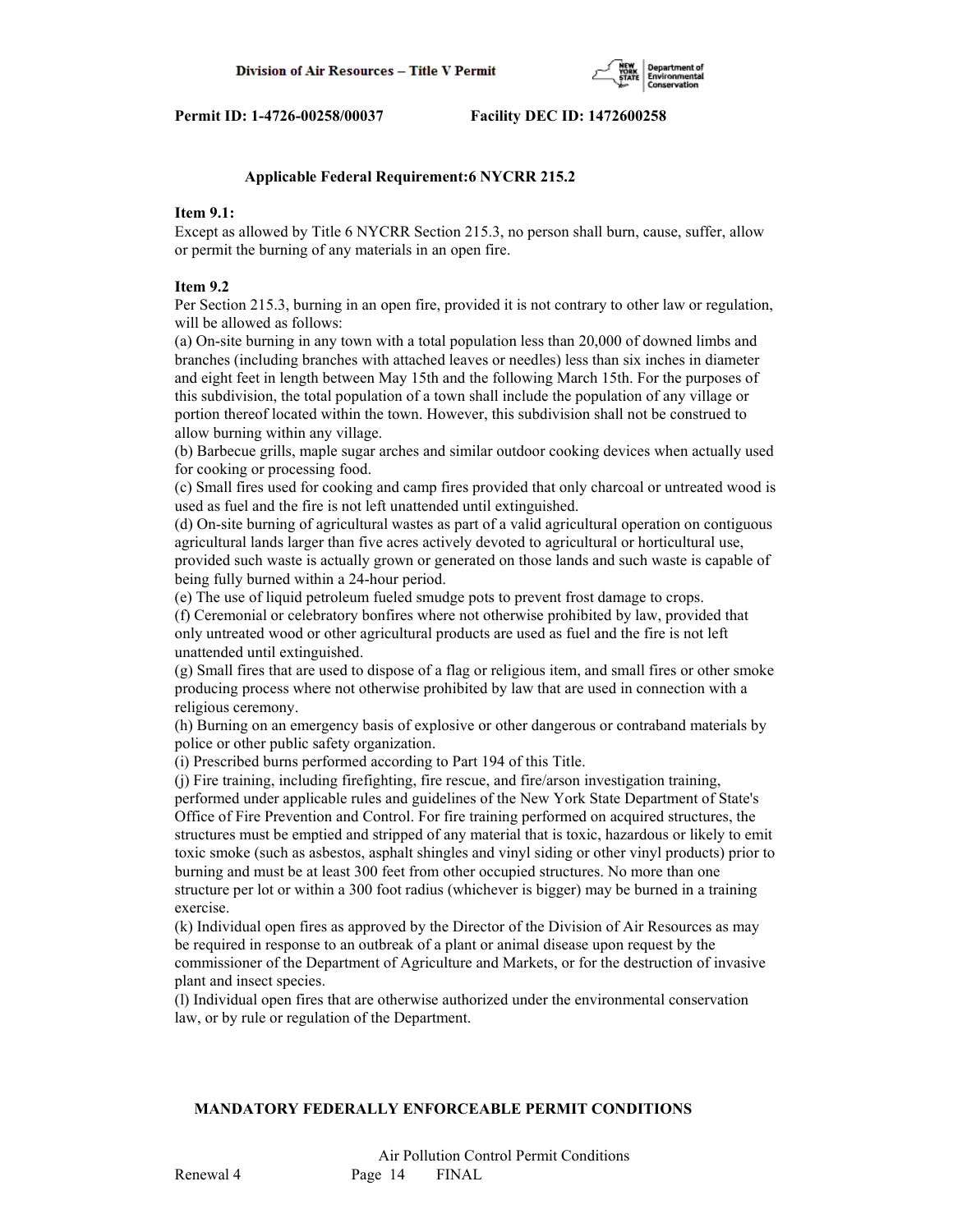

#### **SUBJECT TO ANNUAL CERTIFICATIONS ONLY IF APPLICABLE**

 **The following federally enforceable permit conditions are mandatory for all Title V permits and are subject to annual compliance certification requirements only if effectuated during the reporting period. [NOTE: The corresponding annual compliance certification for those conditions not effectuated during the reporting period shall be specified as "not applicable".]**

**Condition 10: Maintenance of Equipment Effective between the dates of 06/08/2022 and 06/07/2027**

#### **Applicable Federal Requirement:6 NYCRR 200.7**

#### **Item 10.1:**

Any person who owns or operates an air contamination source which is equipped with an emission control device shall operate such device and keep it in a satisfactory state of maintenance and repair in accordance with ordinary and necessary practices, standards and procedures, inclusive of manufacturer's specifications, required to operate such device effectively.

# **Condition 11: Recycling and Salvage Effective between the dates of 06/08/2022 and 06/07/2027**

#### **Applicable Federal Requirement:6 NYCRR 201-1.7**

#### **Item 11.1:**

Where practical, the owner or operator of an air contamination source shall recycle or salvage air contaminants collected in an air cleaning device according to the requirements of the ECL.

#### **Condition 12: Prohibition of Reintroduction of Collected Contaminants to the air**

 **Effective between the dates of 06/08/2022 and 06/07/2027**

#### **Applicable Federal Requirement:6 NYCRR 201-1.8**

#### **Item 12.1:**

No person shall unnecessarily remove, handle or cause to be handled, collected air contaminants from an air cleaning device for recycling, salvage or disposal in a manner that would reintroduce them to the outdoor atmosphere.

## **Condition 13: Exempt Sources - Proof of Eligibility Effective between the dates of 06/08/2022 and 06/07/2027**

### **Applicable Federal Requirement:6 NYCRR 201-3.2 (a)**

### **Item 13.1:**

The owner or operator of an emission source or activity that is listed as being exempt may be required to certify that it is operated within the specific criteria described in this Subpart. The owner or operator of any such emission source or activity must maintain all records necessary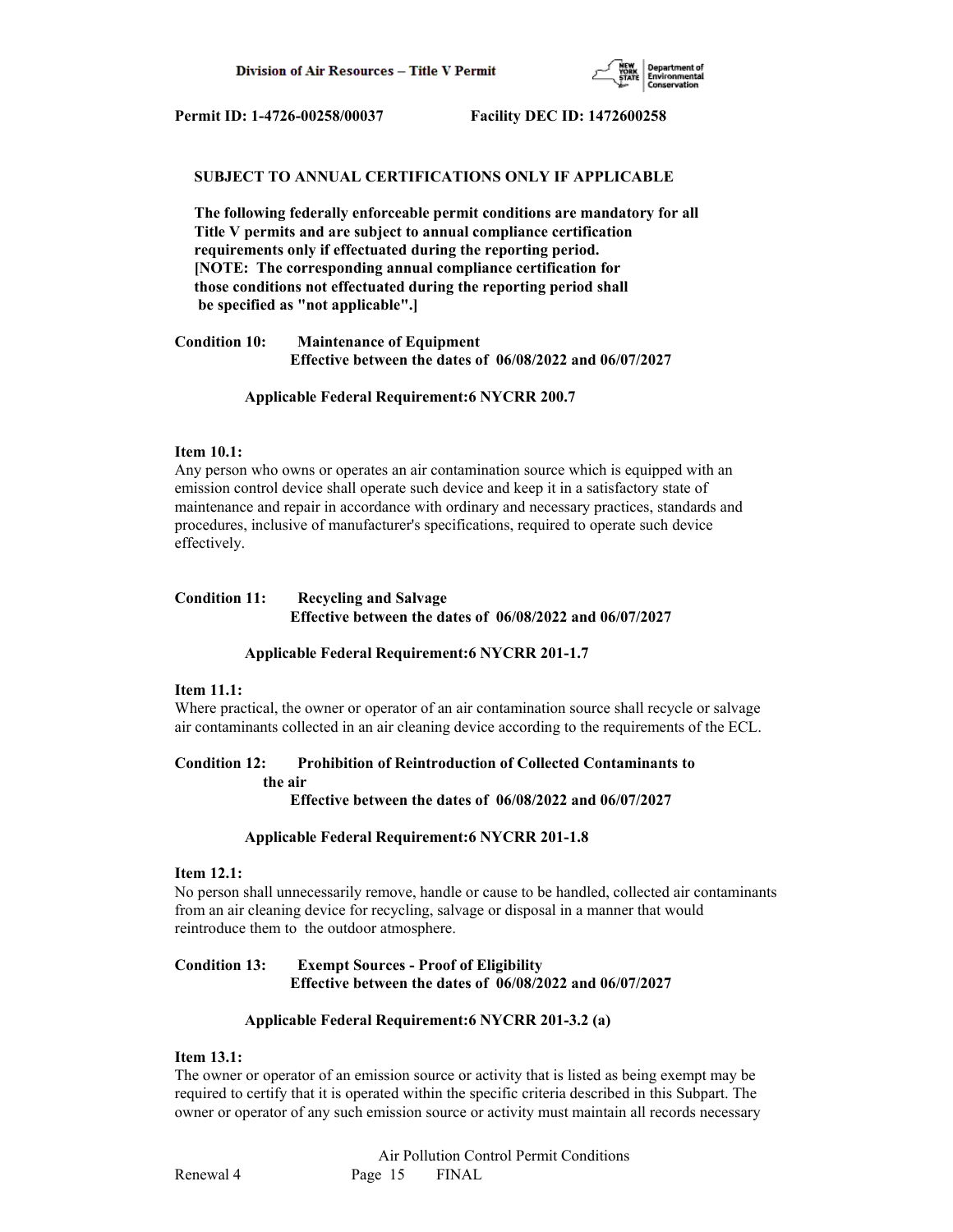

for demonstrating compliance with this Subpart on-site for a period of five years, and make them available to representatives of the department upon request.

## **Condition 14: Trivial Sources - Proof of Eligibility Effective between the dates of 06/08/2022 and 06/07/2027**

# **Applicable Federal Requirement:6 NYCRR 201-3.3 (a)**

## **Item 14.1:**

The owner or operator of an emission source or activity that is listed as being trivial in this Section may be required to certify that it is operated within the specific criteria described in this Subpart. The owner or operator of any such emission source or activity must maintain all required records on-site for a period of five years and make them available to representatives of the department upon request.

# **Condition 15: Requirement to Provide Information Effective between the dates of 06/08/2022 and 06/07/2027**

# **Applicable Federal Requirement:6 NYCRR 201-6.4 (a) (4)**

## **Item 15.1:**

The owner and/or operator shall furnish to the department, within a reasonable time, any information that the department may request in writing to determine whether cause exists for modifying, revoking and reissuing, or terminating the permit or to determine compliance with the permit. Upon request, the permittee shall also furnish to the department copies of records required to be kept by the permit or, for information claimed to be confidential, the permittee may furnish such records directly to the administrator along with a claim of confidentiality, if the administrator initiated the request for information or otherwise has need of it.

**Condition 16: Right to Inspect Effective between the dates of 06/08/2022 and 06/07/2027**

## **Applicable Federal Requirement:6 NYCRR 201-6.4 (a) (8)**

### **Item 16.1:**

The department or an authorized representative shall be allowed upon presentation of credentials and other documents as may be required by law to:

(i) enter upon the permittee's premises where a facility subject to the permitting requirements of this Subpart is located or emissions-related activity is conducted, or where records must be kept under the conditions of the permit;

(ii) have access to and copy, at reasonable times, any records that must be kept under the conditions of the permit;

(iii) inspect at reasonable times any emission sources, equipment (including monitoring and air pollution control equipment), practices, and operations regulated or required under the permit; and

(iv) sample or monitor at reasonable times substances or parameters for the purpose of assuring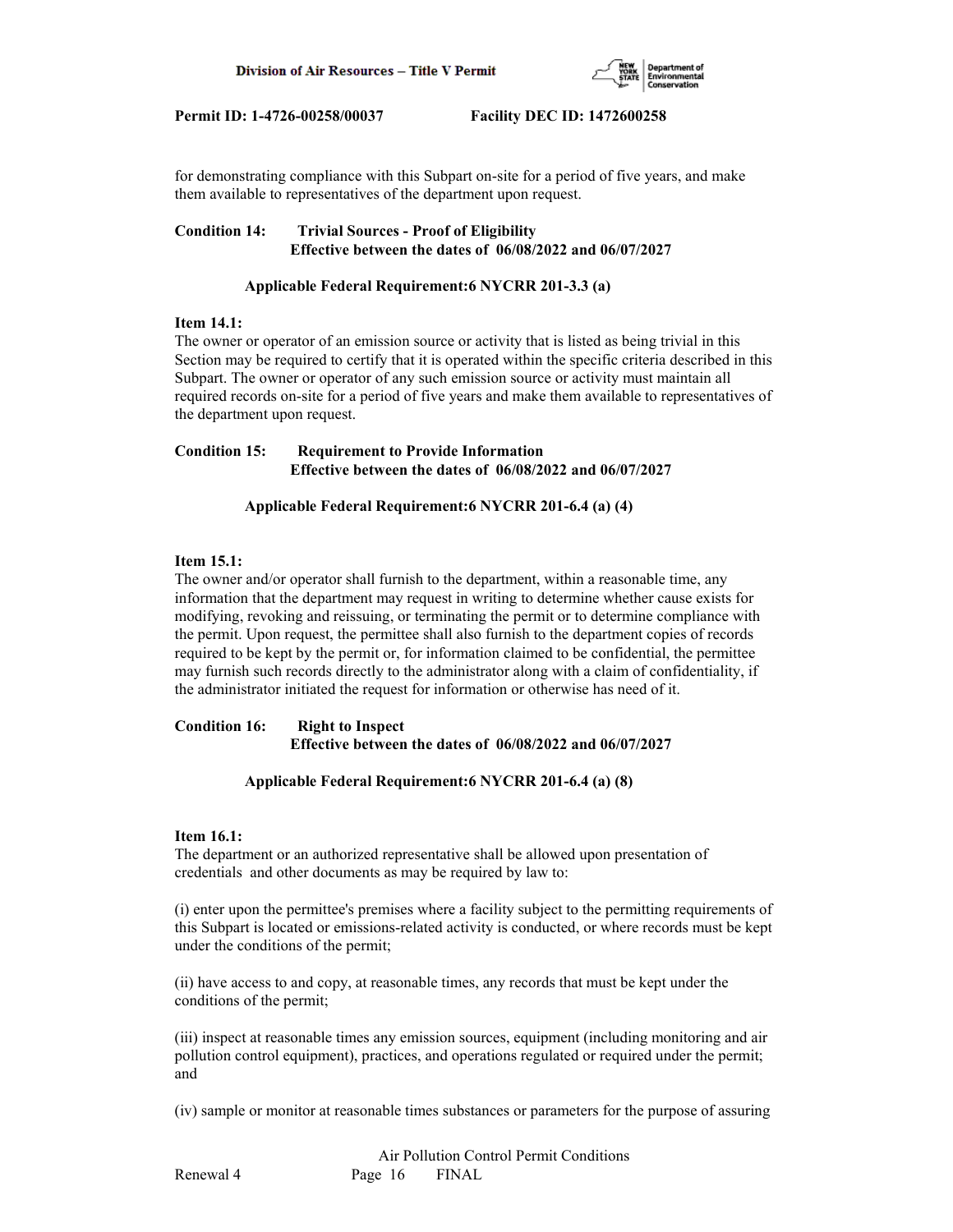

compliance with the permit or applicable requirements.

## **Condition 17: Required Emissions Tests Effective between the dates of 06/08/2022 and 06/07/2027**

# **Applicable Federal Requirement:6 NYCRR 202-1.1**

## **Item 17.1:**

For the purpose of ascertaining compliance or non-compliance with any air pollution control code, rule or regulation, the commissioner may require the person who owns such air contamination source to submit an acceptable report of measured emissions within a stated time.

# **Condition 18: Accidental release provisions. Effective between the dates of 06/08/2022 and 06/07/2027**

## **Applicable Federal Requirement:40 CFR Part 68**

### **Item 18.1:**

If a chemical is listed in Tables 1,2,3 or 4 of 40 CFR §68.130 is present in a process in quantities greater than the threshold quantity listed in Tables 1,2,3 or 4, the following requirements will apply:

a) The owner or operator shall comply with the provisions of 40 CFR Part 68 and;

b) The owner or operator shall submit at the time of permit issuance (if not previously submitted) one of the following, if such quantities are present:

1) A compliance schedule for meeting the requirements of 40 CFR Part 68 by the date provided in 40 CFR §68.10(a) or,

2) A certification statement that the source is in compliance with all requirements of 40 CFR Part 68, including the registration and submission of the Risk Management Plan. Information should be submitted to:

Risk Management Plan Reporting Center C/O CSC 8400 Corporate Dr Carrollton, Md. 20785

# **Condition 19: Recycling and Emissions Reduction Effective between the dates of 06/08/2022 and 06/07/2027**

### **Applicable Federal Requirement:40CFR 82, Subpart F**

### **Item 19.1:**

The permittee shall comply with all applicable provisions of 40 CFR Part 82.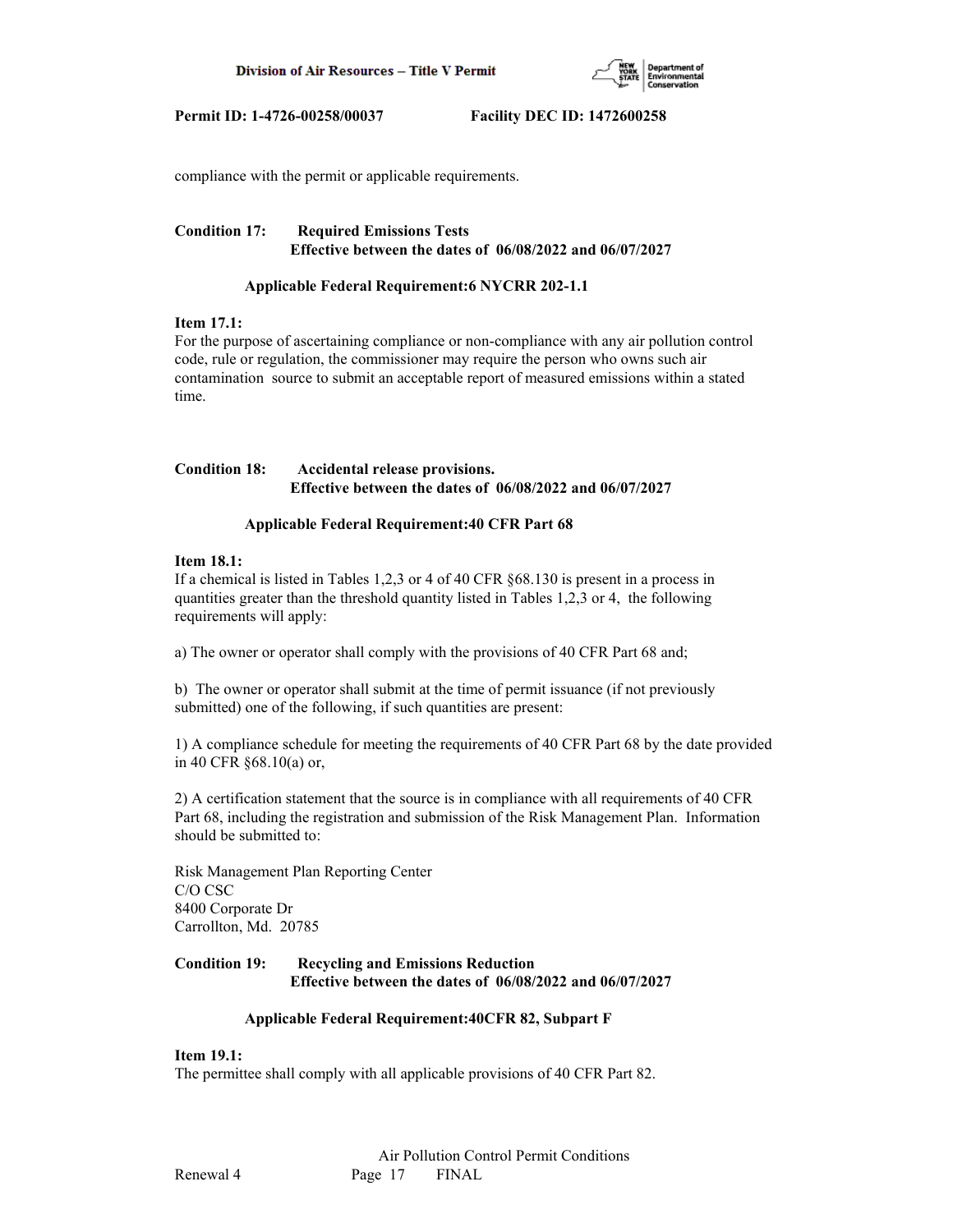

 **The following conditions are subject to annual compliance certification requirements for Title V permits only.**

# **Condition 20: Emission Unit Definition Effective between the dates of 06/08/2022 and 06/07/2027**

### **Applicable Federal Requirement:6 NYCRR Subpart 201-6**

#### **Item 20.1:**

The facility is authorized to perform regulated processes under this permit for: Emission Unit: 0-00014 Emission Unit Description: 2000 Gallon storage tank containing a non-HAP solvent blend, 60% n-propanol and 40% isopropanol.

Building(s): MOUTSIDE

### **Item 20.2:**

The facility is authorized to perform regulated processes under this permit for: Emission Unit: 0-00CFI

Emission Unit Description:

 Six (6) flexographic printing presses and three (3) in-line presses with emissions directed to a gas-fired catalytic oxidizer which operates from January 1 to December 31.

Building(s): MOUTSIDE

# **Condition 21: Progress Reports Due Semiannually Effective between the dates of 06/08/2022 and 06/07/2027**

#### **Applicable Federal Requirement:6 NYCRR 201-6.4 (d) (4)**

#### **Item 21.1:**

Progress reports consistent with an applicable schedule of compliance are to be submitted at least semiannually, or at a more frequent period if specified in the applicable requirement or by the department. Such progress reports shall contain the following:

(i) dates for achieving the activities, milestones, or compliance required in the schedule of compliance, and dates when such activities, milestones or compliance were achieved; and

(ii) an explanation of why any dates in the schedule of compliance were not or will not be met, and any preventive or corrective measures adopted.

## **Condition 22: Operational Flexibility Effective between the dates of 06/08/2022 and 06/07/2027**

### **Applicable Federal Requirement:6 NYCRR 201-6.4 (f)**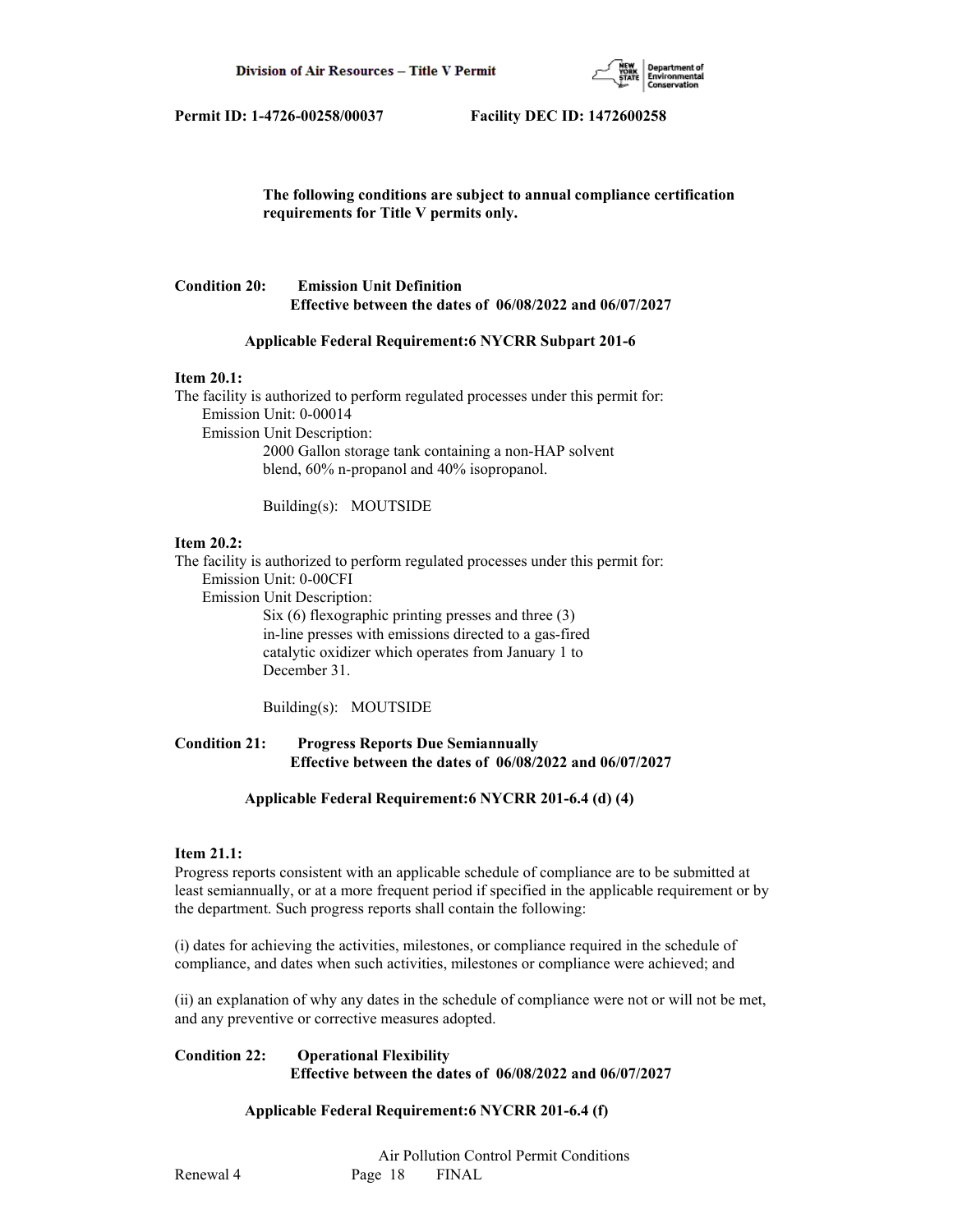

# **Item 22.1:**

A permit modification is not required for changes that are provided for in the permit. Such changes include approved alternate operating scenarios and changes that have been submitted and approved pursuant to an established operational flexibility protocol and the requirements of this section. Each such change cannot be a modification under any provision of Title I of the Clean Air Act or exceed, or cause the facility to exceed, an emissions cap or limitation in the permit. The facility owner or operator must incorporate all changes into any compliance certifications, record keeping, and/or reporting required by the permit.

# **Condition 23: Statement dates for emissions statements. Effective between the dates of 06/08/2022 and 06/07/2027**

### **Applicable Federal Requirement:6 NYCRR 202-2.4 (a) (3)**

## **Item 23.1:**

This facility is required to submit an annual emission statement electronically and these emissions statements must be submitted to the department as per the following schedule:

(i) March 15th of each year for facilities with three or fewer processes listed in their Title V permit:

- (ii) March 31st of each year for facilities with four to six processes listed in their Title V permit:
- (iii) April 15th of each year for facilities with 7 to 12 processes listed in their Title V permit:
- (iv) April 30th of each year for facilities with 13 or more processes listed in their Title V permit.

# **Condition 24: Visible Emissions Limited Effective between the dates of 06/08/2022 and 06/07/2027**

### **Applicable Federal Requirement:6 NYCRR 211.2**

### **Item 24.1:**

Except as permitted by a specific part of this Subchapter and for open fires for which a restricted burning permit has been issued, no person shall cause or allow any air contamination source to emit any material having an opacity equal to or greater than 20 percent (six minute average) except for one continuous six-minute period per hour of not more than 57 percent opacity.

# **Condition 25: Compliance Certification Effective between the dates of 06/08/2022 and 06/07/2027**

### **Applicable Federal Requirement:6 NYCRR 231-6.2**

**Item 25.1:**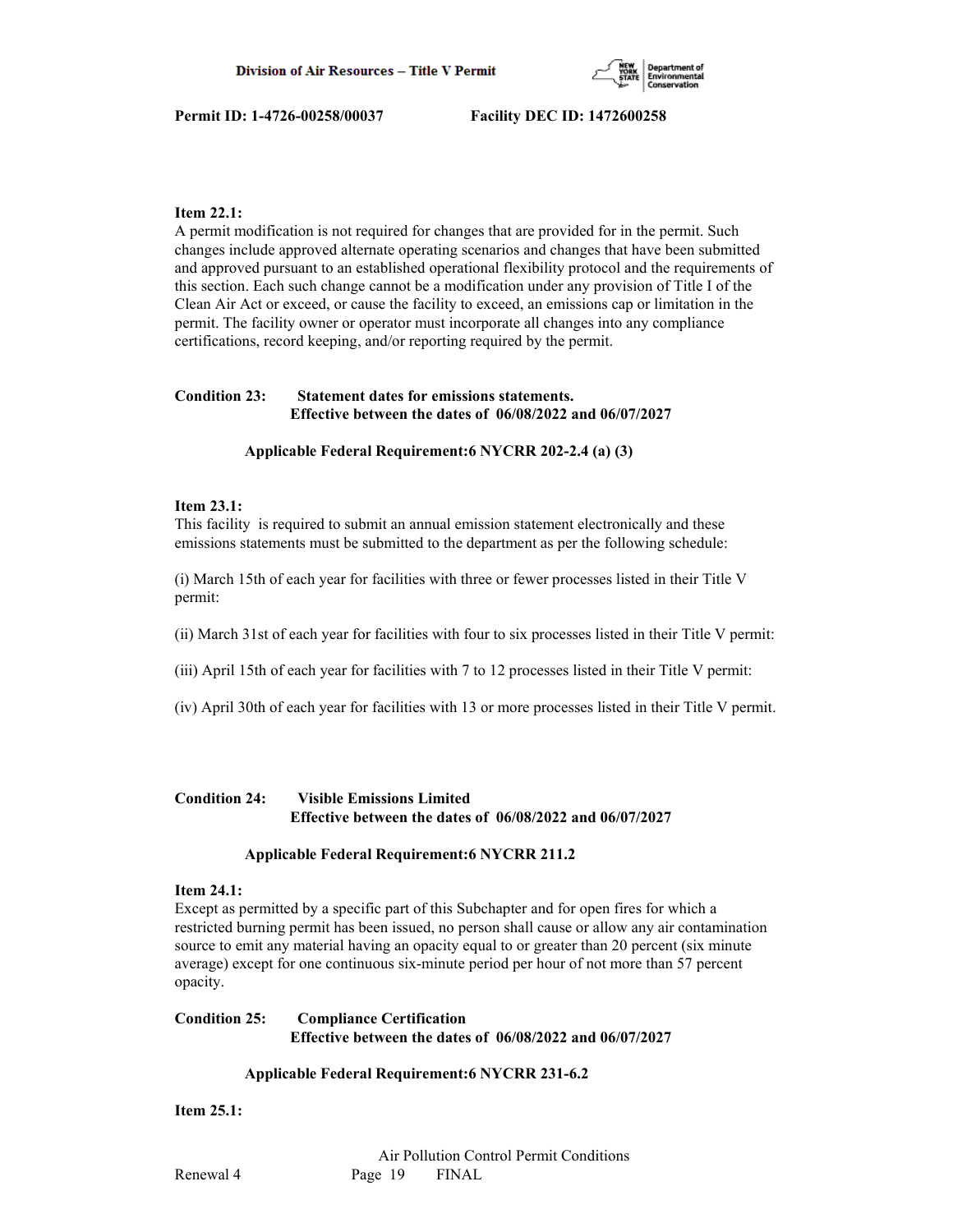

The Compliance Certification activity will be performed for the facility: The Compliance Certification applies to:

| Emission Unit: 0-00CFI | Emission Point: 00032  |
|------------------------|------------------------|
| Process: P01           | Emission Source: P0012 |

 Regulated Contaminant(s): CAS No: 0NY998-00-0 VOC

# **Item 25.2:**

Compliance Certification shall include the following monitoring:

Monitoring Type: MONITORING OF PROCESS OR CONTROL DEVICE PARAMETERS AS SURROGATE

## Monitoring Description:

 Based on the netting analysis performed for the press, the total emission of VOC from the press is limited to 9 tons per year

 The VOC emissions shall be calculated based on the purchase and usage of ink, solvent, and other VOC containing products; the flow rate of the press ; and the control efficiency of the thermal oxidizer. The general accuracy of the emissions calculations shall be verified by maintaining records including hours of operation, the flow meter readings, material purchase and usage, and VOC concentration of all material used.

 Compliance will be determined by summing the individual monthly VOC emissions of the new press during any consecutive 12 month period using the following formulas:

 Total Facility VOC emissions = (Total VOC purchased – 50% hazardous waste manifested off site) \* (1 - control efficiency of the Thermal Oxidizer)

New Press VOC emissions  $=$  (Flow rate of the new press /Total capacity of all presses) \* Total facility VOC emissions.

Manufacturer Name/Model Number: Soma Premia E-1450-8 Press Parameter Monitored: VOC Upper Permit Limit: 9 tons per year Monitoring Frequency: MONTHLY Averaging Method: 12-MONTH TOTAL, ROLLED MONTHLY Reporting Requirements: SEMI-ANNUALLY (CALENDAR) Reports due 30 days after the reporting period. The initial report is due 7/30/2022. Subsequent reports are due every 6 calendar month(s).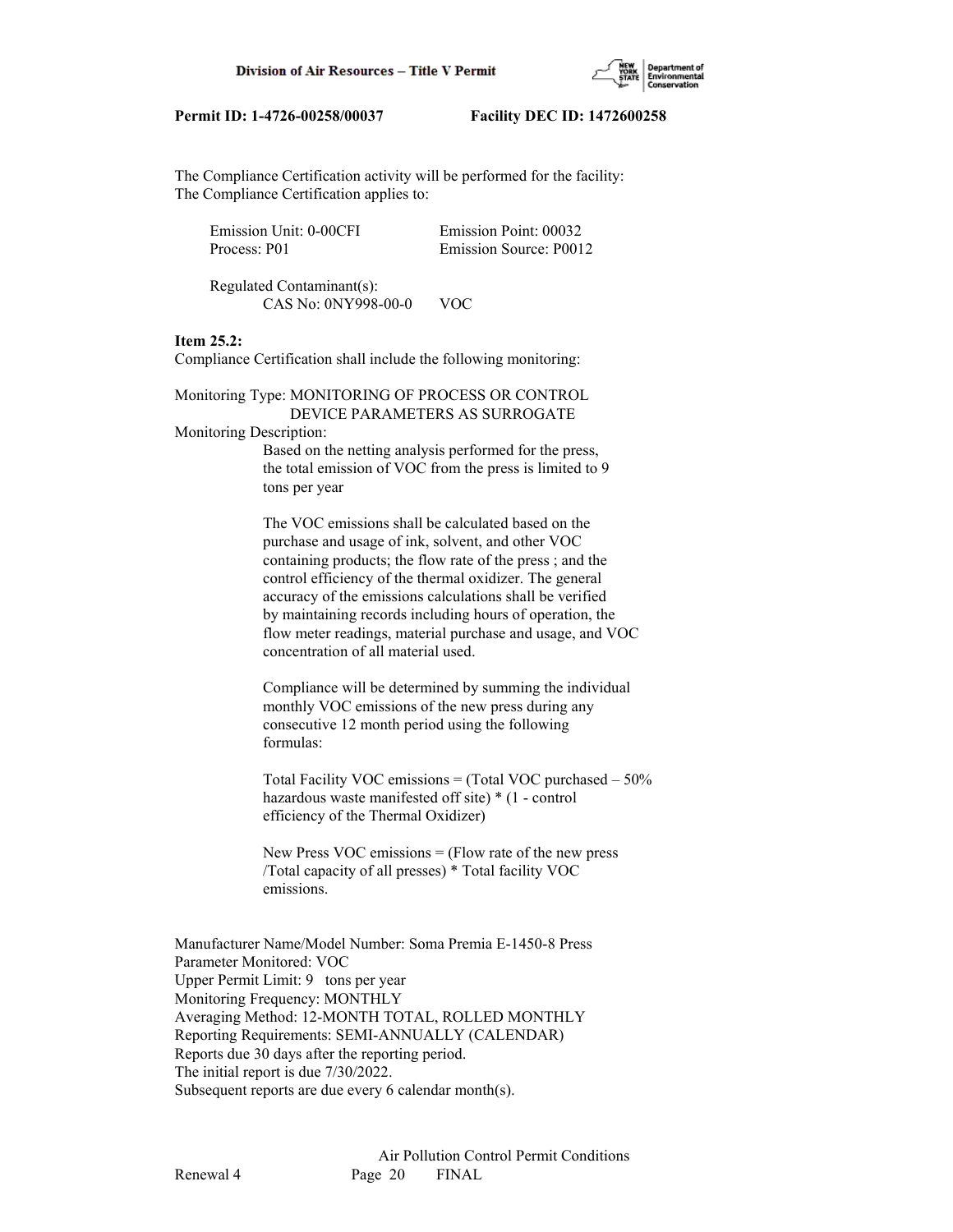

| <b>Condition 26:</b> | <b>Compliance Certification</b>                              |  |  |
|----------------------|--------------------------------------------------------------|--|--|
|                      | Effective between the dates of $06/08/2022$ and $06/07/2027$ |  |  |

#### **Applicable Federal Requirement:6 NYCRR 231-6.2**

#### **Item 26.1:**

The Compliance Certification activity will be performed for the facility: The Compliance Certification applies to:

| Emission Unit: 0-00CFI | Emission Point: 00032  |
|------------------------|------------------------|
| Process: P01           | Emission Source: P0011 |

 Regulated Contaminant(s): CAS No: 0NY998-00-0 VOC

## **Item 26.2:**

Compliance Certification shall include the following monitoring:

Monitoring Type: MONITORING OF PROCESS OR CONTROL DEVICE PARAMETERS AS SURROGATE

#### Monitoring Description:

 Based on the netting analysis performed for the press, the total emission of VOC from the press is limited to 9 tons per year

 The VOC emissions shall be calculated based on the purchase and usage of ink, solvent, and other VOC containing products; the flow rate of the press ; and the control efficiency of the thermal oxidizer. The general accuracy of the emissions calculations shall be verified by maintaining records including hours of operation, the flow meter readings, material purchase and usage, and VOC concentration of all material used.

 Compliance will be determined by summing the individual monthly VOC emissions of the new press during any consecutive 12 month period using the following formulas:

 Total Facility VOC emissions = (Total VOC purchased – 50% hazardous waste manifested off site) \* (1 - control efficiency of the Thermal Oxidizer)

New Press VOC emissions  $=$  (Flow rate of the new press /Total capacity of all presses) \* Total facility VOC emissions.

Manufacturer Name/Model Number: Soma Premia E-1450-8 Press Parameter Monitored: VOC Upper Permit Limit: 9 tons per year Monitoring Frequency: MONTHLY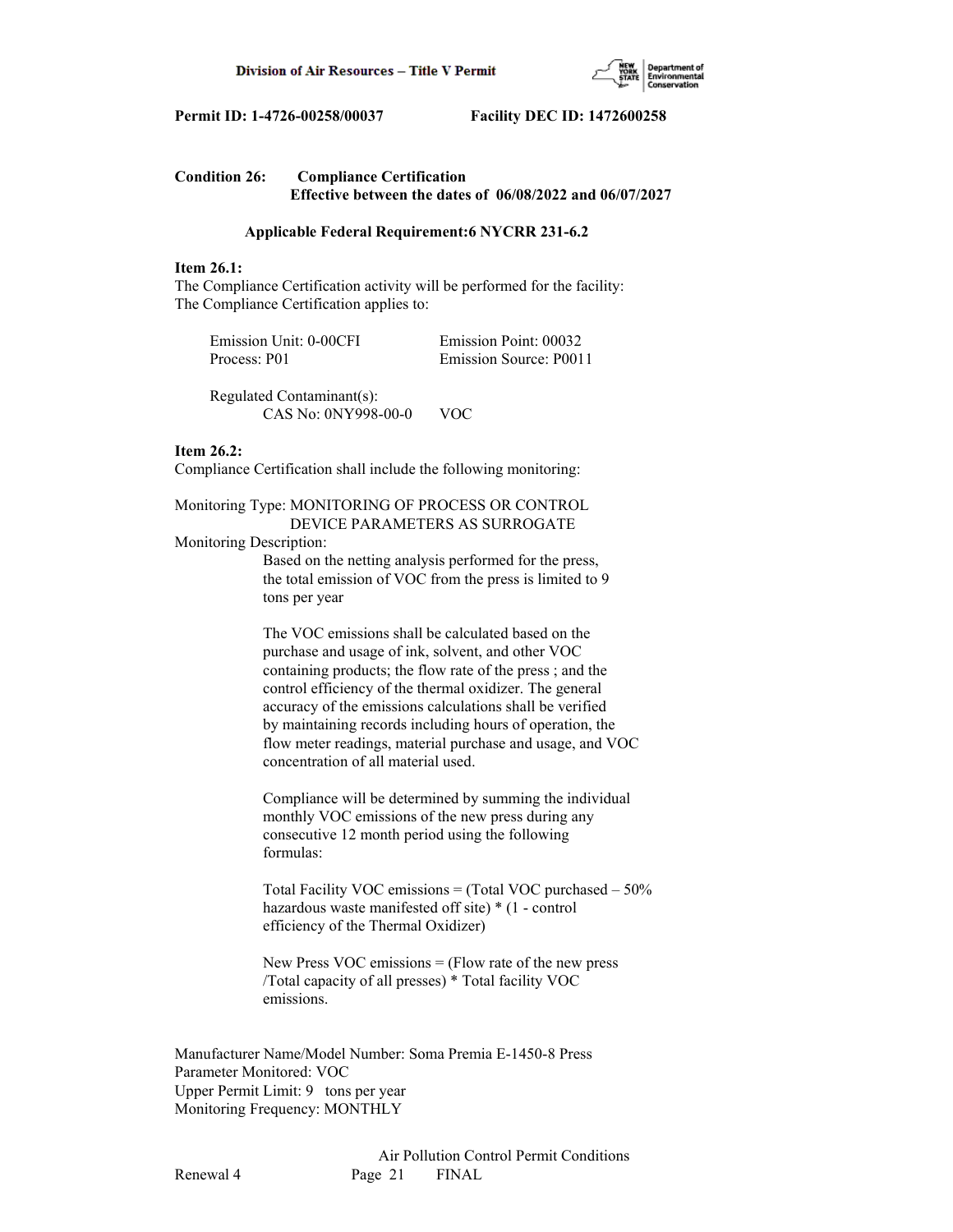

Averaging Method: 12-MONTH TOTAL, ROLLED MONTHLY Reporting Requirements: SEMI-ANNUALLY (CALENDAR) Reports due 30 days after the reporting period. The initial report is due 7/30/2022. Subsequent reports are due every 6 calendar month(s).

# **Condition 27: Compliance Certification Effective between the dates of 06/08/2022 and 06/07/2027**

### **Applicable Federal Requirement:6 NYCRR 231-11.1**

## **Item 27.1:**

The Compliance Certification activity will be performed for the Facility.

**Item 27.2:** Compliance Certification shall include the following monitoring:

Monitoring Type: RECORD KEEPING/MAINTENANCE PROCEDURES Monitoring Description:

> Any new major facility, NSR major modification or facility netting out of applicability subject to this Part must comply with the requirements of 6 NYCRR Part 201-6.5(a) of this Title and the following:

 (1) Within 30 days of commencement of construction, the applicant must notify the department in writing that construction has begun.

 (2) The filing of a request by the permittee for a permit modification or renewal, or of a notification by the permittee of planned changes or anticipated noncompliance does not authorize the permittee to undertake any action without department approval. The permittee shall not begin actual construction or operate a new or modified facility without department approval in accordance with this Chapter. Operation in a manner other than authorized by a permit shall be grounds for enforcement.

Reporting Requirements: AS REQUIRED - SEE MONITORING DESCRIPTION

# **Condition 28: Compliance Certification Effective between the dates of 06/08/2022 and 06/07/2027**

### **Applicable Federal Requirement:6 NYCRR 234.6**

## **Item 28.1:**

The Compliance Certification activity will be performed for the Facility.

 Regulated Contaminant(s): CAS No: 0NY998-00-0 VOC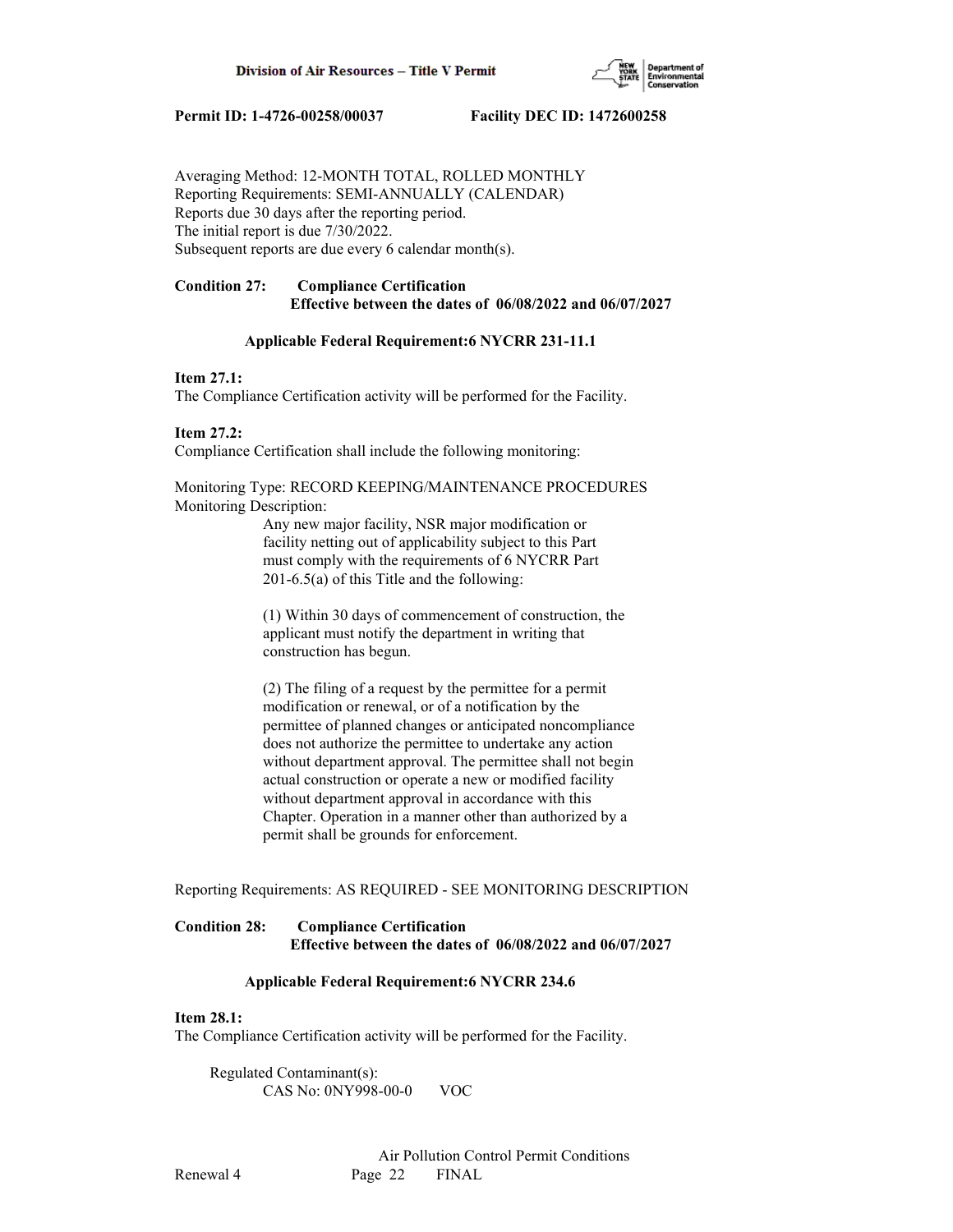## **Item 28.2:**

Compliance Certification shall include the following monitoring:

Monitoring Type: RECORD KEEPING/MAINTENANCE PROCEDURES Monitoring Description:

> An owner or operator of a facility subject to this Part shall not:

 (a) Use open containers to store or dispose of cloth or paper impregnated with VOC or solvents that are used for surface preparation, cleanup or the removal of ink, coating or adhesive;

 (b) Use open containers to store or dispose of spent or fresh VOC or solvents used for surface preparation, cleanup or the removal of ink, coating or adhesive;

 (c) Use open containers to store, dispose or dispense ink, coating or adhesive unless production, sampling, maintenance or inspection procedures require operational access. This provision does not apply to the actual device or equipment designed for the purposes of applying an ink, coating or adhesive to a substrate.

Monitoring Frequency: DAILY Reporting Requirements: SEMI-ANNUALLY (CALENDAR) Reports due 30 days after the reporting period. The initial report is due 7/30/2022. Subsequent reports are due every 6 calendar month(s).

## **Condition 29: Compliance Certification Effective between the dates of 06/08/2022 and 06/07/2027**

#### **Applicable Federal Requirement:6 NYCRR 234.7**

#### **Item 29.1:**

The Compliance Certification activity will be performed for the Facility.

 Regulated Contaminant(s): CAS No: 0NY998-00-0 VOC

## **Item 29.2:**

Compliance Certification shall include the following monitoring:

Monitoring Type: RECORD KEEPING/MAINTENANCE PROCEDURES Monitoring Description:

> Purchase, use, and production records of ink, coating, adhesive, VOCs, solvent, fountain solution and cleaning material must be maintained in a format acceptable to the Department, and upon request, submitted to the Department. Any other information required to determine compliance with this Part must be provided to the Department in an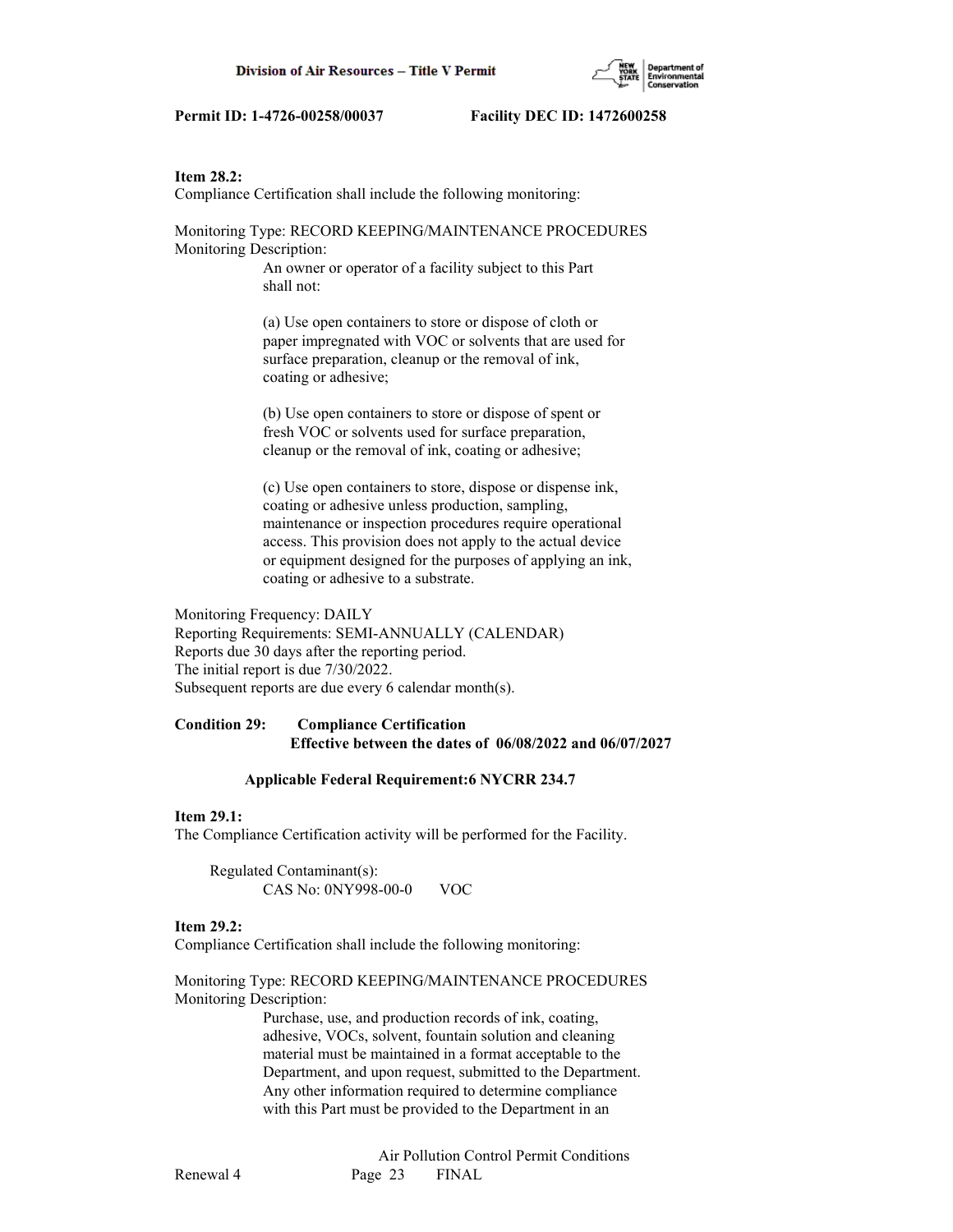

 acceptable format. Records must be maintained at the facility for five years.

 The results of an analysis or other procedure used to establish compliance with this Part must be provided to the Department. Department representatives shall be permitted, during reasonable business hours, to obtain ink, coating, adhesive, cleaning material and fountain solution samples to determine compliance with this Part.

 The owner or operator of a graphic art facility which is not subject to the control requirements of this Part because its annual potential to emit VOC or its total actual VOC emissions, whichever applies is below the applicability criteria, must maintain records in a format acceptable to the Department that verify the facility's annual potential to emit VOC or its total actual VOC emissions. Upon request, these records must be submitted to the Department.

Monitoring Frequency: MONTHLY Reporting Requirements: SEMI-ANNUALLY (CALENDAR) Reports due 30 days after the reporting period. The initial report is due 7/30/2022. Subsequent reports are due every 6 calendar month(s).

#### **\*\*\*\* Emission Unit Level \*\*\*\***

# **Condition 30: Emission Point Definition By Emission Unit Effective between the dates of 06/08/2022 and 06/07/2027**

#### **Applicable Federal Requirement:6 NYCRR Subpart 201-6**

#### **Item 30.1:**

The following emission points are included in this permit for the cited Emission Unit:

Emission Unit: 0-00014

| Emission Point: 00014 |                                                               |  |
|-----------------------|---------------------------------------------------------------|--|
| Height $(ft.): 13$    | Diameter $(in.)$ : 3                                          |  |
|                       | NYTMN (km.): 4513.511 NYTME (km.): 632.892 Building: MOUTSIDE |  |

#### **Item 30.2:**

The following emission points are included in this permit for the cited Emission Unit:

Emission Unit: 0-00CFI

Emission Point: 00032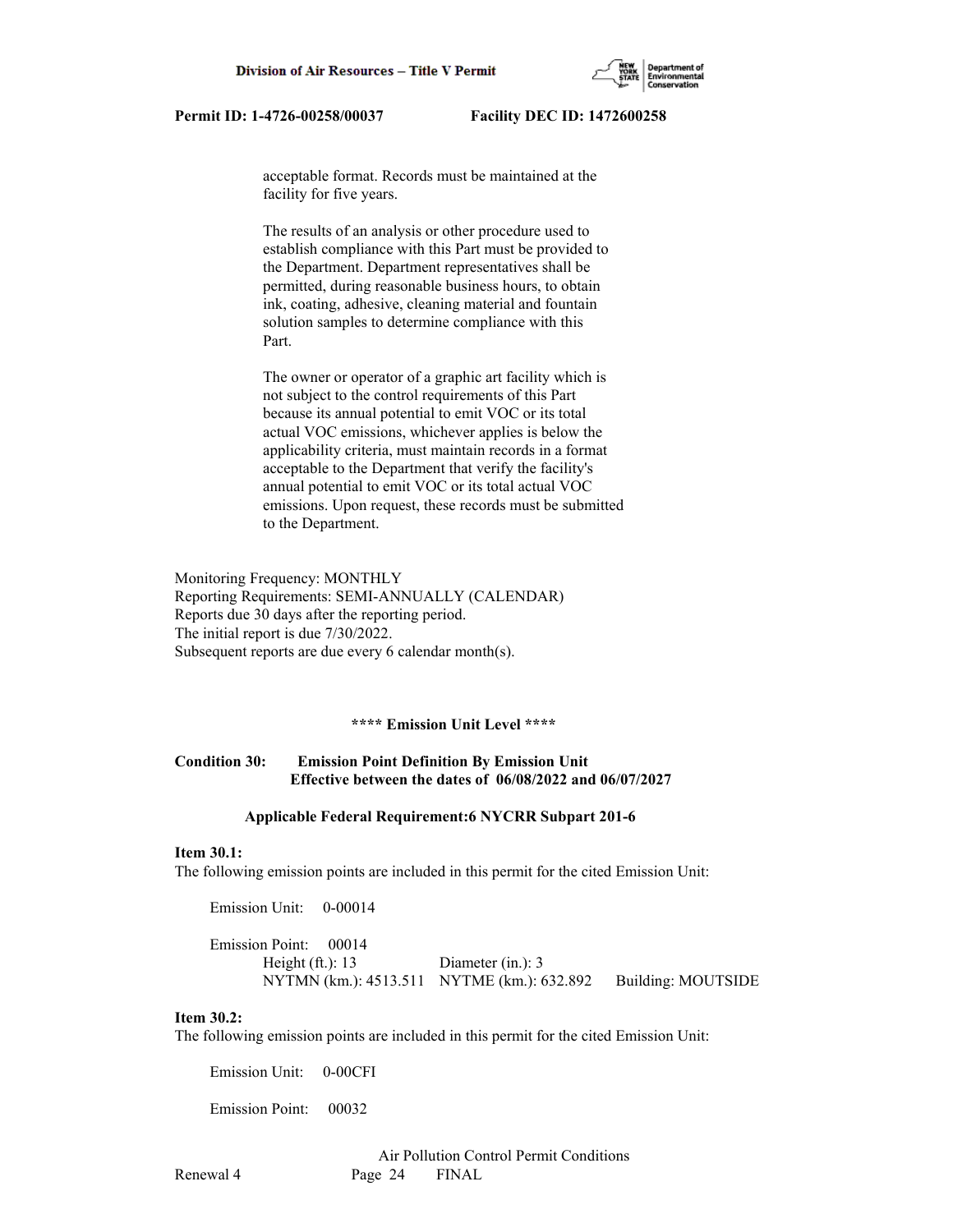

| Height $(ft.)$ : 30                        | Diameter $(in.)$ : 38 |                    |
|--------------------------------------------|-----------------------|--------------------|
| NYTMN (km.): 4513.509 NYTME (km.): 632.883 |                       | Building: MOUTSIDE |

## **Condition 31: Process Definition By Emission Unit Effective between the dates of 06/08/2022 and 06/07/2027**

#### **Applicable Federal Requirement:6 NYCRR Subpart 201-6**

#### **Item 31.1:**

This permit authorizes the following regulated processes for the cited Emission Unit:

 Emission Unit: 0-00014 Process: P03 Source Classification Code: 4-07-146-98 Process Description: Venting for a 2000 gallon tank that contains a non-HAP solvent blend consisting of 60% n-propanol and 40% isopropanol. Emissions occur when the tank is being filled.

 Emission Source/Control: 000T1 - Control Control Type: CONSERVATION VENT

 Emission Source/Control: 00T11 - Process Design Capacity: 2,000 gallons

## **Item 31.2:**

This permit authorizes the following regulated processes for the cited Emission Unit:

 Emission Unit: 0-00CFI Process: P01 Source Classification Code: 4-05-003-01 Process Description: Polyethylene rolled sheeting is fed into presses which apply patterns of different color inks sequentially. Emissions are generated at locations within the presses at the "overhead oven" and at the "between color dryer." After modification, six central impression cylinder flexographic presses are totally enclosed within one main press room. Three in-line presses are enclosed individually. Emissions from all nine presses are ducted commonly to one input into a catalytic fume incinerator. Emission Source/Control: 00001 - Control Control Type: CATALYTIC OXIDATION

 Emission Source/Control: P0004 - Process Design Capacity: 500 cubic feet per minute (standard conditions)

 Emission Source/Control: P0005 - Process Design Capacity: 3,200 cubic feet per minute (standard conditions)

 Emission Source/Control: P0006 - Process Design Capacity: 3,200 cubic feet per minute (standard conditions)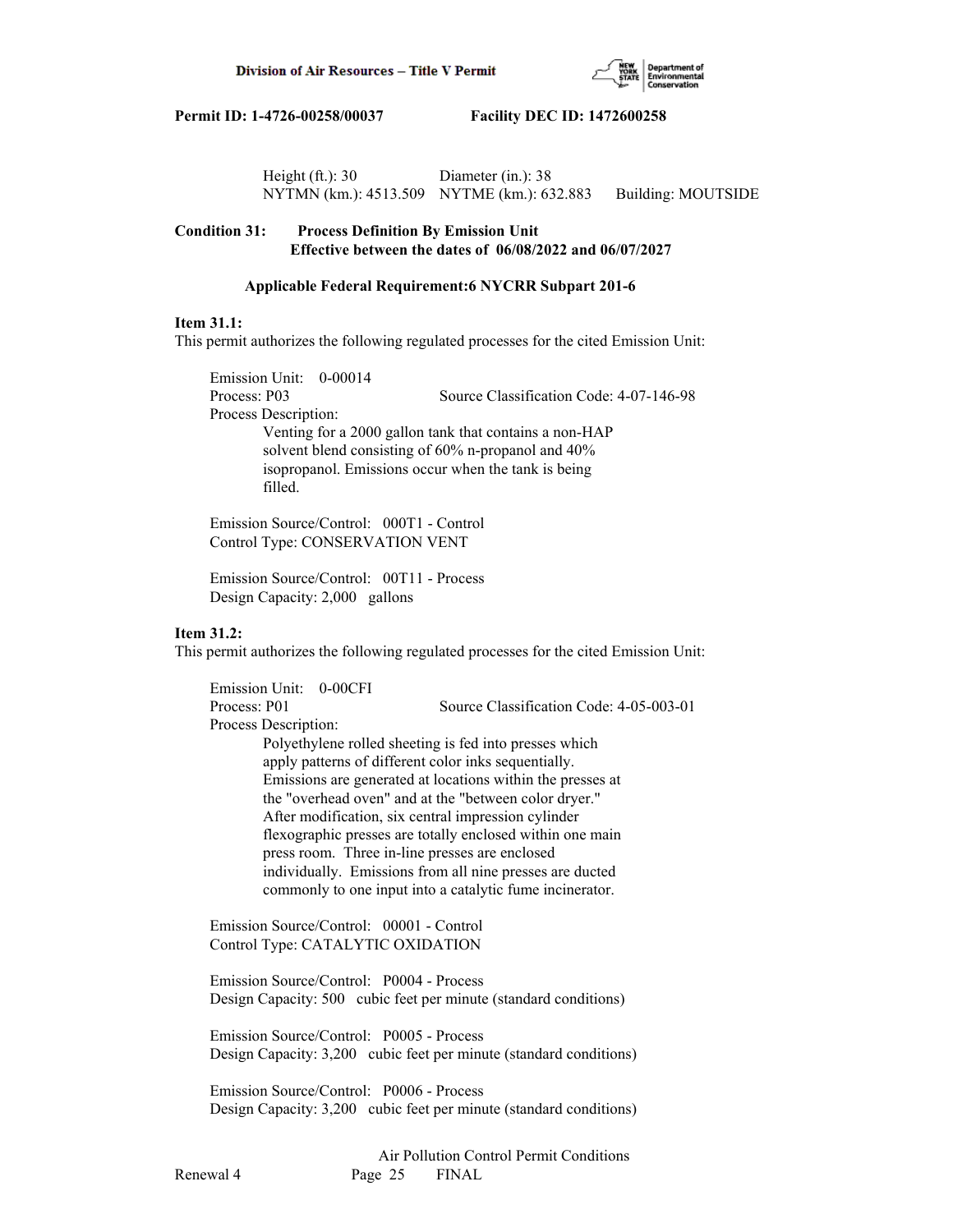

 Emission Source/Control: P0010 - Process Design Capacity: 1,020 cubic feet per minute (standard conditions)

 Emission Source/Control: P0011 - Process Design Capacity: 3,684 cubic feet per minute (standard conditions)

 Emission Source/Control: P0012 - Process Design Capacity: 3,525 cubic feet per minute

 Emission Source/Control: P-IN1 - Process Design Capacity: 2,000 cubic feet per minute (standard conditions)

 Emission Source/Control: P-IN3 - Process Design Capacity: 2,000 cubic feet per minute (standard conditions)

 Emission Source/Control: P-IN4 - Process Design Capacity: 2,000 cubic feet per minute (standard conditions)

## **Condition 32: VOL storage tanks less than 10000 gallons Effective between the dates of 06/08/2022 and 06/07/2027**

#### **Applicable Federal Requirement:6 NYCRR 229.1 (b) (2) (iv)**

#### **Item 32.1:**

This Condition applies to Emission Unit: 0-00014 Process: P03

#### **Item 32.2:**

The tank must be equipped with a conservation vent.

**Condition 33: Compliance Certification Effective between the dates of 06/08/2022 and 06/07/2027**

#### **Applicable Federal Requirement:6 NYCRR 234.3 (a) (1) (ii) ('d')**

#### **Item 33.1:**

The Compliance Certification activity will be performed for:

Emission Unit: 0-00CFI

 Regulated Contaminant(s): CAS No: 0NY998-00-0 VOC

# **Item 33.2:**

Compliance Certification shall include the following monitoring:

Monitoring Type: INTERMITTENT EMISSION TESTING Monitoring Description:

 A packaging rotogravure, publication rotogravure, or flexographic printing process that uses ink, coating or adhesive containing VOC shall not operate if it: is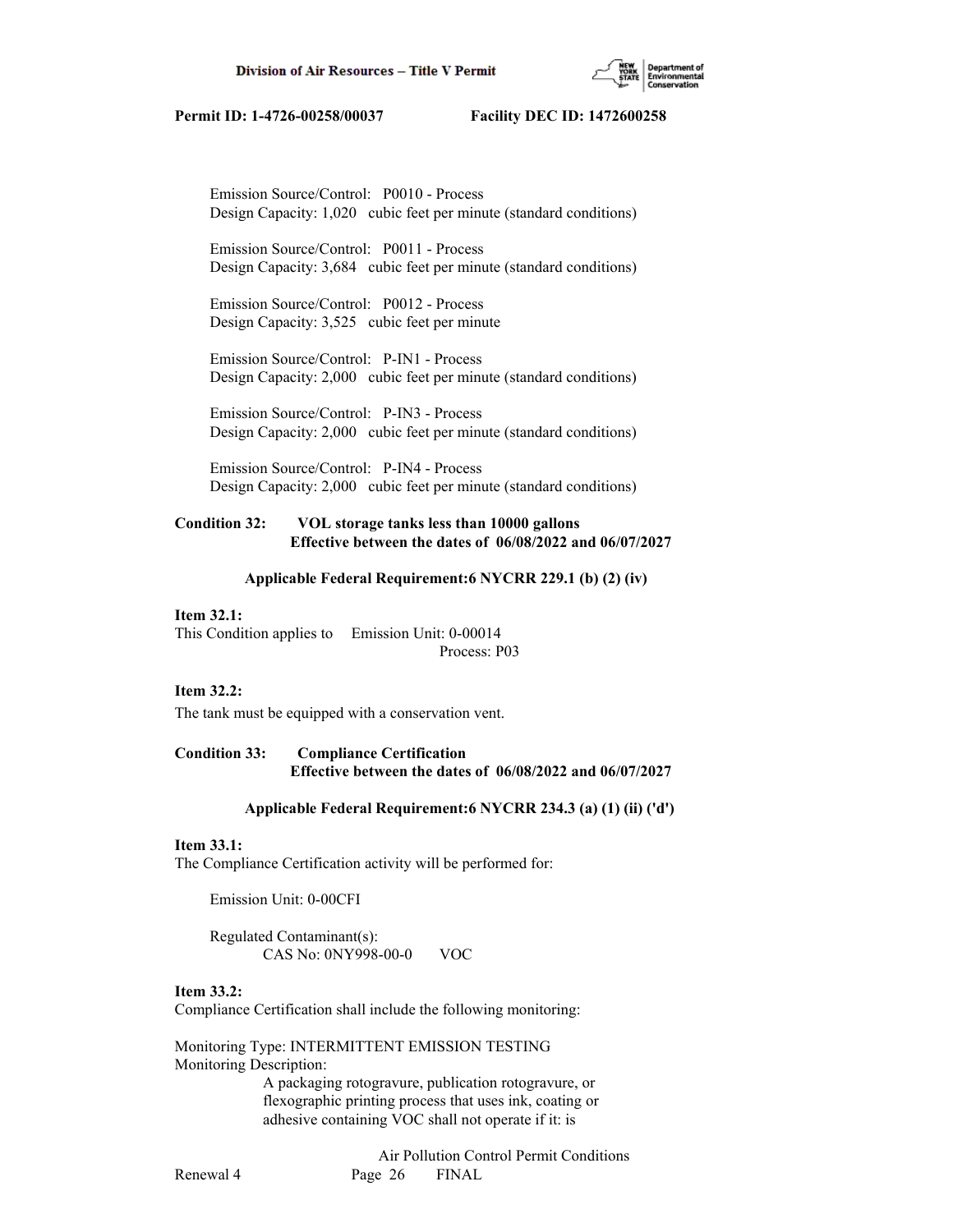

 located in a severe ozone non-attainment area; has an annual potential to emit VOC of 25 tons per year or more; or is located in a facility that has an annual potential to emit VOC of 50 tons per year or more, unless the printing process uses one of the following strategies to control VOCs.

 A capture system and control equipment that provides for overall removal efficiency of at least 75.0 percent for a printing process that was first installed after March 14,1995, and that is controlled by an add-on air capture system and air cleaning equipment that was first installed on or prior to the effective date of this regulation.

Parameter Monitored: VOC Lower Permit Limit: 75 percent reduction Reference Test Method: Methods 18, 25 or 25a Monitoring Frequency: ONCE DURING THE TERM OF THE PERMIT Averaging Method: AVERAGING METHOD AS PER REFERENCE TEST METHOD INDICATED Reporting Requirements: SEMI-ANNUALLY (CALENDAR) Reports due 30 days after the reporting period. The initial report is due 7/30/2022. Subsequent reports are due every 6 calendar month(s).

# **Condition 34: Compliance Certification Effective between the dates of 06/08/2022 and 06/07/2027**

### **Applicable Federal Requirement:6 NYCRR 234.4 (b)**

#### **Item 34.1:**

The Compliance Certification activity will be performed for:

Emission Unit: 0-00CFI

 Regulated Contaminant(s): CAS No: 0NY998-00-0 VOC

### **Item 34.2:**

Compliance Certification shall include the following monitoring:

Monitoring Type: RECORD KEEPING/MAINTENANCE PROCEDURES Monitoring Description:

> The owner or operator of a printing process subject to this Part must follow notification requirements and test procedures in Part 202-1 of this Title.

 One of the following test methods from appendix A of 40 CFR 60 (see Table l, 6 NYCRR Part 200.9) must be used to measure the VOC concentration of a gas stream at the inlet and outlet of the control equipment: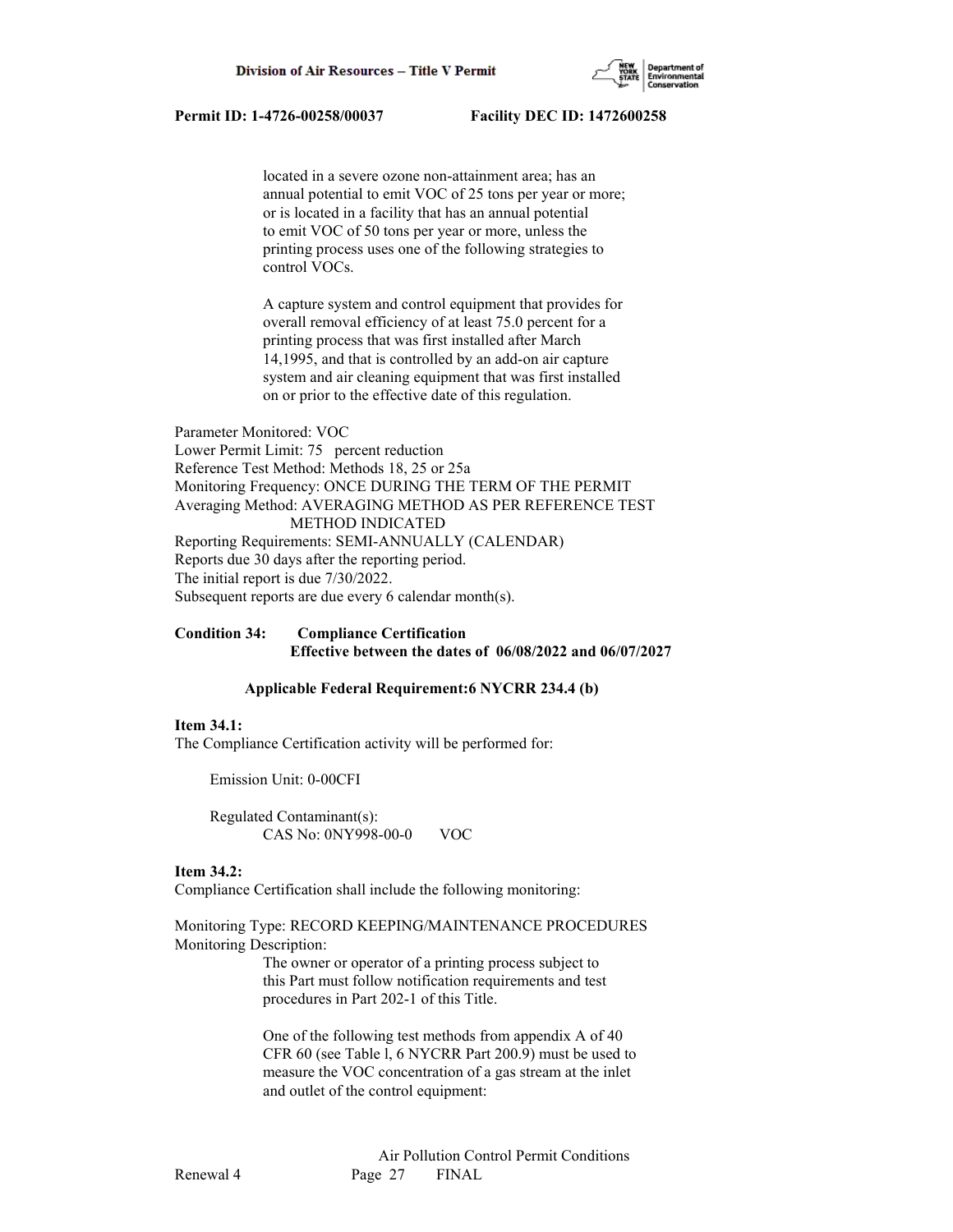(i) Method 18, Measurement of Gaseous Organic Compound Emissions by Gas Chromatography;

 (ii) Method 25, Determination of Total Gaseous Non-methane Organic Emissions as Carbon; or

 (iii) Method 25A, Determination of Total Gaseous Organic Concentration Using a Flame Ionization Analyzer.

 (iv) Methods not listed above must be approved in advance by the Department and the United States Environmental Protection Agency.

 Acceptable analytical methods for determining the VOC content, water content, density, volume of solids and weight of solids of surface coatings and printing inks are presented in appendix A, methods 24 and 24A (as appropriate), of 40 CFR 60 (see Table l, 6 NYCRR Part 200.9). Alternate analytical methods for surface coating and printing ink analysis must be approved by the Department and the United States Environmental Protection Agency. Instead of analytical methods, the Department may accept the manufacturer's certification of VOC content of ink coating or adhesives, if supported by actual batch records.

Reporting Requirements: SEMI-ANNUALLY (CALENDAR) Reports due 30 days after the reporting period. The initial report is due 7/30/2022. Subsequent reports are due every 6 calendar month(s).

## **Condition 35: Compliance Certification Effective between the dates of 06/08/2022 and 06/07/2027**

#### **Applicable Federal Requirement:6 NYCRR 234.4 (c)**

#### **Item 35.1:**

The Compliance Certification activity will be performed for:

Emission Unit: 0-00CFI

 Regulated Contaminant(s): CAS No: 0NY998-00-0 VOC

### **Item 35.2:**

Compliance Certification shall include the following monitoring:

Monitoring Type: RECORD KEEPING/MAINTENANCE PROCEDURES Monitoring Description:

> Continuous control equipment monitors for the following parameters must be installed, periodically calibrated, and operated at all times that the associated control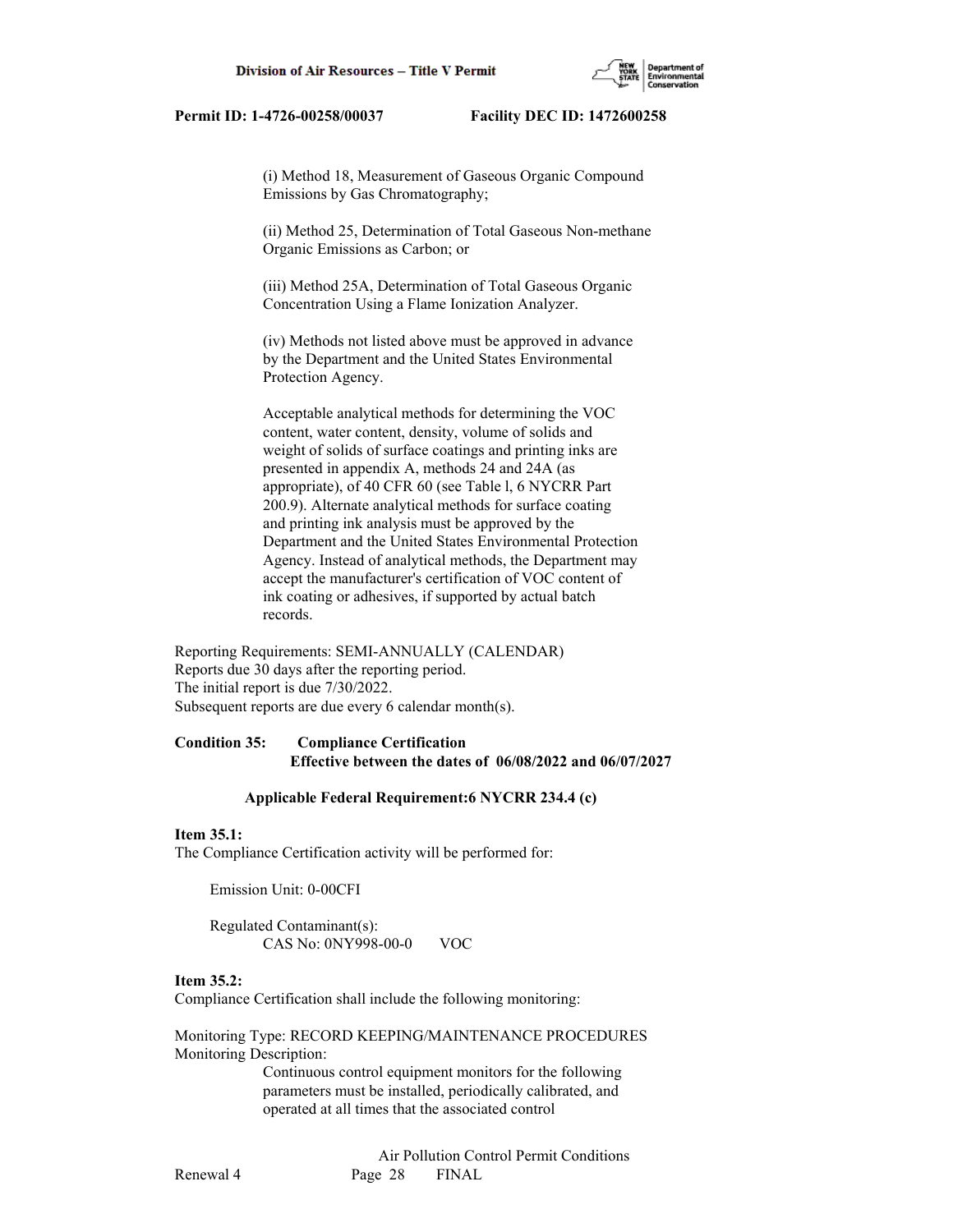(1) Combustion zone temperature of all oxidizers;

 (2) Inlet temperature at the catalytic oxidizer bed;

 (3) Break-through of VOC on a carbon adsorption unit; and

 (4) Any other continuous monitoring or recording device required by the Department.

Monitoring Frequency: CONTINUOUS Reporting Requirements: SEMI-ANNUALLY (CALENDAR) Reports due 30 days after the reporting period. The initial report is due 7/30/2022. Subsequent reports are due every 6 calendar month(s).

# **Condition 36: Compliance Certification Effective between the dates of 06/08/2022 and 06/07/2027**

#### **Applicable Federal Requirement:6 NYCRR 234.4 (c)**

#### **Item 36.1:**

The Compliance Certification activity will be performed for:

Emission Unit: 0-00CFI

 Regulated Contaminant(s): CAS No: 0NY998-00-0 VOC

## **Item 36.2:**

Compliance Certification shall include the following monitoring:

Monitoring Type: MONITORING OF PROCESS OR CONTROL DEVICE PARAMETERS AS SURROGATE

Monitoring Description:

 The exhaust gas temperature from all incinerators used to comply with 6NYCRR Part 234 shall be monitored continuously. The temperature of the exhaust gas shall not fall below the minimum temperature at which compliance with Part 234 has been demonstrated by performance test.

 The continuous monitor shall be installed, periodically calibrated, and operated at all times that the incinerator is operating.

Parameter Monitored: TEMPERATURE Lower Permit Limit: 550 degrees Fahrenheit Monitoring Frequency: CONTINUOUS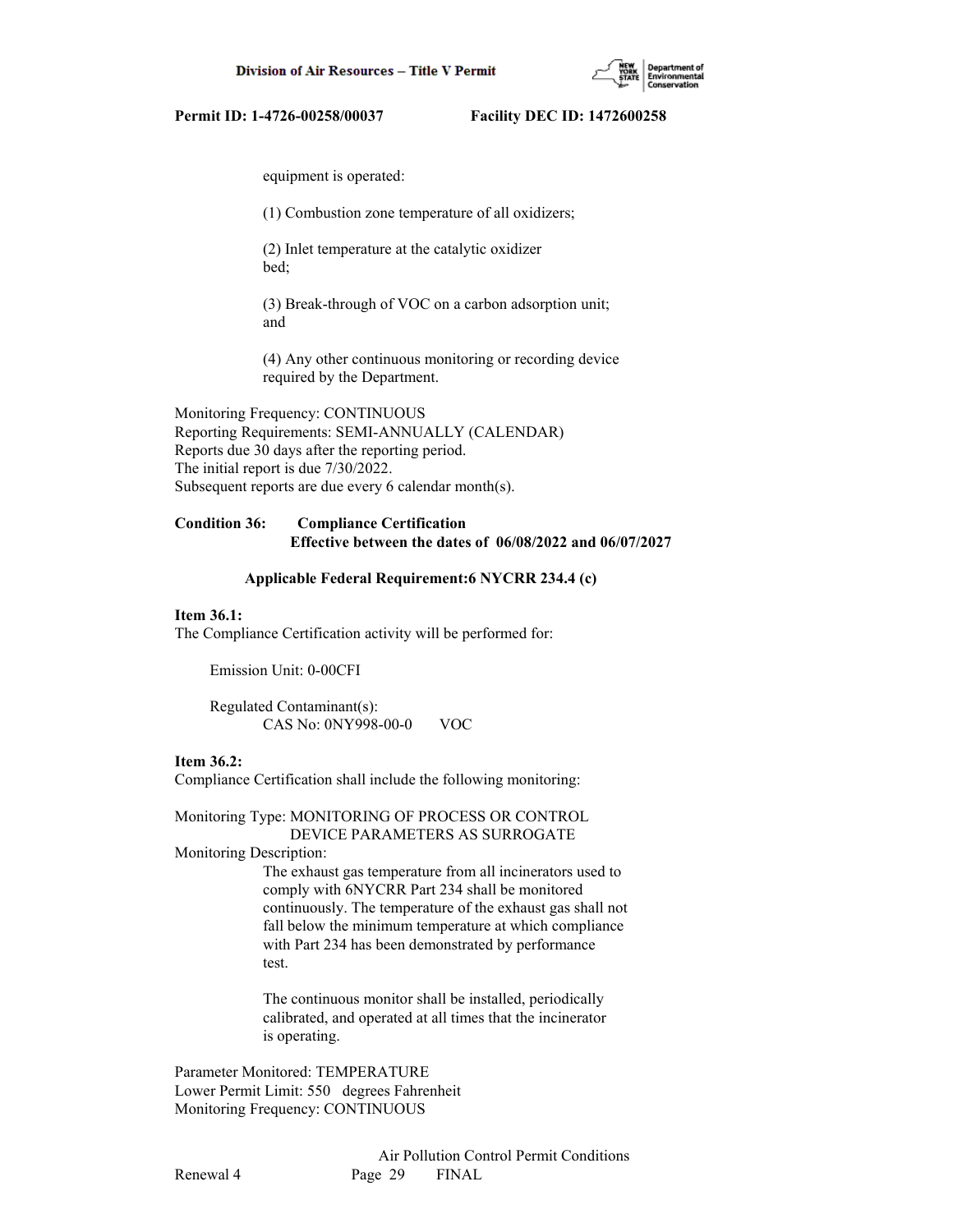

Averaging Method: MINIMUM - NOT TO FALL BELOW STATED VALUE AT ANY TIME Reporting Requirements: SEMI-ANNUALLY (CALENDAR) Reports due 30 days after the reporting period. The initial report is due 7/30/2022. Subsequent reports are due every 6 calendar month(s).

# **Condition 37: Compliance Certification Effective between the dates of 06/08/2022 and 06/07/2027**

## **Applicable Federal Requirement:40CFR 63.829(b), Subpart KK**

#### **Item 37.1:**

The Compliance Certification activity will be performed for:

Emission Unit: 0-00CFI

### **Item 37.2:**

Compliance Certification shall include the following monitoring:

Monitoring Type: RECORD KEEPING/MAINTENANCE PROCEDURES Monitoring Description:

> Each owner or operator of an affected source subject to 40CFR Part 63 Subpart KK shall maintain the following records (as specified in paragraphs  $(b)(1)$  through  $(b)(3)$  of Section 63.829) on a monthly basis in accordance with the requirments of  $40CFR63.10(b)(1)$ :

 (1) Records specified in 40CFR63.10(b)(2), of all measurements needed to demonstrate compliance with Subpart KK, such as continuous emission monitor data, control device and capture system operating parameter data, material usage, HAP usage, volatile matter usage, and solids usage that support data that the source is required to report.

 (2) Records specified in 40CFR63.10(b)(3), for each applicability determination performed by the owner or operator in accordance with the requirement in 40CFR63.820(a), and

 (3) Records specified in 40CFR63.10(c) for each continuous monitoring system operated by the owner or operator in accordance with the requirements of 40CFR63.828(a).

Monitoring Frequency: MONTHLY Reporting Requirements: UPON REQUEST BY REGULATORY AGENCY

**Condition 38: Compliance Certification Effective between the dates of 06/08/2022 and 06/07/2027**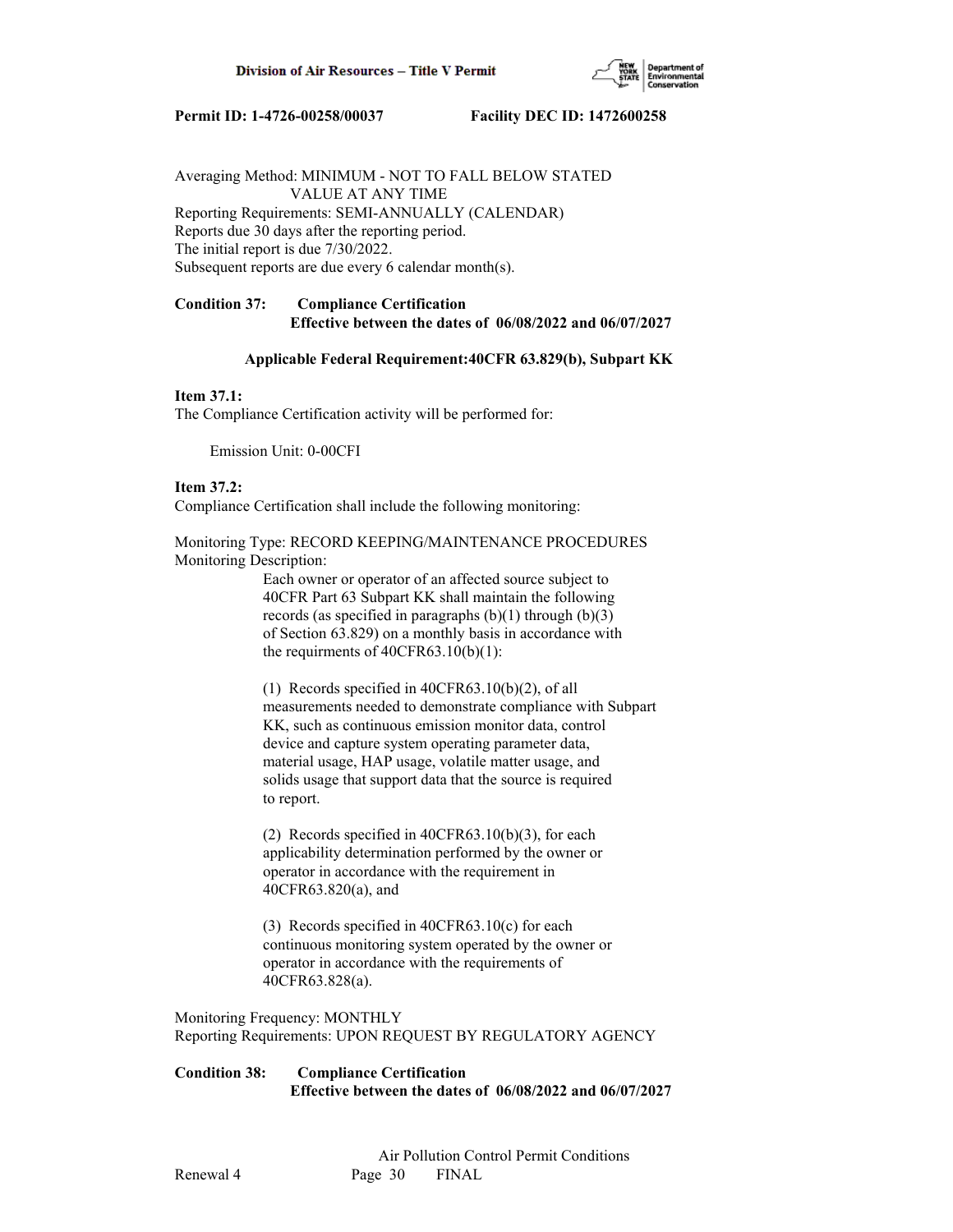

#### **Applicable Federal Requirement:6 NYCRR 234.8**

#### **Item 38.1:**

The Compliance Certification activity will be performed for:

 Emission Unit: 0-00CFI Process: P01

#### **Item 38.2:**

Compliance Certification shall include the following monitoring:

Monitoring Type: MONITORING OF PROCESS OR CONTROL DEVICE PARAMETERS AS SURROGATE

Monitoring Description:

 No person shall cause or allow emissions having an average opacity during any six consecutive minutes of 10 percent or greater from any process emission source, except only the emission of uncombined water. The Department reserves the right to perform or require the performance of a Method 9 opacity evaluation at any time during facility operation.

 The permittee will conduct observations of visible emissions from the emission unit, process, etc. to which this condition applies at the monitoring frequency stated below while the process is in operation. The permittee will investigate, in a timely manner, any instance where there is cause to believe that visible emissions have the potential to exceed the opacity standard.

 The permittee shall investigate the cause, make any necessary corrections, and verify that the excess visible emissions problem has been corrected. If visible emissions with the potential to exceed the standard continue, the permittee will conduct a Method 9 assessment within the next operating day of the sources associated with the potential noncompliance to determine the degree of opacity and will notify the NYSDEC if the method 9 test indicates that the opacity standard is not met.

 Records of visible emissions observations (or any follow-up method 9 tests), investigations and corrective actions will be kept on-site. Should the Department determine that permittee's record keeping format is inadequate to demonstrate compliance with this condition, it shall provide written notice to the permittee stating the inadequacies, and permittee shall have 90 days to revise its prospective record keeping format in a manner acceptable to the Department.

Parameter Monitored: OPACITY Upper Permit Limit: 10 percent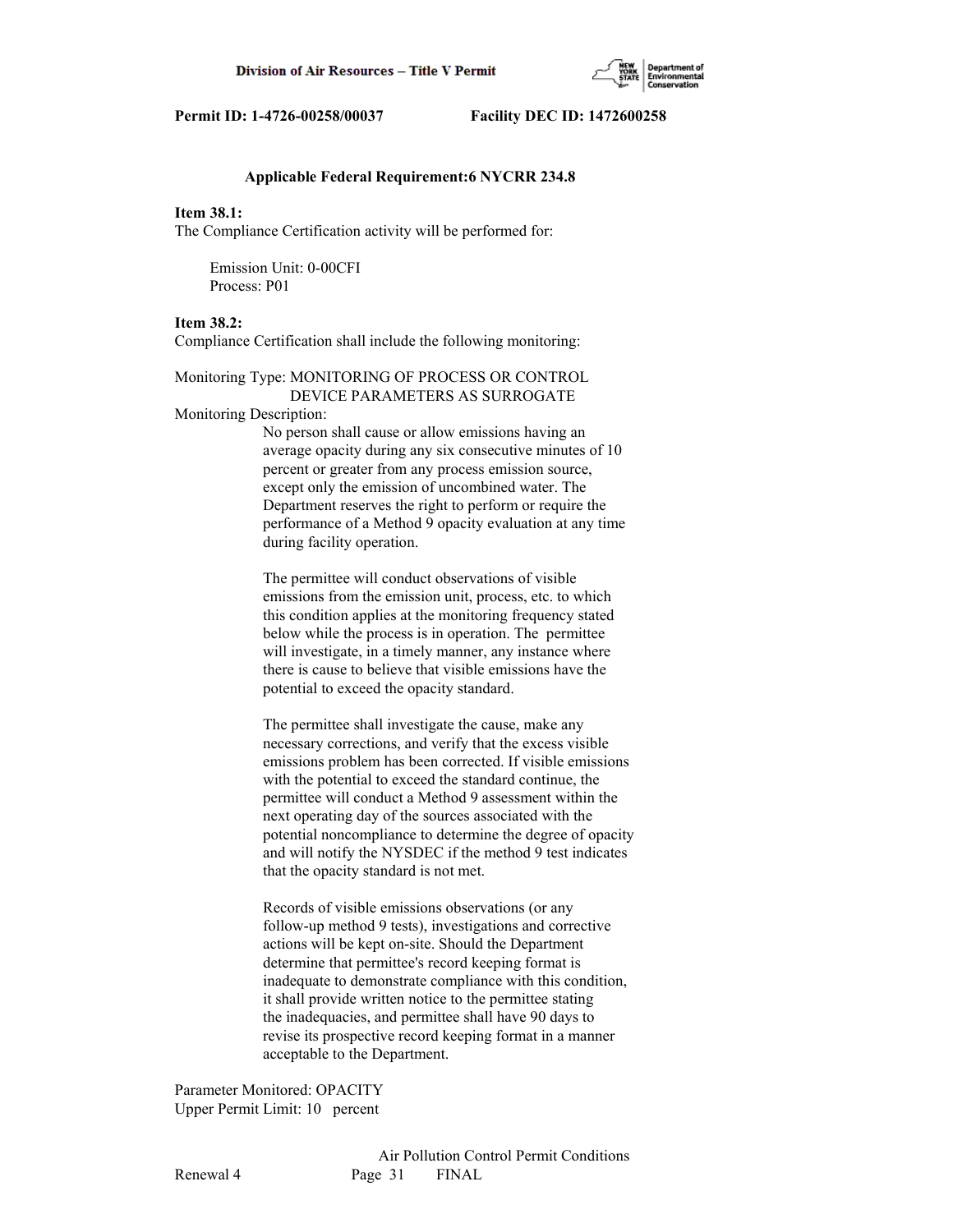

Reference Test Method: Method 9 Monitoring Frequency: WEEKLY Averaging Method: AVERAGING METHOD - SEE MONITORING DESCRIPTION Reporting Requirements: SEMI-ANNUALLY (CALENDAR) Reports due 30 days after the reporting period. The initial report is due 7/30/2022. Subsequent reports are due every 6 calendar month(s).

## **Condition 39: Compliance Certification Effective between the dates of 06/08/2022 and 06/07/2027**

### **Applicable Federal Requirement:6 NYCRR 234.8**

## **Item 39.1:**

The Compliance Certification activity will be performed for:

 Emission Unit: 0-00CFI Process: P01

## **Item 39.2:**

Compliance Certification shall include the following monitoring:

## Monitoring Type: MONITORING OF PROCESS OR CONTROL DEVICE PARAMETERS AS SURROGATE

Monitoring Description:

 A person shall not cause or allow emissions having an average opacity of 10 percent or greater for any consecutive six minute period from any emission source subject to this Part into the outdoor atmosphere.

Parameter Monitored: OPACITY Upper Permit Limit: 10 percent Reference Test Method: Method 9 Monitoring Frequency: ONCE DURING THE TERM OF THE PERMIT Averaging Method: 6-MINUTE AVERAGE (METHOD 9) Reporting Requirements: SEMI-ANNUALLY (CALENDAR) Reports due 30 days after the reporting period. The initial report is due 7/30/2022. Subsequent reports are due every 6 calendar month(s).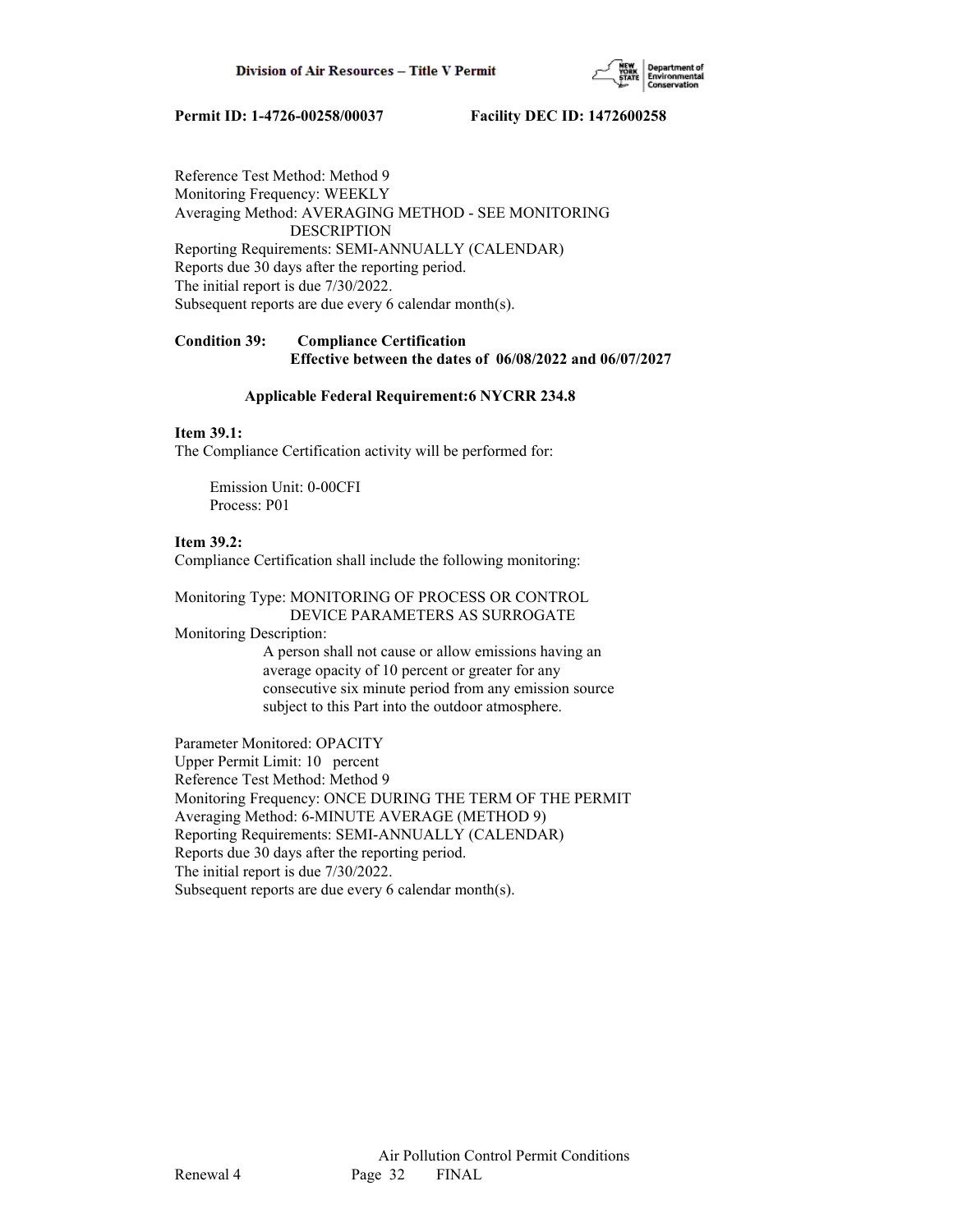

# **STATE ONLY ENFORCEABLE CONDITIONS \*\*\*\* Facility Level \*\*\*\***

 **NOTIFICATION OF GENERAL PERMITTEE OBLIGATIONS This section contains terms and conditions which are not federally enforceable. Permittees may also have other obligations under regulations of general applicability**

## **Item A: Emergency Defense - 6 NYCRR 201-1.5**

 An emergency, as defined in 6 NYCRR subpart 201-2, constitutes an affirmative defense to penalties sought in an enforcement action brought by the department for noncompliance with emissions limitations or permit conditions for all facilities in New York State.

 (a) The affirmative defense of emergency shall demonstrate, through properly signed, contemporaneous operating logs, or other relevant evidence that:

 (1) an emergency occurred and that the facility owner or operator can identify the cause(s) of the emergency;

 (2) the equipment at the facility was being properly operated and maintained;

 (3) during the period of the emergency the facility owner or operator took all reasonable steps to minimize the levels of emissions that exceeded the emission standards, or other requirements in the permit; and

 (4) the facility owner or operator notified the department within two working days after the event occurred. This notice must contain a description of the emergency, any steps taken to mitigate emissions, and any corrective actions taken.

 (b) In any enforcement proceeding, the facility owner or operator seeking to establish the occurrence of an emergency has the burden of proof.

 (c) This provision is in addition to any emergency or malfunction provision contained in any applicable requirement.

Item B: **General Provisions for State Enforceable Permit Terms and Condition - 6 NYCRR Part 201-5** Any person who owns and/or operates stationary sources shall operate and maintain all emission units and any required emission control devices in compliance with all

 applicable Parts of this Chapter and existing laws, and shall operate the facility in accordance with all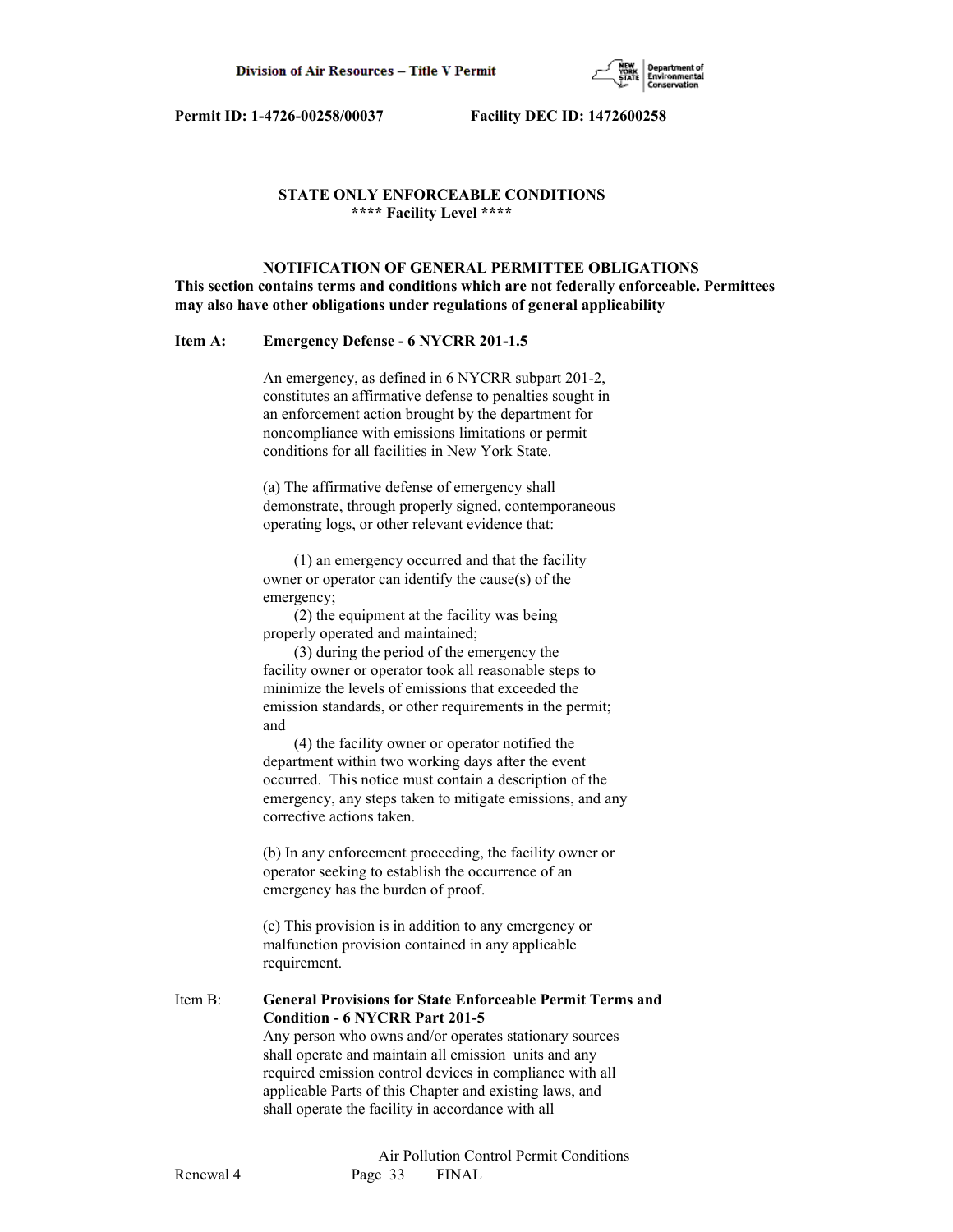

 criteria, emission limits, terms, conditions, and standards in this permit. Failure of such person to properly operate and maintain the effectiveness of such emission units and emission control devices may be sufficient reason for the Department to revoke or deny a permit.

 The owner or operator of the permitted facility must maintain all required records on-site for a period of five years and make them available to representatives of the Department upon request. Department representatives must be granted access to any facility regulated by this Subpart, during normal operating hours, for the purpose of determining compliance with this and any other state and federal air pollution control requirements, regulations or law.

## **STATE ONLY APPLICABLE REQUIREMENTS**

# **The following conditions are state applicable requirements and are not subject to compliance certification requirements unless otherwise noted or required under 6 NYCRR Part 201.**

# **Condition 40: Contaminant List Effective between the dates of 06/08/2022 and 06/07/2027**

#### **Applicable State Requirement:ECL 19-0301**

#### **Item 40.1:**

Emissions of the following contaminants are subject to contaminant specific requirements in this permit(emission limits, control requirements or compliance monitoring conditions).

> CAS No: 0NY998-00-0 Name: VOC

## **Condition 41: Malfunctions and Start-up/Shutdown Activities Effective between the dates of 06/08/2022 and 06/07/2027**

#### **Applicable State Requirement:6 NYCRR 201-1.4**

#### **Item 41.1:**

(a) The facility owner or operator shall take all necessary and appropriate actions to prevent the emission of air pollutants that result in contravention of any applicable emission standard during periods of start-up, shutdown, or malfunction.

(b) The facility owner or operator shall compile and maintain records of all equipment maintenance and start-up/shutdown activities when they are expected to result in an exceedance of any applicable emission standard, and shall submit a report of such activities to the department when required by a permit condition or upon request by the department. Such reports shall state whether an exceedance occurred and if it was unavoidable, include the time,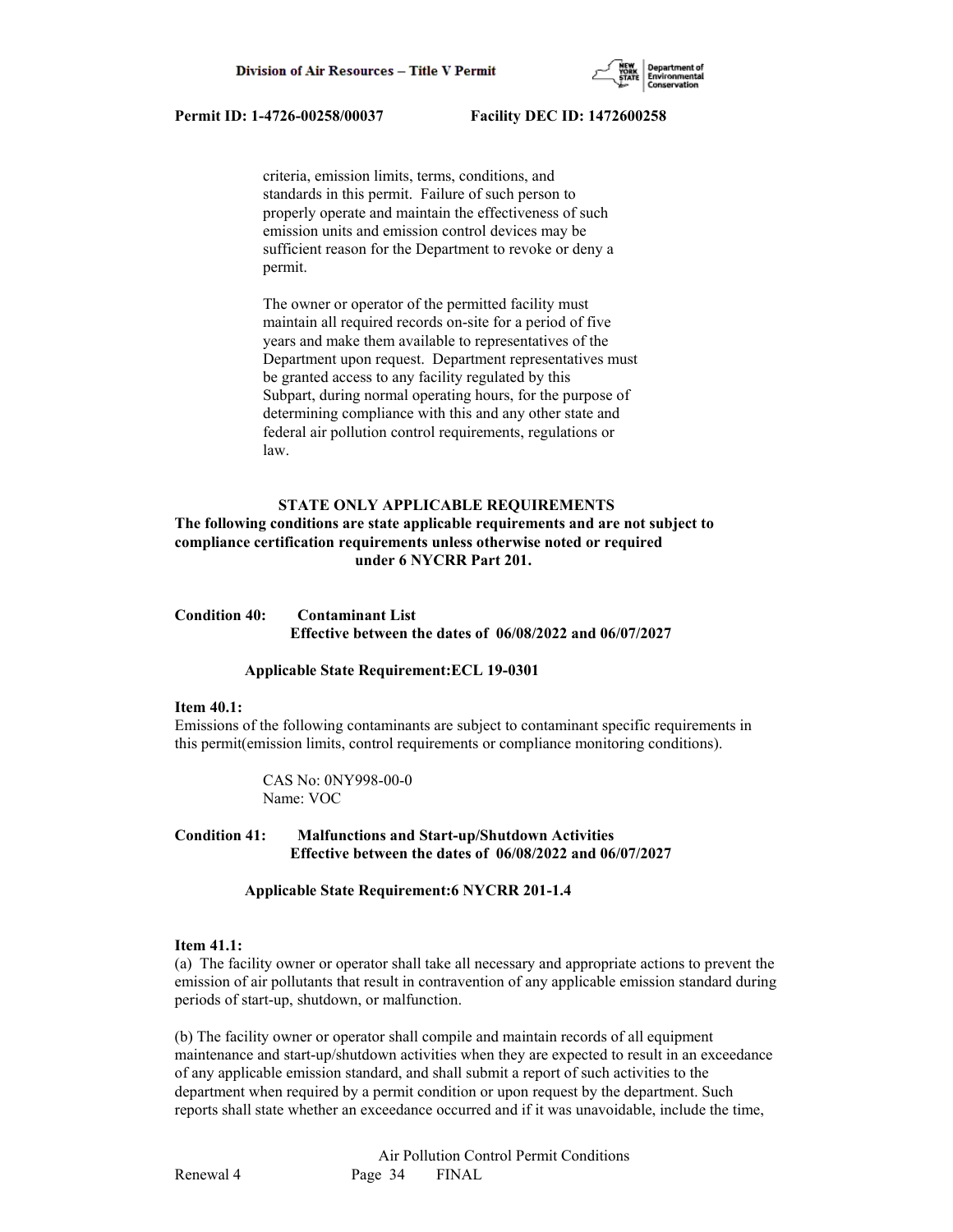

frequency and duration of the exceedance, and an estimate of the emission rates of any air contaminants released. Such records shall be maintained for a period of at least five years and made available for review to department representatives upon request. Facility owners or operators subject to continuous monitoring and quarterly reporting requirements need not submit additional reports of exceedances to the department.

(c) In the event that air contaminant emissions exceed any applicable emission standard due to a malfunction, the facility owner or operator shall notify the department as soon as possible during normal working hours, but not later than two working days after becoming aware that the malfunction occurred. In addition, the facility owner or operator shall compile and maintain a record of all malfunctions. Such records shall be maintained at the facility for a period of at least five years and must be made available to the department upon request. When requested by the department, the facility owner or operator shall submit a written report to the department describing the malfunction, the corrective action taken, the air contaminants emitted, and the resulting emission rates and/or opacity.

(d) The department may also require the facility owner or operator to include, in reports described under Subdivisions (b) and (c) of this Section, an estimate of the maximum ground level concentration of each air contaminant emitted and the effect of such emissions.

(e) A violation of any applicable emission standard resulting from start-up, shutdown, or malfunction conditions at a permitted or registered facility may not be subject to an enforcement action by the department and/or penalty if the department determines, in its sole discretion, that such a violation was unavoidable. The actions and recordkeeping and reporting requirements listed above must be adhered to in such circumstances.

# **Condition 42: CLCPA Applicability Effective between the dates of 06/08/2022 and 06/07/2027**

## **Applicable State Requirement:6 NYCRR 201-6.5 (a)**

### **Item 42.1:**

Pursuant to The New York State Climate Leadership and Community Protection Act (CLCPA) and Article 75 of the Environmental Conservation Law, emission sources shall comply with regulations to be promulgated by the Department to ensure that by 2030 statewide greenhouse gas emissions are reduced by 40% of 1990 levels, and by 2050 statewide greenhouse gas emissions are reduced by 85% of 1990 levels.

## **Condition 43: Air pollution prohibited Effective between the dates of 06/08/2022 and 06/07/2027**

#### **Applicable State Requirement:6 NYCRR 211.1**

# **Item 43.1:**

No person shall cause or allow emissions of air contaminants to the outdoor atmosphere of such quantity, characteristic or duration which are injurious to human, plant or animal life or to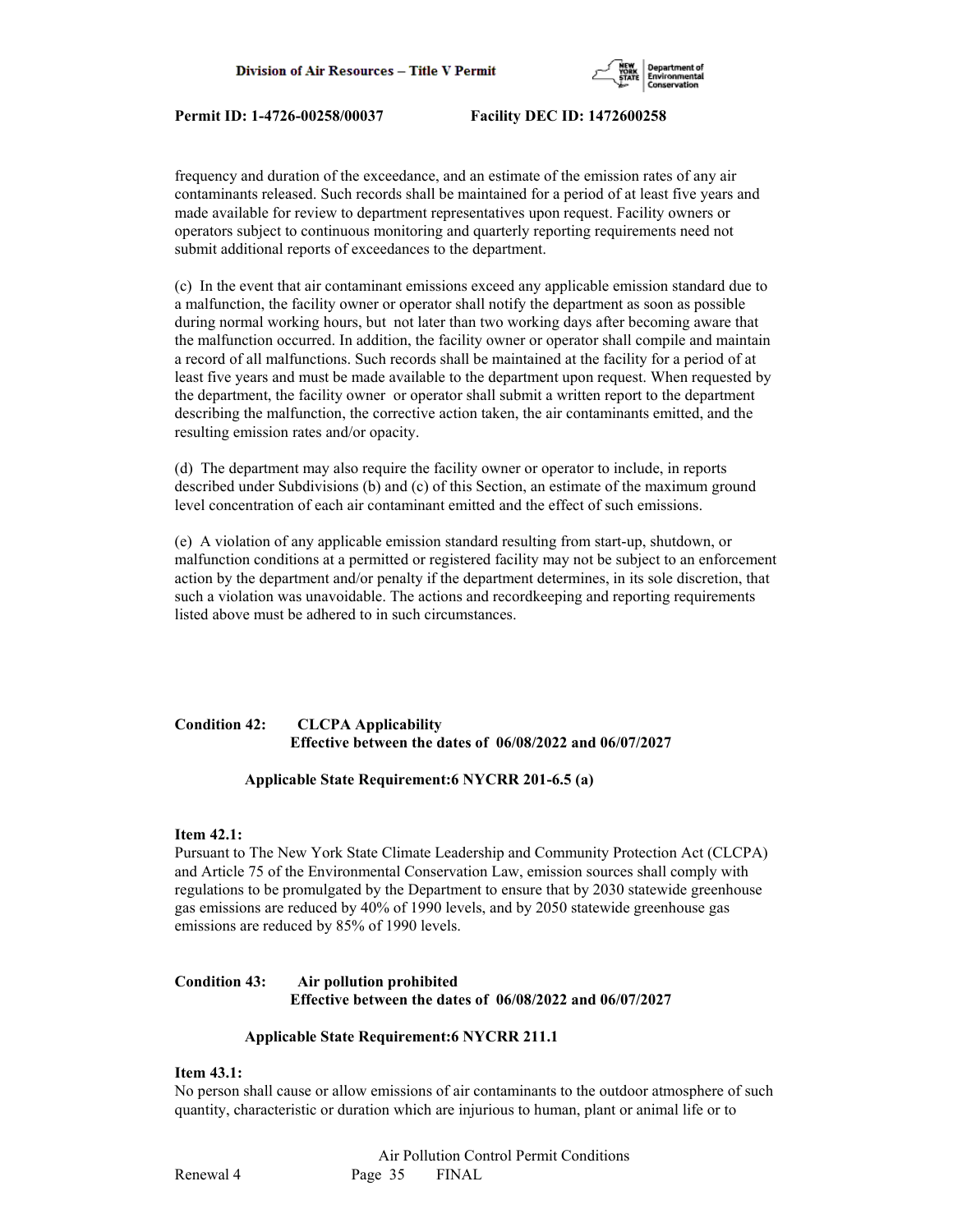

property, or which unreasonably interfere with the comfortable enjoyment of life or property. Notwithstanding the existence of specific air quality standards or emission limits, this prohibition applies, but is not limited to, any particulate, fume, gas, mist, odor, smoke, vapor, pollen, toxic or deleterious emission, either alone or in combination with others.